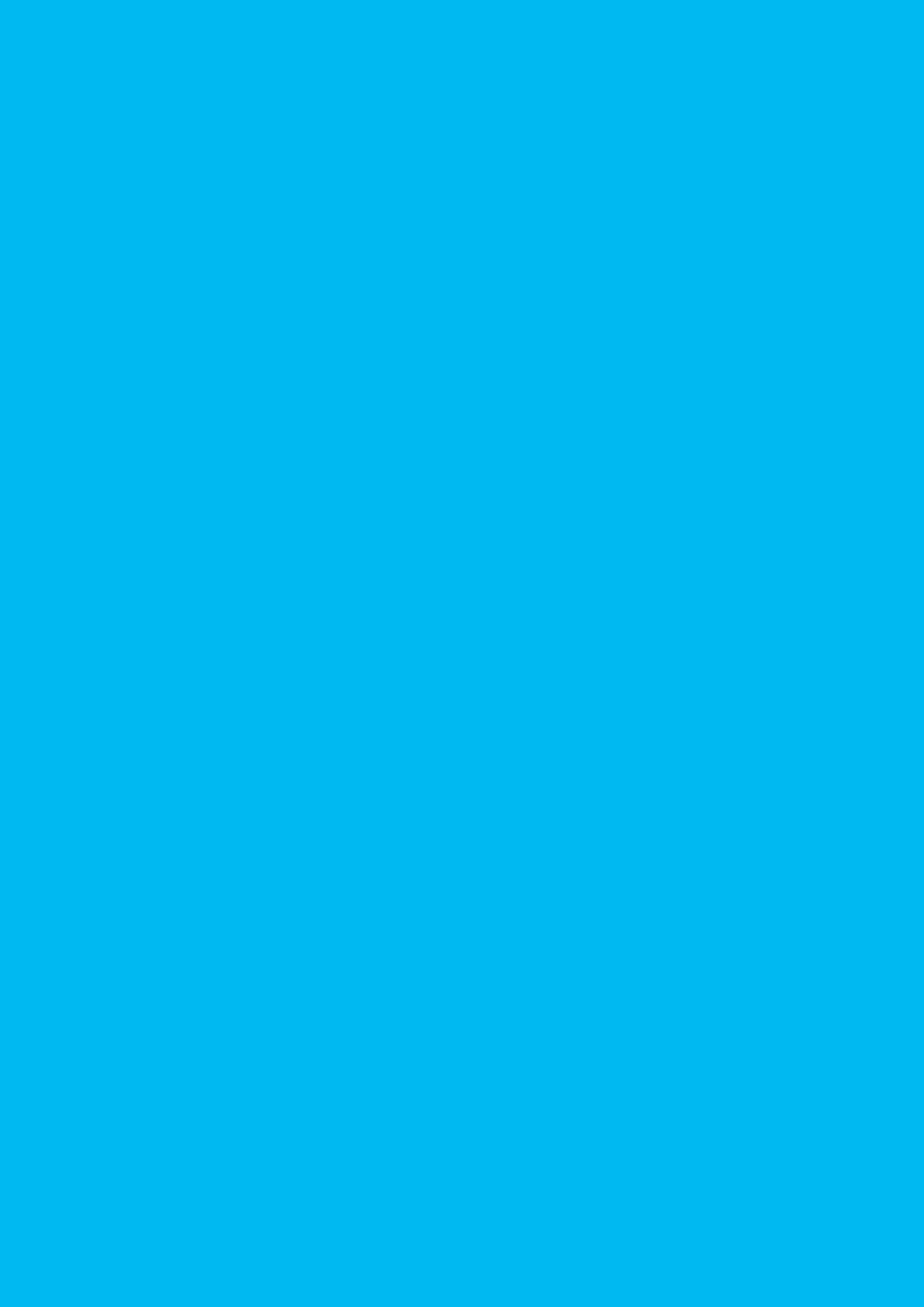#### **Contents**

| Part 1 |                          | <b>Nature of the insurances</b>                           |
|--------|--------------------------|-----------------------------------------------------------|
| 5      | Rule 1                   | Nature of the insurances                                  |
| Part 2 |                          | <b>Professional indemnity insurances</b>                  |
| 7      | Rule 2                   | Professional indemnity insurance                          |
| 8      | Rule 3                   | Exclusions and qualifications applicable to Rule 2        |
| Part 3 |                          | <b>Cargo and related liabilities</b>                      |
| 9      | Rule 4                   | Liability insurance - physical loss of or damage to cargo |
| 9      | Rule 5                   | Errors and omissions insurance for transport operators    |
| 10     | Rule 6                   | Third party liabilities                                   |
| 10     | Rule 7                   | Liabilities for fines, penalties and duty                 |
| 10     | Rule 8                   | Costs Insured                                             |
| 12     | Rule 9                   | Exclusions and qualifications applicable to Part 3        |
| Part 4 |                          | <b>Ancillary insurances</b>                               |
| 14     | Rule 10                  | Additional legal expenses insurance and debt collection   |
| 15     | Rule 11                  | Discretionary insurance                                   |
| 15     | Rule 12                  | Other Insurances                                          |
| Part 5 |                          | <b>General conditions and exclusions</b>                  |
| 16     | Rule 13                  | General conditions and exclusions                         |
| Part 6 | <b>Claims</b>            |                                                           |
| 20     | Rule 14                  | Obligations in respect of claims                          |
| Part 7 |                          | Entry, joint membership and period of insurance           |
| 22     | Rule 15                  | Entry and Joint membership                                |
| 23     | Rule 16                  | Period of insurance and notice of termination             |
| 24     | Rule 17                  | Disclosure obligations                                    |
| Part 8 |                          | <b>Cesser of insurance</b>                                |
| 25     | Rule 18                  | Cesser of insurance and membership of the Club            |
| Part 9 | <b>Funds of the Club</b> |                                                           |
| 26     | Rule 19                  | Contribution by way of premium                            |
| 26     | Rule 20                  | Premium                                                   |
| 27     | Rule 21                  | Closing of policy years                                   |
| 28     | Rule 22                  | Reinsurance                                               |
| 28     | Rule 23                  | Reserves                                                  |
| 29     | Rule 24                  | Investments                                               |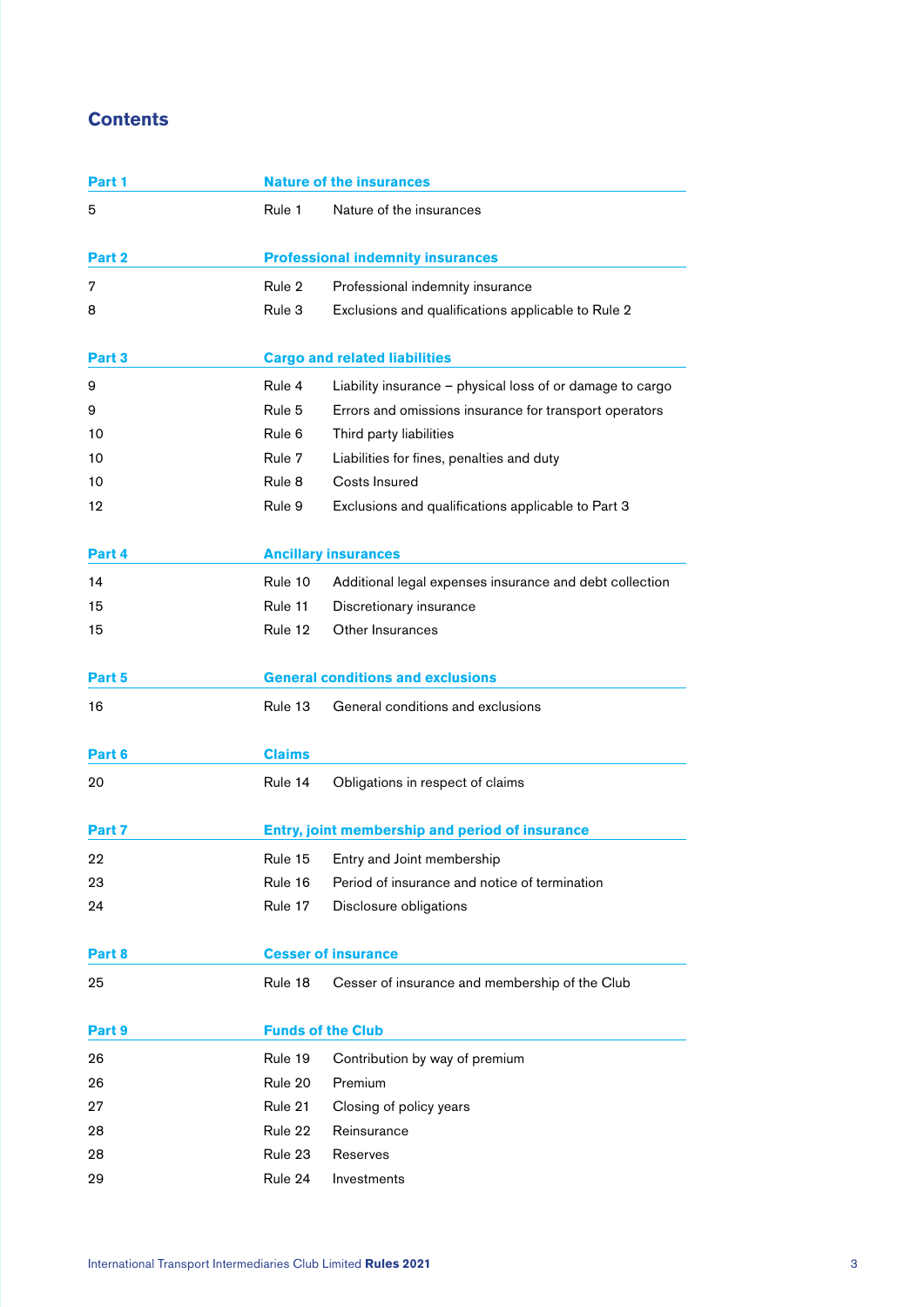#### **Contents**

| Part 10 | <b>General</b>         |                                              |
|---------|------------------------|----------------------------------------------|
| 30      | Rule 25                | Forbearance and waiver                       |
| 30      | Rule 26                | Assignment                                   |
| 30      | Rule 27                | Delegation                                   |
| 30      | Rule 28                | Disputes and differences                     |
| 31      | Rule 29                | Set-off                                      |
| 31      | Rule 30                | <b>Notices</b>                               |
| 31      | Rule 31                | Insurance brokers                            |
| 31      | Rule 32                | Governing law                                |
| 31      | Rule 33                | Rights of third parties under this insurance |
|         |                        |                                              |
| Part 11 | <b>Interpretations</b> |                                              |
| 34      | Rule 34                | Interpretations                              |

#### **Using the Interactive pdf**

If you are viewing the interactive pdf and you click on a link (blue text and underlined) you can go back to your previous position in the document in two ways:

#### **Option 1**

Alt / left arrow will take you back to the previous view

#### **Option 2**

Right click when your cursor is on the tool banner and click Show Page Navigation Tools and tick Previous View the back button will appear in the tool bar (see screen grab opposite).

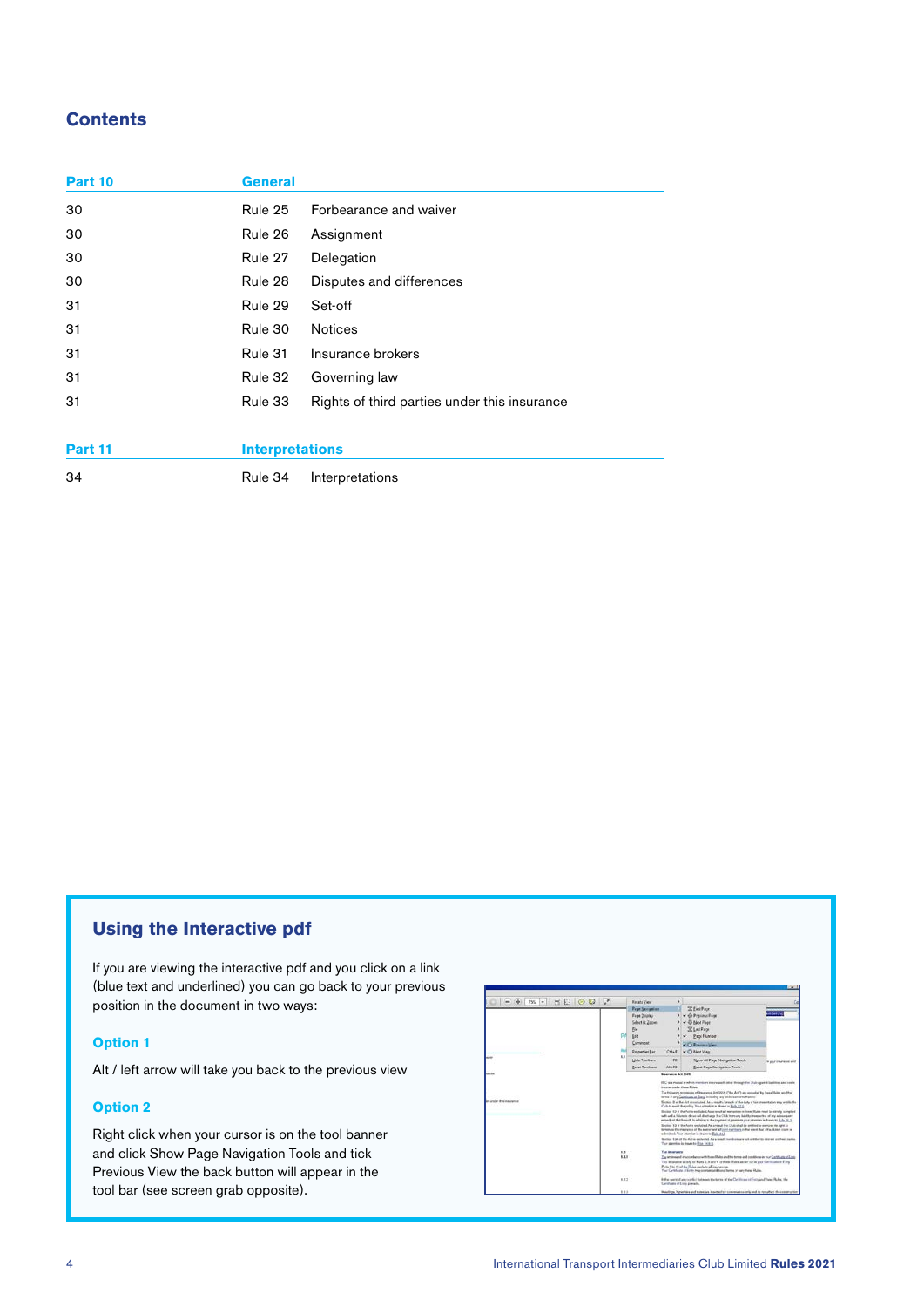#### <span id="page-4-0"></span>PART 1 **Nature of the insurances**

<span id="page-4-3"></span><span id="page-4-2"></span><span id="page-4-1"></span>

| <b>Rule 1</b> | <b>Nature of the insurances</b>                                                                                                                                                                                                                                                                                                                        |
|---------------|--------------------------------------------------------------------------------------------------------------------------------------------------------------------------------------------------------------------------------------------------------------------------------------------------------------------------------------------------------|
| 1.1           | <b>General</b><br>Subject to the Articles of Association and as stated herein, these Rules govern your insurance and<br>membership of the Club.                                                                                                                                                                                                        |
|               | <b>Insurance Act 2015</b>                                                                                                                                                                                                                                                                                                                              |
|               | ITIC is a mutual in which members insure each other through the Club against the liabilities and<br>costs insured under these Rules.                                                                                                                                                                                                                   |
|               | The following provisions of Insurance Act 2015 ("the Act") are excluded by these Rules and the<br>terms of any Certificate of Entry, including any endorsements thereto:                                                                                                                                                                               |
|               | Section 8 of the Act is excluded. As a result a breach of the duty of fair presentation may entitle the<br>Club to avoid the policy. Your attention is drawn to Rule 17.3.                                                                                                                                                                             |
|               | Section 10 of the Act is excluded. As a result all warranties in these Rules must be strictly complied<br>with and a failure to do so will discharge the Club from any liability irrespective of any subsequent<br>remedy of that breach. In relation to the payment of premium your attention is drawn to Rule 18.3.                                  |
|               | Section 13 of the Act is excluded. As a result the Club shall be entitled to exercise its right to<br>terminate the insurance of the senior and all joint members in the event that a fraudulent claim is<br>submitted. Your attention is drawn to Rule 14.7.                                                                                          |
|               | Section 13A of the Act is excluded. As a result members are not entitled to interest on their claims.<br>Your attention is drawn to Rule 14.9.3.                                                                                                                                                                                                       |
| 1.2           | The insurance                                                                                                                                                                                                                                                                                                                                          |
| 1.2.1         | You are insured in accordance with these Rules and the terms and conditions in your Certificate of Entry.<br>Your insurance is only for Parts 2, 3 and 4 of these Rules as set out in your Certificate of Entry. Parts<br>5 to 11 of the Rules apply to all insurances.<br>Your Certificate of Entry may contain additional terms or vary these Rules. |
| 1.2.2         | In the event of any conflict between the terms of the Certificate of Entry and these Rules, the<br>Certificate of Entry prevails.                                                                                                                                                                                                                      |
| 1.2.3         | Headings, hyperlinks and notes are inserted for convenience only and do not affect the construction<br>or interpretation of these Rules.                                                                                                                                                                                                               |
| 1.3           | <b>Insured services and risks</b>                                                                                                                                                                                                                                                                                                                      |
| 1.3.1         | Your insurance shall be confined to risks which are incurred in the normal course of providing the<br>services specified in your Certificate of Entry.                                                                                                                                                                                                 |
|               | The normal course includes contracting or endeavouring to contract on terms and conditions<br>usually applicable for the performance of those insured services.                                                                                                                                                                                        |
| 1.3.2         | The Directors shall have an absolute discretion to decide whether or not any risk was incurred in the<br>normal course of providing such services.                                                                                                                                                                                                     |
|               | Any decision of the Directors as to whether any risk was so incurred shall be final and binding on<br>you and the Club.                                                                                                                                                                                                                                |
| 1.4           | <b>Indemnity Insurance</b>                                                                                                                                                                                                                                                                                                                             |
|               | Your insurance with the Club is on the basis of indemnity. The Club shall pay you only:                                                                                                                                                                                                                                                                |
|               | (a) after you have discharged any liability.                                                                                                                                                                                                                                                                                                           |
|               | (b) after you have settled any liability by expenditure of money belonging to you unconditionally and<br>not by way of loan or otherwise.                                                                                                                                                                                                              |
|               | However, the Directors may, in their absolute discretion, determine that you may recover monies<br>under your insurance with the Club although you have not paid the full amount of such liabilities and<br>costs and may impose conditions upon such recovery as they consider appropriate.                                                           |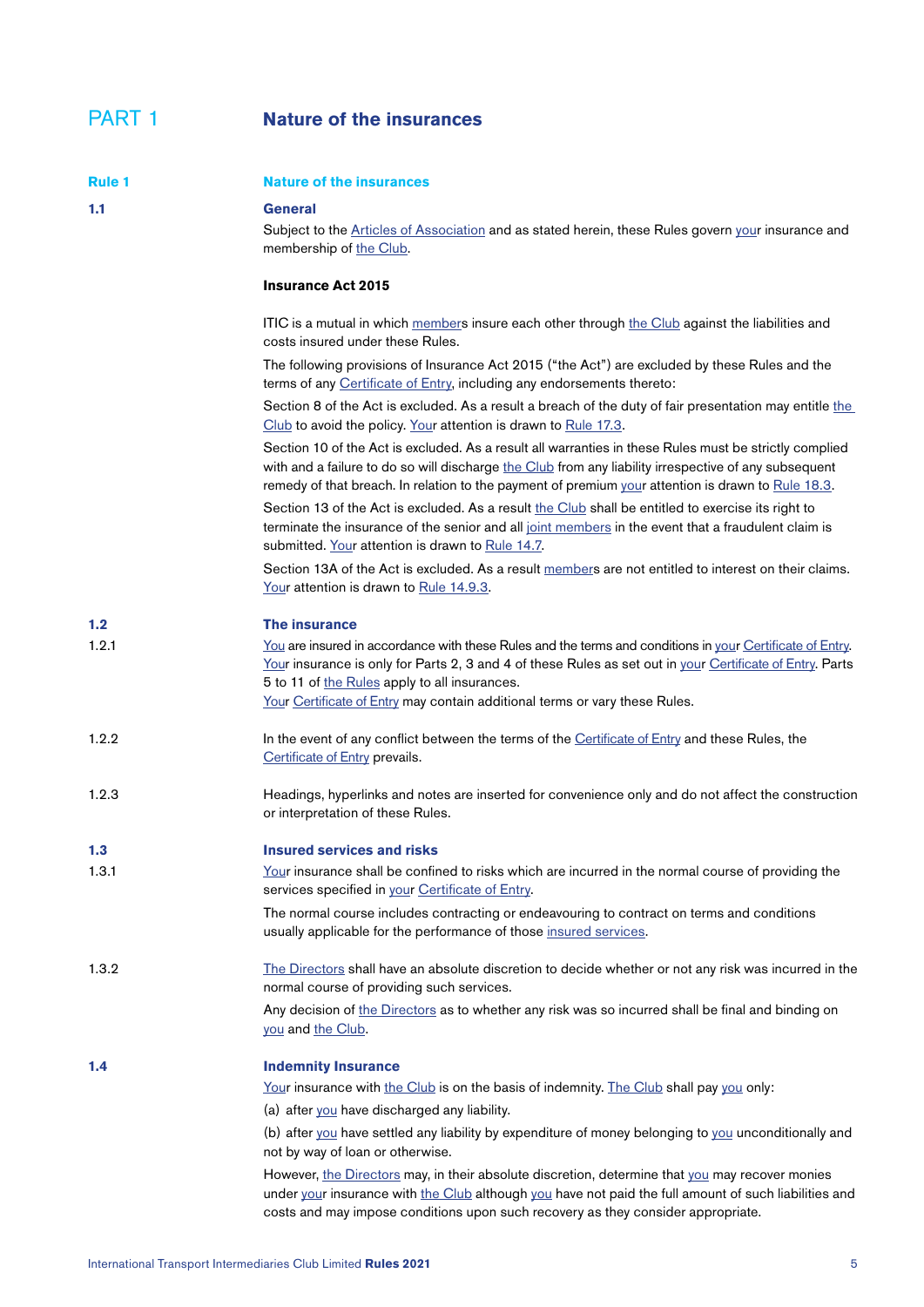#### PART 1 **Nature of the insurances**

<span id="page-5-2"></span><span id="page-5-1"></span><span id="page-5-0"></span>

| 1.5   | <b>Deductible</b>                                                                                                                                                                                                                                                          |
|-------|----------------------------------------------------------------------------------------------------------------------------------------------------------------------------------------------------------------------------------------------------------------------------|
| 1.5.1 | A claim payable under this insurance will be subject to the applicable deductible.                                                                                                                                                                                         |
| 1.5.2 | The applicable deductible will be:                                                                                                                                                                                                                                         |
| (i)   | the special deductible, if any, stated in your Certificate of Entry to be applicable to the relevant<br>insured service or type of claim or cost; or, if none is stated,                                                                                                   |
| (ii)  | the general deductible stated in your Certificate of Entry; or, if none is stated,                                                                                                                                                                                         |
| (iii) | US\$ 5,000.                                                                                                                                                                                                                                                                |
| 1.5.3 | Where there are two or more deductibles, which could apply to the same <b>occurrence</b> , the higher<br>will apply. Only one deductible will be applied.                                                                                                                  |
| 1.5.4 | Only one deductible will apply to each and every <b>occurrence</b> , whether or not one or more joint<br>members are included in your insurance.                                                                                                                           |
| 1.6   | <b>Limit of liability</b>                                                                                                                                                                                                                                                  |
| 1.6.1 | A claim payable under this insurance will be subject to the applicable limit of liability less the<br>applicable deductible.                                                                                                                                               |
| 1.6.2 | The applicable limit of liability will be:                                                                                                                                                                                                                                 |
| (i)   | the special limit of liability, if any, stated in your Certificate of Entry to be applicable to a Rule,<br>insured service or type of claim; or, if none is stated,                                                                                                        |
| (ii)  | the general limit of liability stated in your Certificate of Entry; or, if none is stated,                                                                                                                                                                                 |
| (iii) | US\$ 250,000.                                                                                                                                                                                                                                                              |
| 1.6.3 | If claims from the same <b>occurrence</b> are insured under more than one Rule, one limit will apply.<br>The applicable limit will be determined in accordance with Rule 1.6.2.                                                                                            |
| 1.6.4 | Where there are two or more limits of liability that could apply to claims arising from<br>the same occurrence:                                                                                                                                                            |
| (i)   | claims which are subject to a special limit of liability will be subject to that special limit,                                                                                                                                                                            |
| (ii)  | if two or more special limits could apply the higher will apply,                                                                                                                                                                                                           |
| (iv)  | the total claims payable will not exceed the general limit of liability.                                                                                                                                                                                                   |
| (v)   | However, if the special limit is higher than the general limit, the total claims payable will not exceed<br>the higher limit. All claims will be subject to the general limit and only claims covered by the special<br>limit will be paid in excess of the general limit. |
| 1.6.5 | Total claims payable under this insurance may be subject to an annual aggregate limit for each<br>account year.                                                                                                                                                            |
|       | The aggregate limit will be:                                                                                                                                                                                                                                               |
| (i)   | The special aggregate limit if any for that Rule, insured service or type of claim; or                                                                                                                                                                                     |
| (ii)  | The general aggregate limit of liability as stated in your Certificate of Entry.                                                                                                                                                                                           |
|       | The total claims payable, whether subject to a special aggregate limit or the general aggregate limit<br>will not exceed the general aggregate limit of liability.                                                                                                         |
|       | However, if the special limit is higher than the general limit, the total claims payable will not exceed<br>the higher limit. All claims will be subject to the general limit and only claims covered by the special<br>limit will be paid in excess of the general limit. |
| 1.6.6 | Subject to Rule 1.6.4 and 1.6.5, only one limit of liability will apply to each and every occurrence,<br>whether or not one or more joint members are included in your insurance.                                                                                          |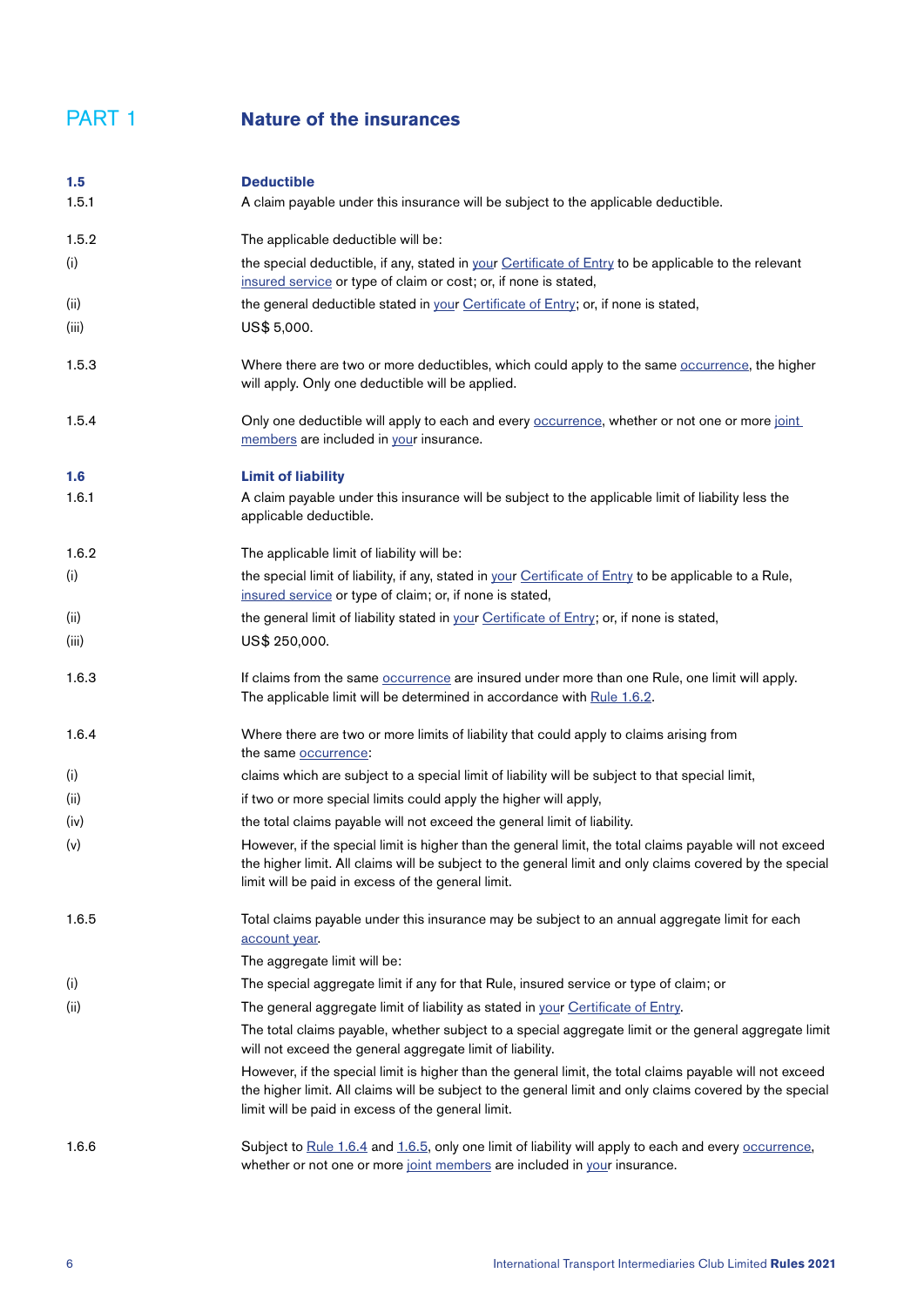#### <span id="page-6-0"></span>PART 2 **Professional indemnity insurance**

<span id="page-6-6"></span><span id="page-6-5"></span><span id="page-6-4"></span><span id="page-6-3"></span><span id="page-6-2"></span><span id="page-6-1"></span>

| <b>Rule 2</b> | <b>Professional indemnity insurance</b>                                                                                                                                                                                                                            |
|---------------|--------------------------------------------------------------------------------------------------------------------------------------------------------------------------------------------------------------------------------------------------------------------|
| 2.1           | Your Certificate of Entry sets out the services and Rules for which you have insurance under this<br>Part 2.                                                                                                                                                       |
|               | <u>Your</u> attention is drawn to the qualifications and exclusions in $\frac{Rule 3}{2}$ and the general conditions<br>and exclusions in Rule 13.                                                                                                                 |
|               | Your obligations in respect of reporting claims are set out under Rule 14.                                                                                                                                                                                         |
| (a)           | Insurance under this Rule 2 is for your liability and associated costs resulting from:<br>negligent performance of your insured services;                                                                                                                          |
| (b)           | any fraudulent act of an employee other than a controller, committed in the performance of the<br>insured services, excluding the loss of cash (see Rule 13.23), provided that it was intended by the<br>fraud to benefit the employee and/or anyone else but you; |
| (c)           | (i) Defamation, excluding liability when you have agreed in advance to provide an interview or<br>material for publication by any third party media.                                                                                                               |
|               | (ii) breach of confidentiality, infringement of copyright, patent or registered design;                                                                                                                                                                            |
| (d)           | loss of or damage to documents or electronic data sustained while in your custody or in the custody<br>of any other person for who you are responsible but excluding claims arising from cyber attack (see<br>Rule 13.36)                                          |
| (e)           | breach of warranty of authority;                                                                                                                                                                                                                                   |
| (f)           | any contract which you entered into on another person's behalf showing an intention to act<br>as agent only;                                                                                                                                                       |
| (g)           | responsibility for the liabilities of your principal under any statute, law or regulation, excluding liability<br>for commercial debts;                                                                                                                            |
| (h)           | claims by an authority in respect of:                                                                                                                                                                                                                              |
|               | (i) storage costs, removal, disposal or marking of any cargo, equipment or conveyance which has<br>been abandoned or involved in an accident;                                                                                                                      |
|               | (ii) costs of quarantine disinfection of any cargo, equipment or conveyance or any land, building<br>or structure;                                                                                                                                                 |
|               | (iii) costs of repairing damage done by a conveyance to third party property;                                                                                                                                                                                      |
|               | (iv) payment under indemnities given in the normal course of business (see Rule 1.3);                                                                                                                                                                              |
|               | (v) fines, penalties or customs duty imposed on you or your employee or any person acting on your<br>behalf in respect of:                                                                                                                                         |
|               | (1) non-delivery, short-delivery or over-delivery of cargo or                                                                                                                                                                                                      |
|               | (2) smuggling, other than by a controller or;                                                                                                                                                                                                                      |
|               | (3) breach of laws or regulations relating to:<br>(aa) immigration;                                                                                                                                                                                                |
|               | (bb) pollution by oil or other hazardous or noxious or polluting substances (see Rule 13.15), or;<br>(cc) export or import of any cargo, equipment or conveyance.                                                                                                  |
| 2.2           | <b>Damages</b>                                                                                                                                                                                                                                                     |
|               | The damages insured under this Rule 2 include your legal liability for:                                                                                                                                                                                            |
| (i)           | financial losses of a third party;                                                                                                                                                                                                                                 |
| (ii)          | death or personal injury to any third party, including consequential losses arising therefrom;                                                                                                                                                                     |
| (iii)         | loss of or damage to third party property including consequential losses arising therefrom.                                                                                                                                                                        |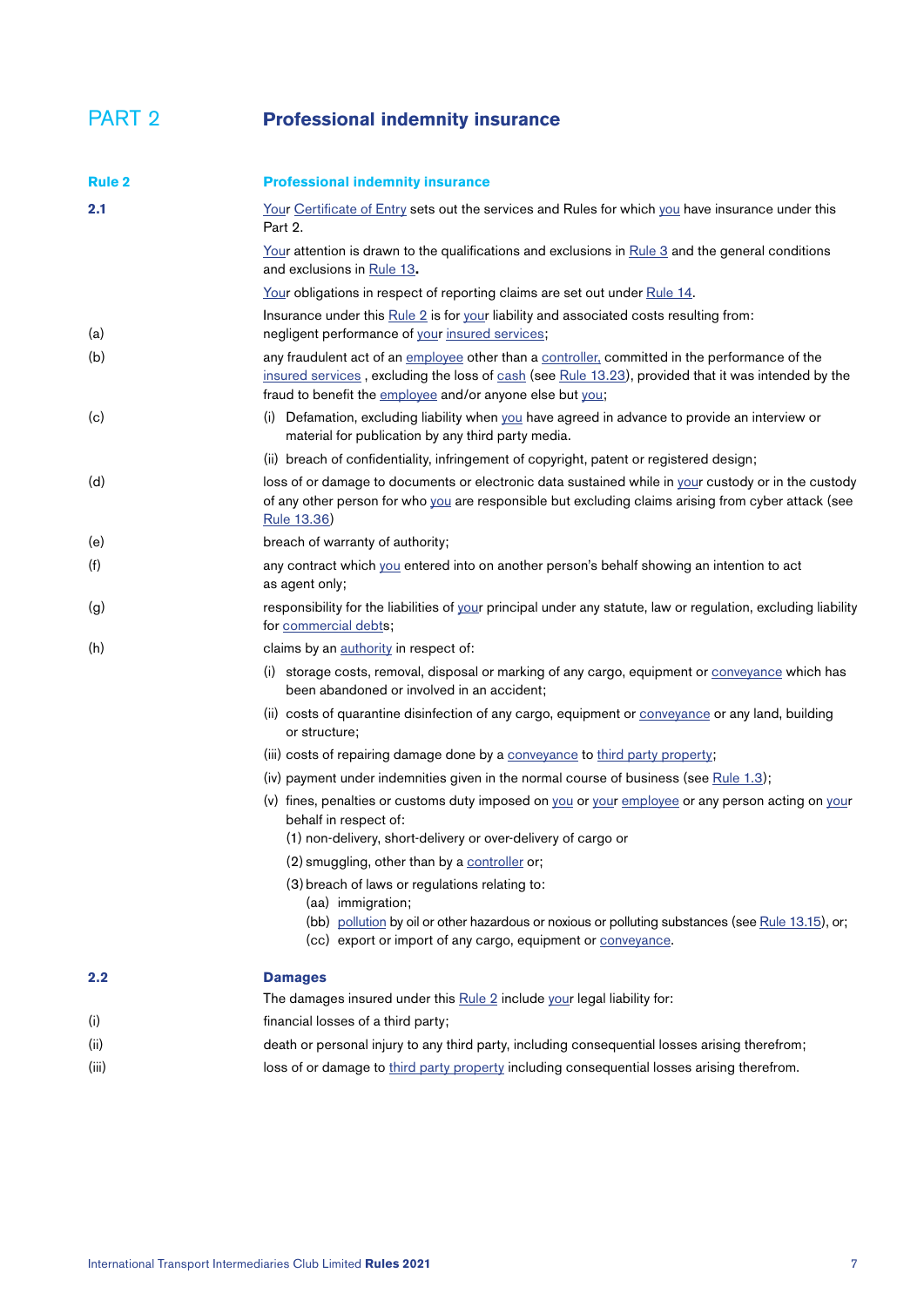#### PART 2 **Professional indemnity insurance**

<span id="page-7-0"></span>

| <b>Rule 2.3</b> | <b>Insured costs</b>                                                                                                                                                                                                               |
|-----------------|------------------------------------------------------------------------------------------------------------------------------------------------------------------------------------------------------------------------------------|
| 2.3.1           | Costs insured                                                                                                                                                                                                                      |
|                 | In respect of a liability insured under this $Rule 2$ , if damages claimed from you exceed, or are likely<br>to exceed, the applicable deductible, you are insured for the following associated costs:                             |
| (a)             | legal, surveying or expert fees and expenses;                                                                                                                                                                                      |
| (b)             | avoiding or minimising your liability;                                                                                                                                                                                             |
| (c)             | replacing or restoring lost or damaged documents or electronic data;                                                                                                                                                               |
| (d)             | disposing of cargo;                                                                                                                                                                                                                |
| (e)             | complying with an order by an authority.                                                                                                                                                                                           |
| 2.3.2           | Approval of costs                                                                                                                                                                                                                  |
|                 | You are insured for costs:                                                                                                                                                                                                         |
| (i)             | insofar as these have been approved by the managers; or                                                                                                                                                                            |
| (ii)            | the Directors decide that they were properly incurred.                                                                                                                                                                             |
| 2.3.3           | Costs part of claim                                                                                                                                                                                                                |
|                 | The costs insured under this Rule are included in the amount of the claim payable for the purposes<br>of the applicable deductible and/or limit of liability.                                                                      |
| <b>Rule 3</b>   | <b>Exclusions and qualifications applicable to Rule 2</b>                                                                                                                                                                          |
|                 | Your attention is drawn to the general conditions and exclusions in Rule 13.                                                                                                                                                       |
| 3.1             | <b>Claims made</b>                                                                                                                                                                                                                 |
| (a)             | You are only insured if the risk arises directly from:<br>a claim first made or intimated to you and notified to the managers during the period of insurance; or                                                                   |
| (b)             | a claim made against or intimated to you after the period of insurance, arising out of circumstances<br>notified to the managers during the period of insurance as circumstances which are likely to give<br>rise to such a claim. |
| 3.2             | <b>Negligence and liability under statute</b>                                                                                                                                                                                      |
|                 | You are insured under Rule $2.1(a)$ to the extent that you have been negligent notwithstanding any<br>statute, law or regulation imposing strict liability.                                                                        |
| 3.3             | <b>Customs bonds and guarantees</b>                                                                                                                                                                                                |
|                 | You are not insured for any risk arising from your customs bond or guarantee being made available<br>to a third party, unless directly related to your insured services.                                                           |
| 3.4             | <b>Operational loss</b>                                                                                                                                                                                                            |
|                 | Insurance under Rule 2 is for third party liabilities only. You are not insured for your own losses.                                                                                                                               |
| 3.5             | <b>Worldwide cover</b><br>Unless stated in your Certificate of Entry, insurance under Rule 2 is for liabilities incurred worldwide.                                                                                                |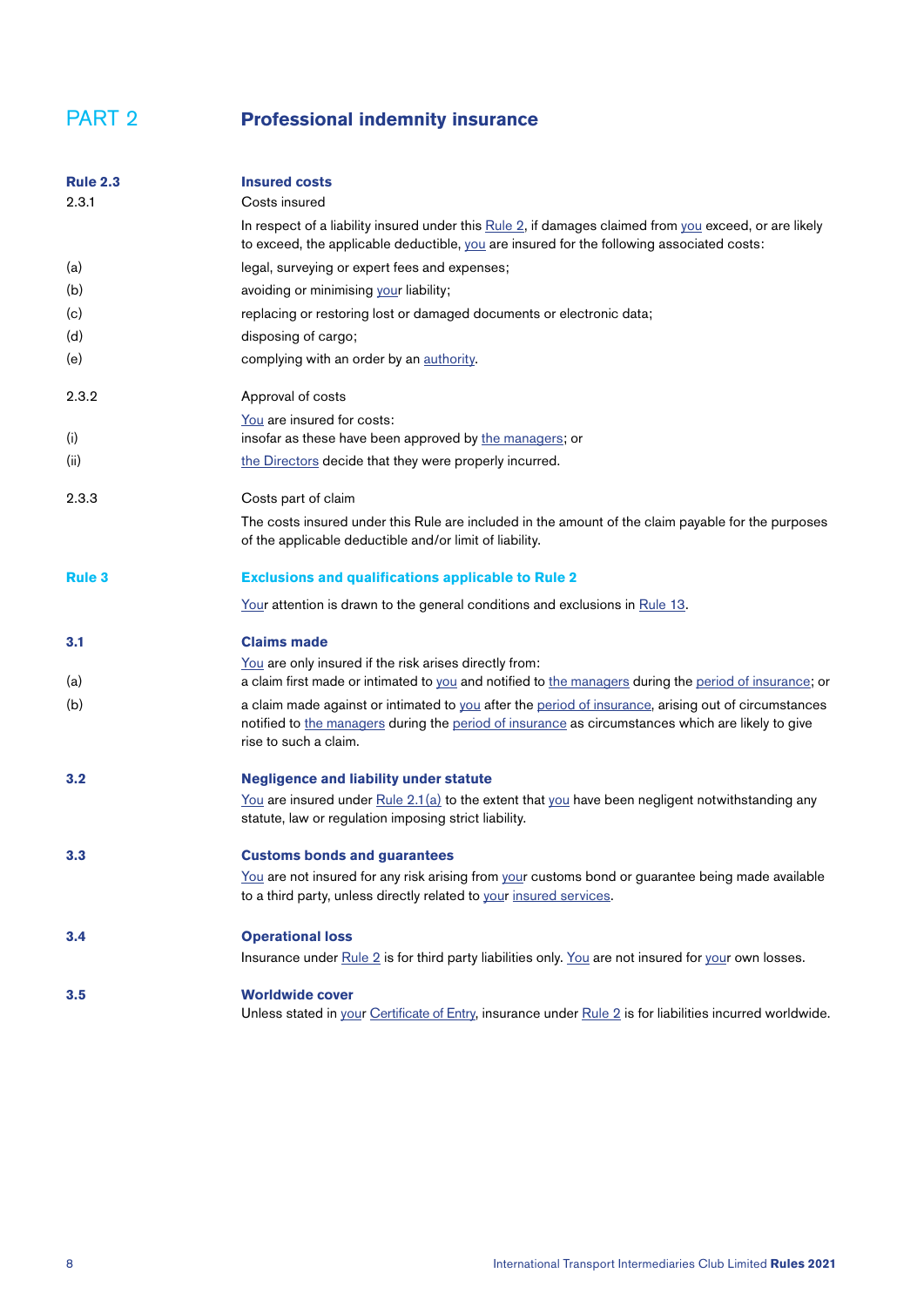<span id="page-8-2"></span><span id="page-8-1"></span><span id="page-8-0"></span>

|               | Your Certificate of Entry sets out the services and Rules for which you have insurance under this<br>Part 3.                                                                                                                                                                                                                                                      |
|---------------|-------------------------------------------------------------------------------------------------------------------------------------------------------------------------------------------------------------------------------------------------------------------------------------------------------------------------------------------------------------------|
|               | Your attention is drawn to the qualifications and exclusions in Rule 8 and the general conditions and<br>exclusions in Rule 13.                                                                                                                                                                                                                                   |
|               | Your obligations in respect of reporting claims are set out under Rule 14.                                                                                                                                                                                                                                                                                        |
|               | Your insurance includes the associated costs resulting from your liability as referred to under Rule 8                                                                                                                                                                                                                                                            |
| <b>Rule 4</b> | Liability insurance - physical loss of or damage to cargo                                                                                                                                                                                                                                                                                                         |
| 4.1           | Insurance under this Rule 4 is for your liability and associated costs resulting from physical loss of<br>or damage to cargo, including consequential losses arising therefrom.                                                                                                                                                                                   |
| 4.2           | <b>Law and customer contracts</b>                                                                                                                                                                                                                                                                                                                                 |
|               | You are only insured under Rule 4 if your liability arises by virtue of any of the following:                                                                                                                                                                                                                                                                     |
| (a)           | any international transport convention or national transport law which imposes on you a<br>compulsorily applicable regime of liability in respect of the carriage in question; or                                                                                                                                                                                 |
| (b)           | any contract approved by the managers as set out in your Certificate of Entry; or                                                                                                                                                                                                                                                                                 |
| (c)           | if you seek to rely on a defence or limitation of liability provided for in any convention, law or contract<br>referred to in this Rule, but a competent court or tribunal decides that you are not entitled to do so,<br>you will be insured against the resulting liability, subject always to the terms and conditions of your<br>insurance.                   |
| 4.3           | Incorrect completion of bills of lading                                                                                                                                                                                                                                                                                                                           |
|               | To the extent that your liability is incurred or increased by an incorrect statement in, or omission<br>from, your bill of lading or other contract of carriage or handling documentation, you are not insured<br>under Rule 4.                                                                                                                                   |
| <b>Rule 5</b> | <b>Errors and omissions insurance for transport operators</b>                                                                                                                                                                                                                                                                                                     |
| 5.1           | Insurance under this Rule 5 is for your liability and associated costs resulting from:                                                                                                                                                                                                                                                                            |
| (a)           | financial loss incurred by your customer arising from failure to perform your contractual obligations;                                                                                                                                                                                                                                                            |
| (b)           | any delay in performing your contractual obligations;                                                                                                                                                                                                                                                                                                             |
| (c)           | financial loss arising from delivery of cargo contrary to your contractual obligations which is<br>incurred by your customer or the person entitled under a bill of lading or other contract of carriage<br>or handling documentation;                                                                                                                            |
| (d)           | failure to perform your contractual obligations - except for that financial loss arising from physical<br>loss of or damage to cargo or property;                                                                                                                                                                                                                 |
| (e)           | physical loss of or damage to cargo to the extent that it is incurred or increased by an<br>incorrect statement in, or omission from, your bill of lading or other contract of carriage<br>or handling documentation.                                                                                                                                             |
| 5.2           | Special limit of liability applicable to claims under Rule 5<br>Unless otherwise specifically provided for in these Rules a special limit of liability for claims under<br>Rule 5 will apply as stated in your Certificate of Entry. If, for any reason, it is not so stated, the total<br>limit of liability under Rule 5 each account year will be US\$ 50,000. |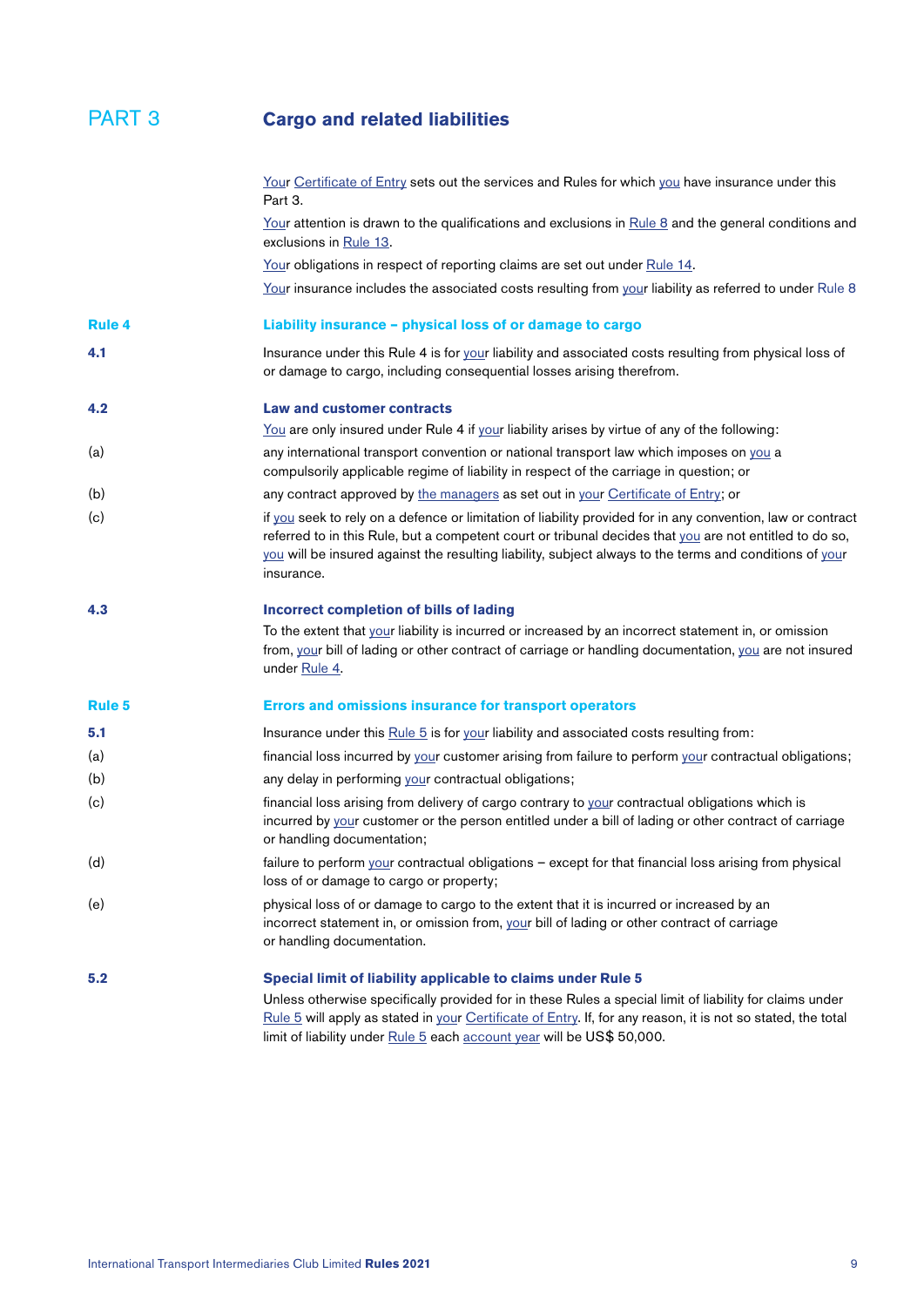<span id="page-9-6"></span><span id="page-9-5"></span><span id="page-9-4"></span><span id="page-9-3"></span><span id="page-9-2"></span><span id="page-9-1"></span><span id="page-9-0"></span>

| <b>Rule 6</b> | <b>Third party liabilities</b>                                                                                                                                                                                                                                                                                 |
|---------------|----------------------------------------------------------------------------------------------------------------------------------------------------------------------------------------------------------------------------------------------------------------------------------------------------------------|
| 6.1           | Insurance under this Rule 6 is for your liability, including consequential losses and associated costs<br>resulting from:                                                                                                                                                                                      |
| (a)           | physical loss / damage of third party property;                                                                                                                                                                                                                                                                |
| (b)           | death, injury or illness of any third party;                                                                                                                                                                                                                                                                   |
| (c)           | to indemnify a third party for its liability for:<br>(i) physical loss / damage of a third party property;<br>(ii) death, injury or illness of any third party.                                                                                                                                                |
| <b>Rule 7</b> | Liabilities for fines, penalties and duty                                                                                                                                                                                                                                                                      |
| 7.1           | Insurance under this Rule 7 is for your liability and associated costs arising from your breach of any<br>of the following regulations made by an authority relating to:                                                                                                                                       |
| (a)           | import or export of any cargo;                                                                                                                                                                                                                                                                                 |
| (b)           | import or export of any conveyance or equipment;                                                                                                                                                                                                                                                               |
| (c)           | immigration;                                                                                                                                                                                                                                                                                                   |
| (d)           | safety of working conditions;                                                                                                                                                                                                                                                                                  |
| (e)           | pollution, but only where it arises from physical loss of or damage to cargo or equipment;<br>resulting in:                                                                                                                                                                                                    |
|               | (i) your liability for fines or other penalties imposed by an authority on you or any person acting on<br>your behalf;                                                                                                                                                                                         |
|               | (ii) your liability for customs duty, sales or excise tax or similar fiscal charges which are imposed by<br>an authority on you or any person acting on your behalf; and which would not have been payable<br>but for the breach of any the regulations set out above;                                         |
|               | (iii) your liability arising from confiscation by an authority of any property belonging to a third party;                                                                                                                                                                                                     |
|               | (iv) your liability for financial losses incurred by a third party for the liabilities specified in (i)-(iii) above.                                                                                                                                                                                           |
| <b>Rule 8</b> | <b>Costs Insured</b>                                                                                                                                                                                                                                                                                           |
| 8.1           | <b>Costs</b>                                                                                                                                                                                                                                                                                                   |
|               | In respect of liability insured under $Rule 4, 5, 6$ and 7 if damages claimed from you exceed or are<br>likely to exceed the applicable deductible, you are insured for the following associated costs:                                                                                                        |
| (a)           | legal, surveying or expert fees and expenses;                                                                                                                                                                                                                                                                  |
| (b)           | avoiding or minimising such liability;                                                                                                                                                                                                                                                                         |
| (c)           | disposing of cargo following an accident to it;                                                                                                                                                                                                                                                                |
| (d)           | quarantine, fumigation or disinfection arising other than in the normal course of business;                                                                                                                                                                                                                    |
| (e)           | sending to the correct destination cargo that has been misdirected subject to such costs exceeding<br>US\$ 1,000 (or equivalent in other currencies) calculated as in Rule 8.4 below;                                                                                                                          |
| (f)           | meeting cargo's contribution in general average or salvage for which you are liable and which you<br>are unable to recover from your customer;                                                                                                                                                                 |
| (g)           | additional costs incurred solely by the total failure of any party to collect or remove cargo at the<br>place of delivery; less                                                                                                                                                                                |
|               | (i) costs which you would have incurred in any event;                                                                                                                                                                                                                                                          |
|               | (ii) proceeds from the sale of cargo;                                                                                                                                                                                                                                                                          |
|               | (iii) sums which you can recover from anyone else;                                                                                                                                                                                                                                                             |
| (h)           | costs, additional to costs which you would have incurred in any event, incurred to complete your<br>contractual obligation to transport the cargo to the place of delivery and arising solely from the<br>failure of your subcontractor (or a person acting on its behalf) to pay (or pay promptly) its debts. |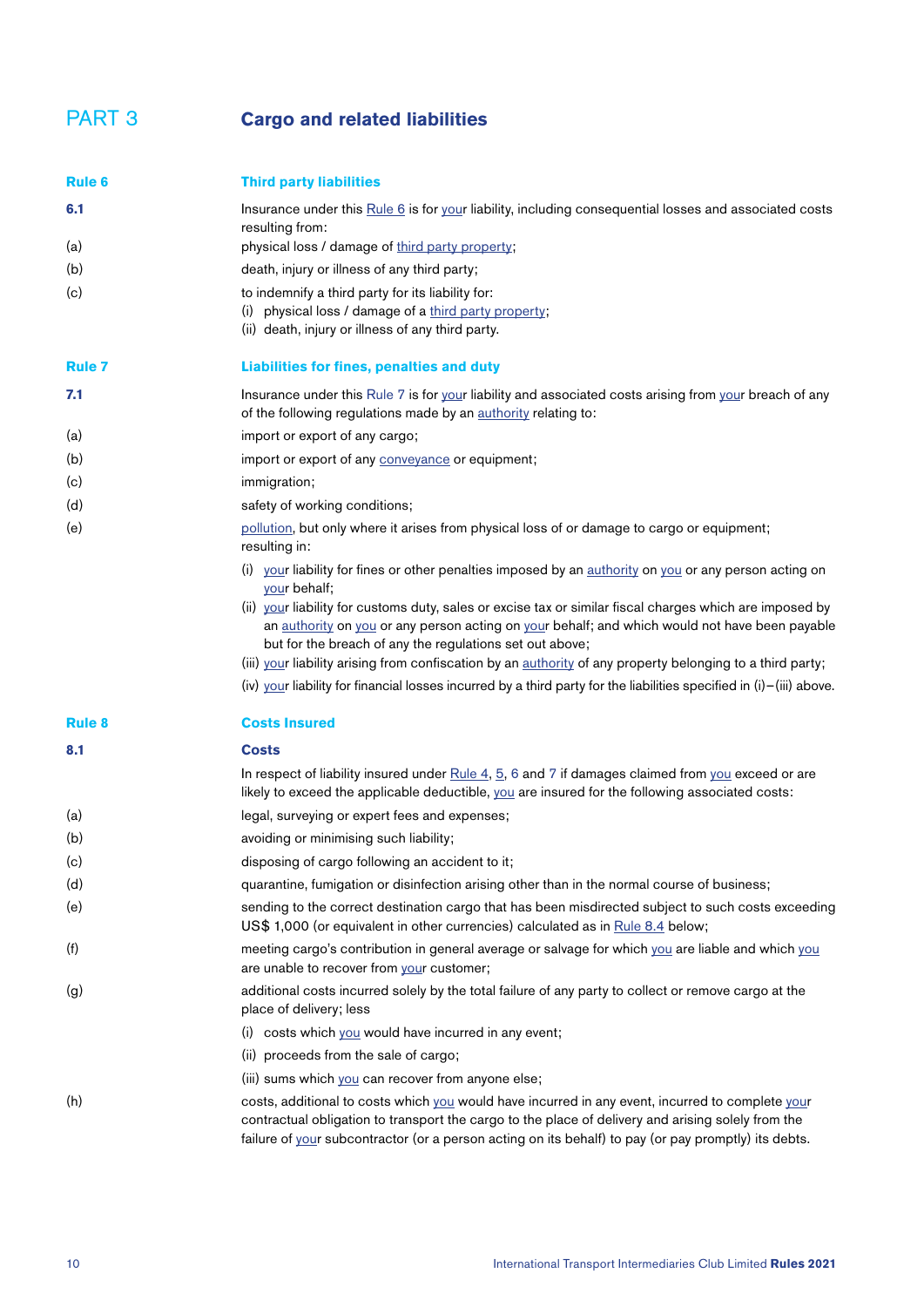<span id="page-10-0"></span>

| (i)   | The limit of liability for costs in relation to Rules $\underline{8.1}$ (g) and (h) will be restricted to US\$ 25,000<br>each occurrence and in the aggregate each account year.                        |
|-------|---------------------------------------------------------------------------------------------------------------------------------------------------------------------------------------------------------|
| (j)   | The costs insured under this Rule are included in the amount of the claim payable for the purposes<br>of the applicable deductible and/or limit of liability.                                           |
| 8.2   | <b>Approval of costs</b>                                                                                                                                                                                |
|       | You are not insured for costs unless:                                                                                                                                                                   |
| (i)   | these have been approved by the managers; or                                                                                                                                                            |
| (ii)  | the Directors decide that they were properly incurred.                                                                                                                                                  |
| 8.3   | <b>Disposal costs</b>                                                                                                                                                                                   |
| 8.3.1 | You are not insured for the costs of disposing of damaged or worthless cargo unless such costs                                                                                                          |
|       | were incurred during the period of insurance and there is no reasonable prospect of recovery, or                                                                                                        |
|       | further recovery, from any other person.                                                                                                                                                                |
| 8.3.2 | The amount recoverable for costs of disposing of damaged or worthless cargo is limited to the                                                                                                           |
|       | costs of disposal less any costs saved as a result of such disposal.                                                                                                                                    |
| 8.4   | <b>Calculation of misdirection costs</b>                                                                                                                                                                |
| (a)   | The costs incurred by you in sending cargo, that has been misdirected, to the correct destination,<br>are to be calculated as follows:                                                                  |
|       | (i) the costs of transporting the cargo from the place at which $y_{01}$ originally received it                                                                                                         |
|       | ("place of receipt") to the place which it was misdirected ("incorrect destination"), plus                                                                                                              |
|       | (ii) the costs of transporting the cargo from the incorrect destination to its correct place<br>of delivery, less                                                                                       |
|       | (iii) the freight and other charges due to you for the transport of that cargo.                                                                                                                         |
| (b)   | The cargo will not be transported by air from the incorrect destination to the correct place of                                                                                                         |
|       | delivery unless:                                                                                                                                                                                        |
|       | (i) the transport from the place of receipt to the correct place of delivery was agreed to be by air, or                                                                                                |
|       | (ii) the managers so agree.                                                                                                                                                                             |
| 8.5   | <b>General average and salvage guarantees</b>                                                                                                                                                           |
| (a)   | In addition to the insurance under Rule 8.1 (f) the Club will assist you to obtain the release of the                                                                                                   |
|       | cargo from any person who is entitled to lien it for general average or salvage contributions.                                                                                                          |
| (b)   | The Club will usually give such assistance either by arranging with the cargo underwriters that they                                                                                                    |
|       | give, or by itself giving, a guarantee to the person entitled to such lien.                                                                                                                             |
| (c)   | Where the Club gives a guarantee, you must obtain a completed valuation form for the cargo and,<br>prior to delivery of the cargo, obtain from the consignee or his cargo underwriters counter-security |
|       | that is acceptable to the Club.                                                                                                                                                                         |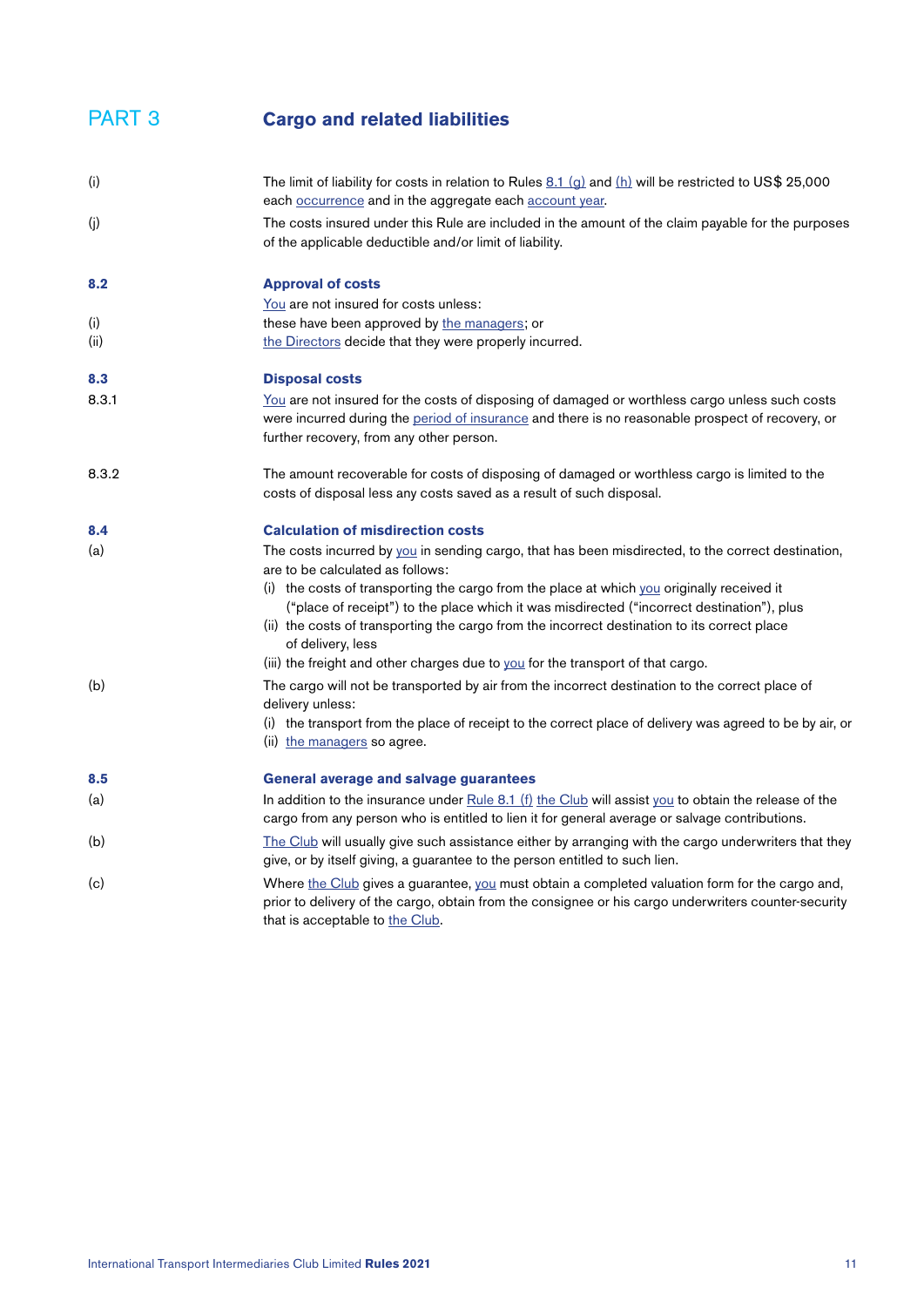<span id="page-11-0"></span>

| <b>Rule 9</b> | <b>Exclusions and qualifications applicable to Part 3</b>                                                                                                                                                                  |
|---------------|----------------------------------------------------------------------------------------------------------------------------------------------------------------------------------------------------------------------------|
| 9.1           | <b>Claims made or claims occurring</b>                                                                                                                                                                                     |
|               | Your Certificate of Entry will specify the basis of your cover under Rules 4, 5, 6 and 7. If not so<br>specified you are only insured if the risk arises directly from:                                                    |
| (a)           | a claim first made or intimated to you and notified to the managers during the period of insurance;<br>or                                                                                                                  |
| (b)           | a claim made against or intimated to you after the period of insurance, arising out of circumstances<br>notified to the managers during the period of insurance as circumstances which might give rise to<br>such a claim. |
| 9.2           | <b>Declared value and incorrect documentation</b>                                                                                                                                                                          |
|               | You are not insured to the extent that your liability is incurred or increased by:                                                                                                                                         |
| (a)           | a declaration of value; or                                                                                                                                                                                                 |
| (b)           | package/unit enumeration in your subcontractor's bill of lading, other contract of carriage or handling<br>documentation which fails to correspond with the enumeration in your equivalent document.                       |
| 9.3           | <b>Valuable cargoes</b>                                                                                                                                                                                                    |
| 9.3.1         | Unless specifically included in your certificate, you are not insured for liabilities                                                                                                                                      |
|               | in respect of cargoes of bullion, precious stones, precious jewellery, precious metal,<br>or cash/securities.                                                                                                              |
| 9.3.2         | Unless otherwise stated in your Certificate of Entry, a special limit of US\$ 100,000 each<br>occurrence applies to claims in respect of:                                                                                  |
|               | • processed tobacco/tobacco products                                                                                                                                                                                       |
|               | • bottled spirits or wines                                                                                                                                                                                                 |
|               | · precious stones/precious jewellery/precious metal/valuable works of art                                                                                                                                                  |
|               | • thoroughbred horses                                                                                                                                                                                                      |
|               | • computers/electronic devices and components of these                                                                                                                                                                     |
|               | Any combination of the above cargoes consolidated in the same carrying equipment or stored in<br>one warehouse or depot will be subject to one special limit of liability.                                                 |
| 9.4           | <b>Personal effects</b>                                                                                                                                                                                                    |
|               | You are only insured for your liability in respect of personal effects if:                                                                                                                                                 |
| (a)           | you could not, with the exercise of reasonable care, have known the consignment consisted of<br>personal effects; or                                                                                                       |
| (b)           | your customer is a transport operator; or                                                                                                                                                                                  |
| (c)           | you specifically recommend in writing the purchase of cargo insurance.                                                                                                                                                     |
| 9.5           | <b>Delay and operational loss</b>                                                                                                                                                                                          |
|               | You are not insured                                                                                                                                                                                                        |
| (a)           | to the extent that your liability for delay is increased by special instructions by your customer; or                                                                                                                      |
| (b)           | for your own operational loss.                                                                                                                                                                                             |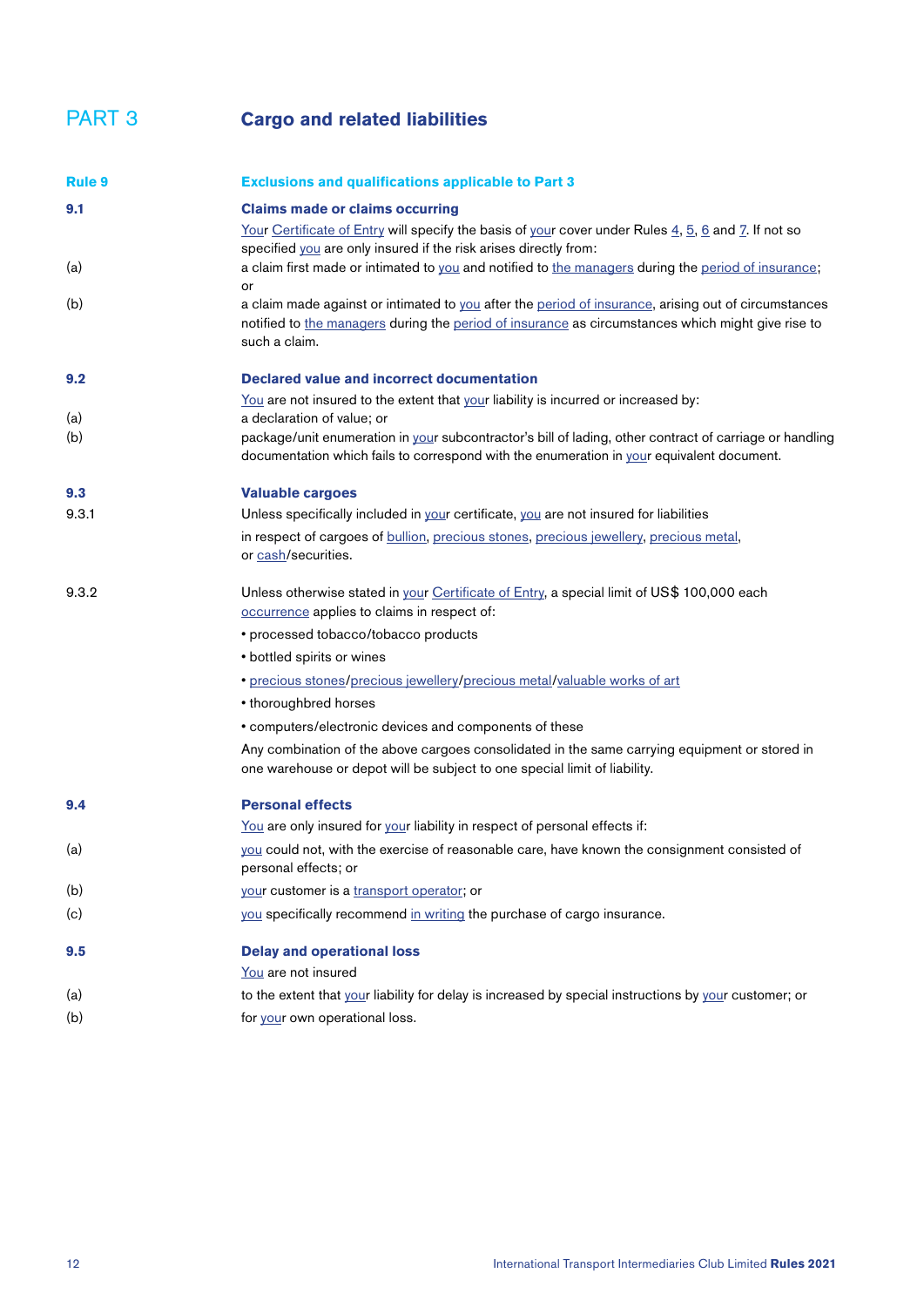| 9.6    | <b>Subcontracting in certain territories</b>                                                                                                                                                                                                                         |
|--------|----------------------------------------------------------------------------------------------------------------------------------------------------------------------------------------------------------------------------------------------------------------------|
|        | You are only insured for your liabilities in respect of cargo destined for: Afghanistan, Iran,<br>Iraq, Lebanon, Syria, Yemen (entire territory), all countries in Africa and all countries in the<br>Commonwealth of Independent States (CIS) if:                   |
| (a)    | you subcontract the carriage under a single contract which covers at least the same period of<br>responsibility as your contract - for example a "back- to-back" bill of lading;                                                                                     |
| (b)    | your subcontractor is not your agent.                                                                                                                                                                                                                                |
| 9.7    | <b>Chassis and trailers in USA and Canada</b>                                                                                                                                                                                                                        |
|        | You are not insured for any liability arising out of an occurrence in the USA or Canada involving a<br>chassis or trailer.                                                                                                                                           |
| 9.8    | <b>Equipment</b>                                                                                                                                                                                                                                                     |
|        | You are not insured for any liability in respect of:                                                                                                                                                                                                                 |
| (a)    | your carrying or handling equipment leased to someone else, other than your joint service partner<br>for use in the joint service; or                                                                                                                                |
| (b)    | your carrying or handling equipment used with your consent by someone else; or                                                                                                                                                                                       |
| (c)    | loss or damage to your carrying or handling equipment.                                                                                                                                                                                                               |
| 9.9    | <b>Limit of liability</b>                                                                                                                                                                                                                                            |
|        | In the event that it is held in any court or tribunal that under the applicable law anyone, other than<br>you using or legally responsible for the use of any carrying or handling equipment, is covered under<br>this insurance.                                    |
|        | The general limit of liability in respect of such claim or claims will not exceed the lesser of the<br>minimum insurance requirements under the applicable law for injury to or death of a person or<br>damage to property or the limit applicable under the policy. |
| 9.10   | Air carriage of restricted articles                                                                                                                                                                                                                                  |
|        | You are not insured for any liability arising out of the carriage by air of "Dangerous Goods" as<br>defined in the IATA regulations.                                                                                                                                 |
| 9.11   | <b>Customs bond and claims from authorities</b>                                                                                                                                                                                                                      |
| 9.11.1 | You are not insured for any liability or confiscation resulting from making your customs bond or                                                                                                                                                                     |
|        | guarantee available to another operator unless this arises in relation to:                                                                                                                                                                                           |
| (a)    | customs clearance of cargo which you perform as part of your insured services; or                                                                                                                                                                                    |
| (b)    | your provision of insured services to the operator.                                                                                                                                                                                                                  |
| 9.11.2 | <u>You</u> are not insured for liabilities to authorities which you incur as an indirect declarant<br>or fiscal representative.                                                                                                                                      |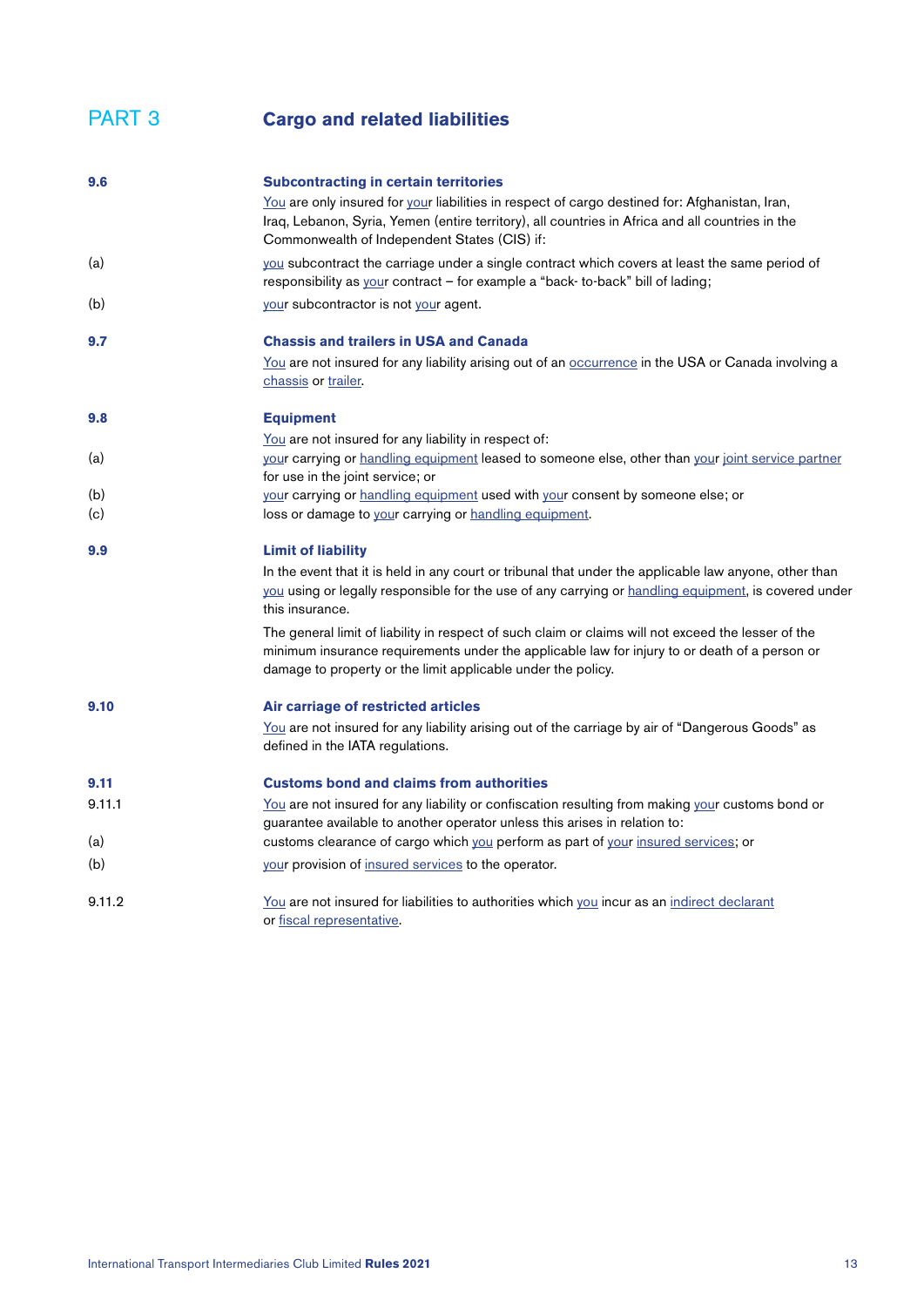<span id="page-13-0"></span>

<span id="page-13-2"></span><span id="page-13-1"></span>

| <b>Rule 10</b> | <b>Additional legal expenses insurance and debt collection</b>                                                                                                                                                                                           |
|----------------|----------------------------------------------------------------------------------------------------------------------------------------------------------------------------------------------------------------------------------------------------------|
| 10.1           | Your Certificate of Entry sets out if, and for what services you are insured under this Rule.                                                                                                                                                            |
|                | You are insured for costs incurred during the period of insurance in collecting any debt, and<br>pursuing or defending any claim relating to the insured services, providing the managers are<br>notified within 12 months of the debt or claim arising. |
| 10.2           | Your insurance under Rule 10.1 is subject to the provisions of Rule 13 and the following exclusions<br>and qualifications.                                                                                                                               |
|                | Your obligations in respect of reporting claims are set out in Rule 14.                                                                                                                                                                                  |
| 10.3           | <b>Minimum sum in dispute</b>                                                                                                                                                                                                                            |
|                | You are only insured if the sum in dispute exceeds the minimum specified in your Certificate of<br>Entry. If, for any reason it is not so stated, the minimum sum in dispute will be US\$ 5,000.                                                         |
| 10.4           | <b>Approval of costs</b>                                                                                                                                                                                                                                 |
|                | <u>You</u> are not insured for costs unless the managers have agreed that they be incurred.                                                                                                                                                              |
| 10.5           | <b>Disputes excluded</b>                                                                                                                                                                                                                                 |
|                | You are not insured in respect of the following:                                                                                                                                                                                                         |
| 10.5.1         | costs incurred in relation to any dispute between you and:                                                                                                                                                                                               |
| (a)            | a customer in relation to the collection of freight and other charges owed to you or your principal;                                                                                                                                                     |
| (b)            | any tax or licensing authority;                                                                                                                                                                                                                          |
| (c)            | your legal or financial advisers;                                                                                                                                                                                                                        |
| (d)            | any of your directors or employees; or directors and employees of your sub-agents or subcontractors;                                                                                                                                                     |
| (e)            | any trade organisation to which you belong;                                                                                                                                                                                                              |
| (f)            | the Club or managers or any of their employees or agents;                                                                                                                                                                                                |
| (g)            | any joint venture partner;                                                                                                                                                                                                                               |
| (h)            | any other provider of goods and services not directly related to your performance of the insured services.                                                                                                                                               |
| 10.5.2         | costs incurred in relation to any actual or alleged violation of any penal statute or regulation.                                                                                                                                                        |
| 10.5.3         | costs incurred in relation to any dispute with your customer or principal as to the reconciliation of<br>accounts on termination of your services or your customer or principal becoming insolvent.                                                      |
| 10.5.4         | costs incurred in relation to any claim by you or against you for defamation.                                                                                                                                                                            |
| 10.6           | <b>Property</b>                                                                                                                                                                                                                                          |
|                | You are only insured for costs incurred in relation to any claim for loss of, damage to, or loss in<br>connection with property owned by you or in your possession if you satisfy the Directors that you                                                 |

have taken reasonable steps to protect [your](#page-34-0) interest in such property by insurance and that such

costs are not recoverable under such insurance.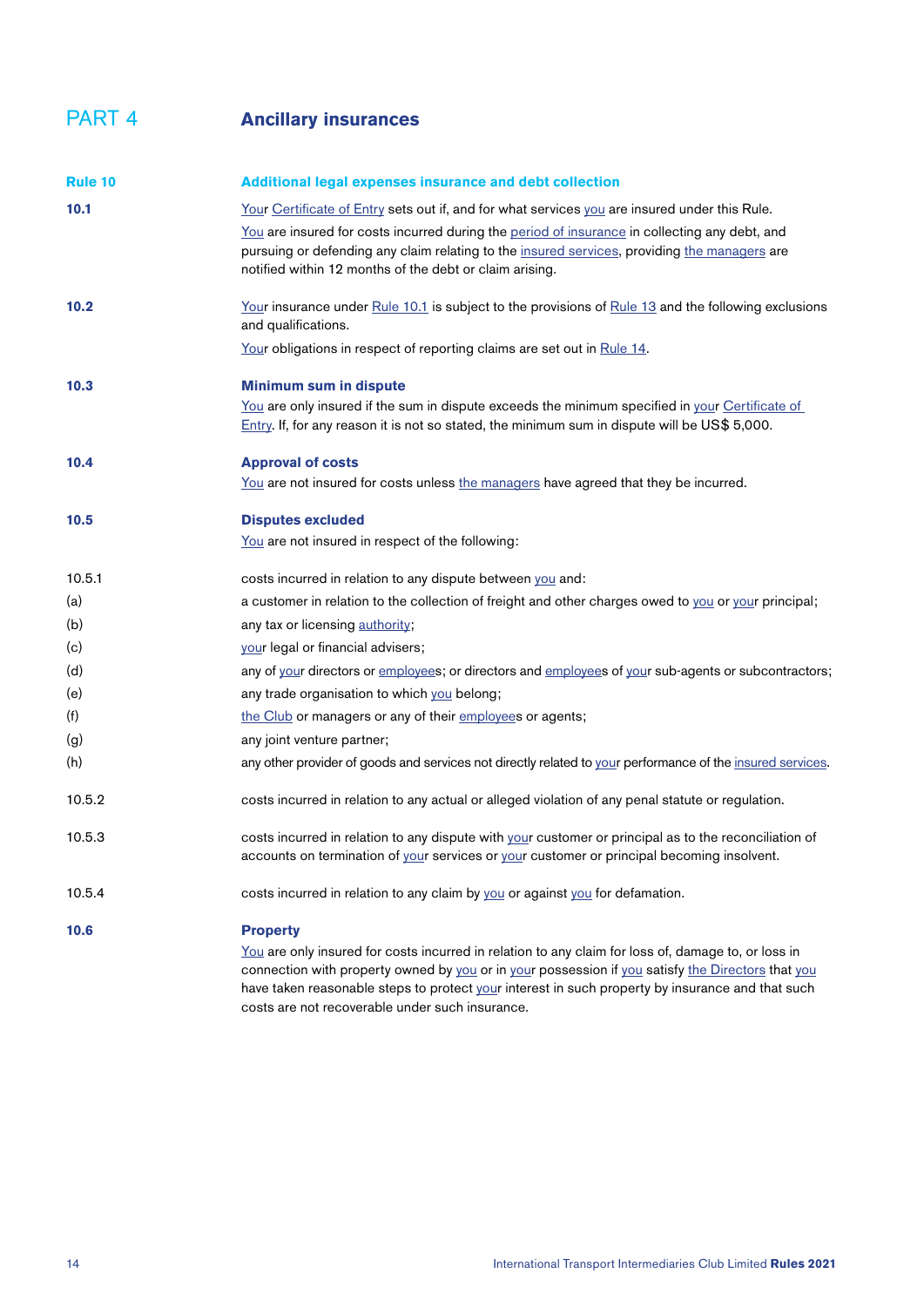#### PART 4 **Ancillary insurances**

<span id="page-14-2"></span><span id="page-14-1"></span><span id="page-14-0"></span>

| 10.7           | Costs of recovering monies advanced or remuneration for services rendered                                                                                                                          |
|----------------|----------------------------------------------------------------------------------------------------------------------------------------------------------------------------------------------------|
|                | You are only insured for costs incurred in relation to claims for monies advanced by you,                                                                                                          |
|                | remuneration for services rendered by you, or financial loss arising out of the rendering of such                                                                                                  |
|                | services if you satisfy the Directors that:                                                                                                                                                        |
| (a)            | you took reasonable steps to establish that the financial standing and business reputation of your                                                                                                 |
|                | customer were satisfactory before you agreed to render any services; and                                                                                                                           |
| (b)            | the extent of any credit given by you to your customer was reasonable; and                                                                                                                         |
| (c)            | any obligation incurred by you on behalf of such person was prudent and reasonable; and                                                                                                            |
| (d)            | you took reasonable steps where appropriate, to obtain payment in advance or satisfactory security;                                                                                                |
|                | and                                                                                                                                                                                                |
| (e)            | you did not render services beyond the scope usually provided by a person acting in the same                                                                                                       |
|                | capacity as you.                                                                                                                                                                                   |
|                |                                                                                                                                                                                                    |
| 10.8           | <b>Contractual claims</b>                                                                                                                                                                          |
|                | <u>You</u> are only insured for costs incurred in relation to any claim in contract, other than a claim                                                                                            |
|                | referred to in Rule 10.7, if you satisfy the Directors that it was prudent and reasonable to enter into                                                                                            |
|                | such a contract.                                                                                                                                                                                   |
| 10.9           | <b>Weak claims and defences</b>                                                                                                                                                                    |
|                | If, in the opinion of the managers, the claim being pursued by you is likely to fail or the claim being                                                                                            |
|                | defended by you is likely to succeed, or the claim cannot be pursued or defended without the                                                                                                       |
|                | expenditure of costs that are disproportionate to the amount of such claim or the prospects of                                                                                                     |
|                | success, or any such claim is capable of being and ought to be settled, the Club may by notice to                                                                                                  |
|                | you terminate your insurance under Rule 10 in respect of that claim, provided always that your rights                                                                                              |
|                | in respect of costs incurred before such termination will not be prejudiced.                                                                                                                       |
|                |                                                                                                                                                                                                    |
| 10.10          | <b>Average</b>                                                                                                                                                                                     |
|                | In the event that any dispute or debt to be collected includes elements which were not incurred in                                                                                                 |
|                | the normal course of performing the insured services or which are specifically excluded under this                                                                                                 |
|                | Rule, the managers may, at their sole discretion, agree to assist with the uninsured portion of the                                                                                                |
|                | claim, subject to the costs being apportioned accordingly between you and the Club.                                                                                                                |
| 10.11          |                                                                                                                                                                                                    |
|                | <b>Approval of settlements</b>                                                                                                                                                                     |
|                | You shall not settle or compromise any claim or proceedings without the prior approval of the                                                                                                      |
|                | managers, or without complying with the managers' requirements regarding the recovery of any<br>costs or expenses insured by the Club. In the event you settle or compromise without such approval |
|                | or without complying with any such requirement, the Club may by notice to you terminate your                                                                                                       |
|                | insurance under Rule 10 in respect of that claim and you shall become liable to repay to the Club                                                                                                  |
|                | all of the costs and expenses paid or reimbursed by the Club or such proportion of those costs and                                                                                                 |
|                | expenses as the Directors in their discretion shall determine.                                                                                                                                     |
|                |                                                                                                                                                                                                    |
| 10.12          | You are not insured under this Rule for costs in relation to a claim that is covered under any other                                                                                               |
|                | Rule or would be but for the application of a limit of liability, deductible, exclusion or other provision                                                                                         |
|                | of your cover.                                                                                                                                                                                     |
|                |                                                                                                                                                                                                    |
| <b>Rule 11</b> | <b>Discretionary insurance</b>                                                                                                                                                                     |
|                | The Directors, may, at their discretion, additionally provide insurance against all or part of any                                                                                                 |
|                | liability you incur which is not otherwise insured under these Rules, but which, having regard to the                                                                                              |
|                | overall purpose of the insurance, The Directors decide it is appropriate to cover.                                                                                                                 |
| <b>Rule 12</b> | <b>Other Insurances</b>                                                                                                                                                                            |
|                |                                                                                                                                                                                                    |
|                | The managers may agree, by way of an endorsement to your Certificate of Entry, to insure you in                                                                                                    |
|                | respect of other risks in relation to the services provided by you.                                                                                                                                |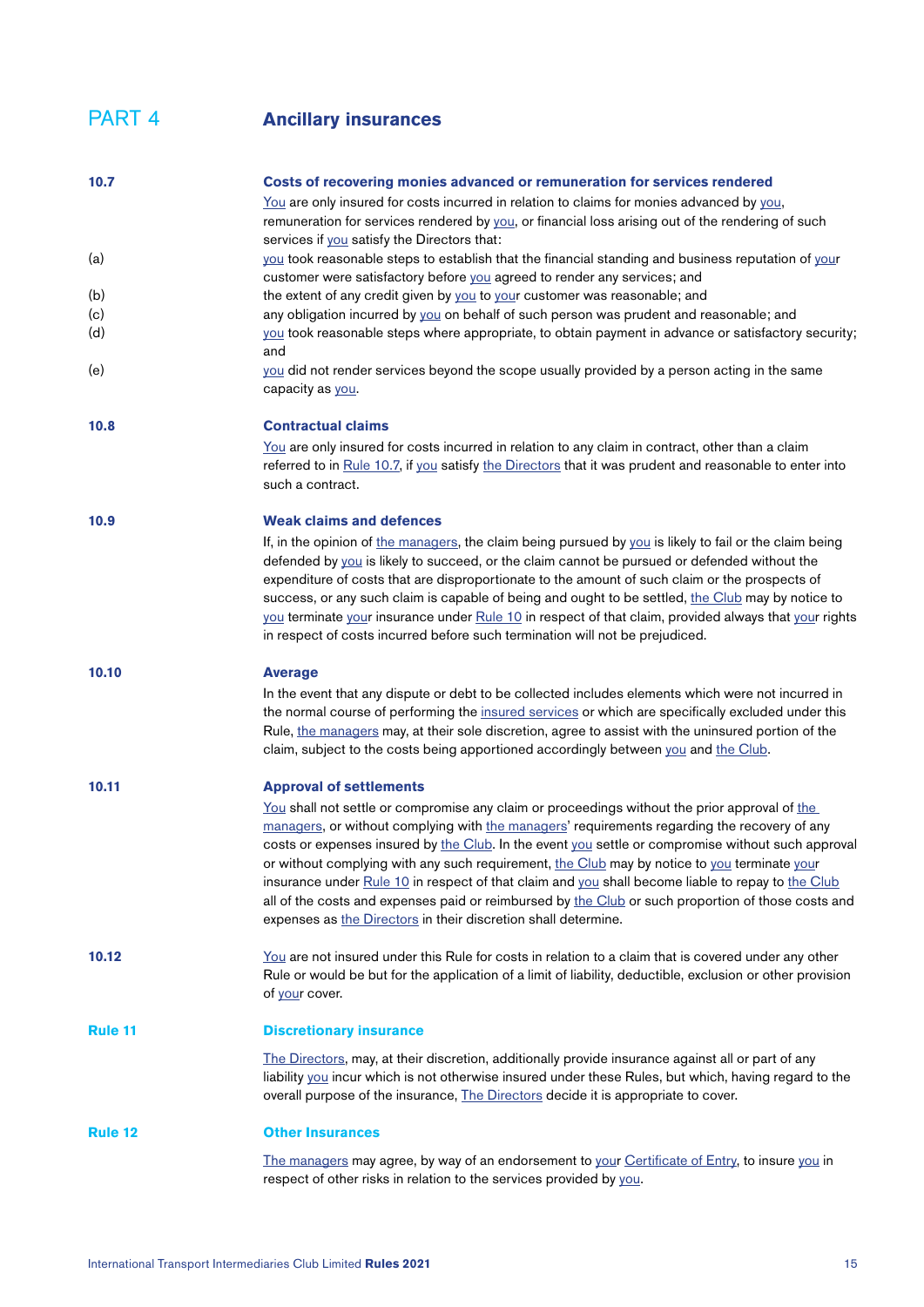<span id="page-15-0"></span>

| <b>PART 5</b> | <b>General conditions and exclusions</b> |  |
|---------------|------------------------------------------|--|
|               |                                          |  |

<span id="page-15-1"></span>

| <b>Rule 13</b> | <b>General conditions and exclusions</b>                                                                                                                                                                                                                                                                                                            |
|----------------|-----------------------------------------------------------------------------------------------------------------------------------------------------------------------------------------------------------------------------------------------------------------------------------------------------------------------------------------------------|
| 13.1           | <b>Application</b><br>The provisions of this Rule 13 will apply to all insurances provided by the Club.                                                                                                                                                                                                                                             |
| 13.2           | <b>Dishonest, intentional or reckless conduct</b>                                                                                                                                                                                                                                                                                                   |
|                | You are not insured for any risk arising directly or indirectly from any act or omission by you or any<br>person you are responsible for which is:                                                                                                                                                                                                  |
| (a)            | dishonest, except as provided for in Rule 2.1(b); or                                                                                                                                                                                                                                                                                                |
| (b)            | reckless; or                                                                                                                                                                                                                                                                                                                                        |
| (c)            | with the intention to cause harm.                                                                                                                                                                                                                                                                                                                   |
| 13.3           | <b>Damage by vehicles</b>                                                                                                                                                                                                                                                                                                                           |
|                | You are not insured for any loss or damage directly or indirectly caused by the operation of any ship,<br>aircraft, train, road or other vehicles, which is owned chartered or leased by you or for your use.                                                                                                                                       |
| 13.4           | <b>Employers' liability</b>                                                                                                                                                                                                                                                                                                                         |
|                | You are not insured for any risk arising directly or indirectly from:                                                                                                                                                                                                                                                                               |
| (a)            | the breach of any obligation owed by you as an employer;                                                                                                                                                                                                                                                                                            |
| (b)            | the death, bodily injury or illness of any person employed, deemed to be employed or seconded to<br>you or any sub-agent or subcontractor.                                                                                                                                                                                                          |
| 13.5           | <b>Products liability and defective workmanship</b>                                                                                                                                                                                                                                                                                                 |
| 13.5.1         | You are not insured for any risk arising directly or indirectly from defects in goods or products sold,<br>supplied or distributed by you or on your behalf unless the defects directly arise from your insured<br>services.                                                                                                                        |
| 13.5.2         | You are not insured for any risk arising from the manufacture, construction, alteration, repair,<br>servicing, installation, maintenance or treating of any goods by you or on your behalf even though<br>these activities might be performed in conjunction with the services specified in your certificate of<br>entry as being insured services. |
| 13.6           | <b>Design liability</b>                                                                                                                                                                                                                                                                                                                             |
|                | You are not insured if, at the point in time the insured service was carried out, the liability arose from<br>research and development technologies and or insufficiently tested new procedures or materials,<br>unless specifically stated in your Certificate of Entry.                                                                           |
| 13.7           | <b>Senior and joint members</b>                                                                                                                                                                                                                                                                                                                     |
|                | You are not insured for any risk arising directly or indirectly from any claim by the senior member<br>against any other joint member or by a joint member against the senior or another joint member.                                                                                                                                              |
| 13.8           | <b>Associated, parent or subsidiary companies</b><br>You are not insured for any claim made against you by any associated, parent or subsidiary<br>company or by any person or entity having a financial or executive interest in your operation.                                                                                                   |
| 13.9           | <b>Double insurance</b>                                                                                                                                                                                                                                                                                                                             |
|                | If you are insured by the Club and another insurer for the same risk, your insurance with<br>the Club will exclude any claim if, and to the extent that, it is, or would be, recoverable from<br>such other insurer.                                                                                                                                |
| 13.10          | <b>Insured and uninsured services</b>                                                                                                                                                                                                                                                                                                               |
|                | If you have a liability arising from multiple activities, of which only some are insured services, you are<br>only insured for that part of the liability that exclusively arises from those insured services.                                                                                                                                      |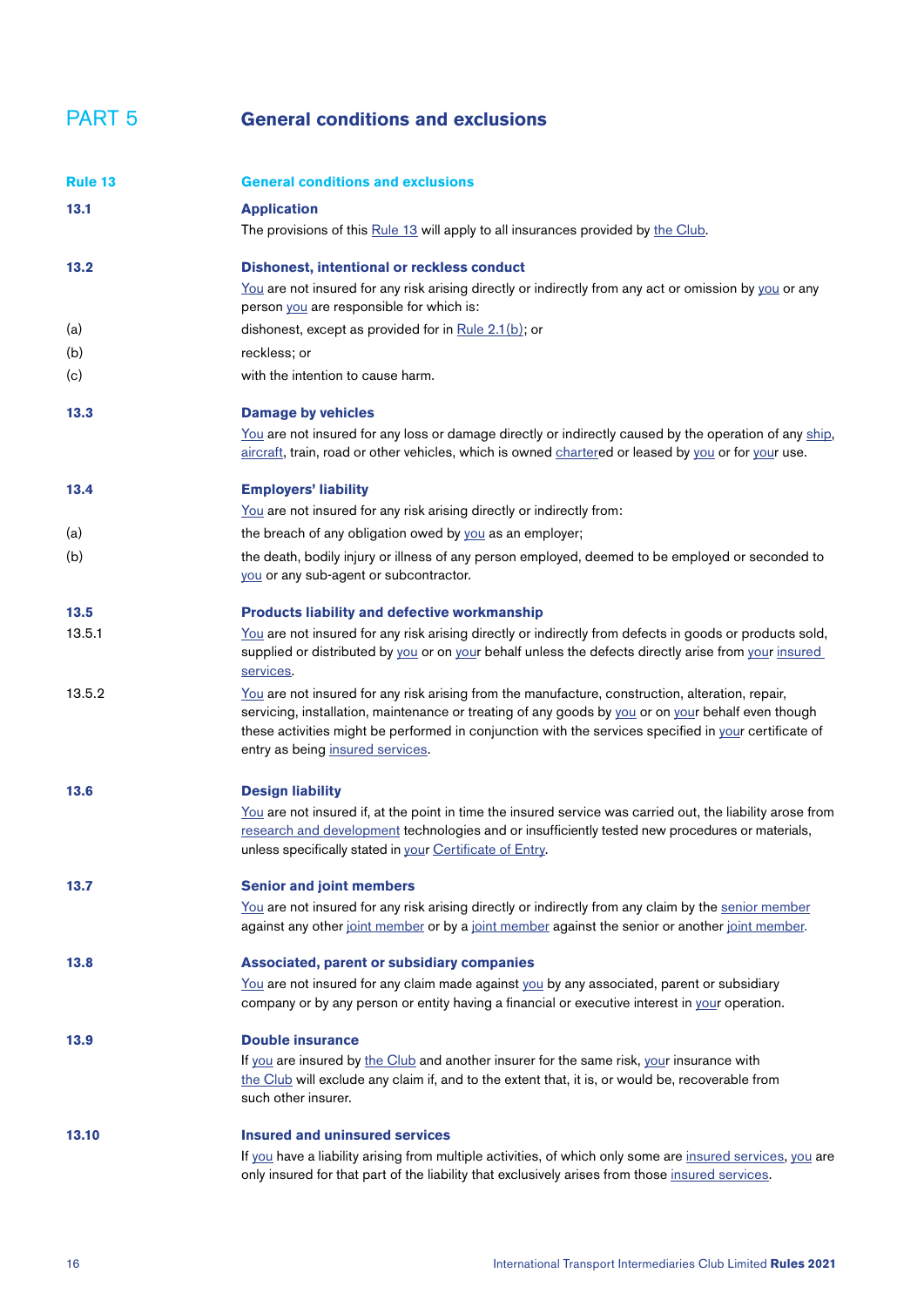<span id="page-16-0"></span>

| 13.11 | <b>Extension of credit</b>                                                                                                                                                                                                                                                                                                                                                   |
|-------|------------------------------------------------------------------------------------------------------------------------------------------------------------------------------------------------------------------------------------------------------------------------------------------------------------------------------------------------------------------------------|
|       | You are not insured for any risk arising directly or indirectly from the extending of credit except as<br>provided for in Rules 8.1(a) and 10.                                                                                                                                                                                                                               |
| 13.12 | <b>Failure to pay or collect debts</b>                                                                                                                                                                                                                                                                                                                                       |
|       | You are not insured for any risk arising directly or indirectly from your, your sub-agent's or your<br>subcontractor's inability, or failure promptly, or at all, to pay or collect money for your own account<br>except as provided for in Rule 10.                                                                                                                         |
| 13.13 | <b>Insolvency</b>                                                                                                                                                                                                                                                                                                                                                            |
|       | You are not insured for any risk if, and to the extent that, it arises or results from your, your sub-<br>agent's or your subcontractor's insolvency, trading whilst insolvent, or any other financial default.                                                                                                                                                              |
| 13.14 | <b>Radioactive and nuclear risks</b>                                                                                                                                                                                                                                                                                                                                         |
|       | You are not insured for any loss, damage, liability or expense directly or indirectly caused by, or<br>contributed to by, or arising from:                                                                                                                                                                                                                                   |
| (a)   | ionising radiations from or contamination by radioactivity from any nuclear fuel or from any nuclear<br>waste from the combustion of nuclear fuel;                                                                                                                                                                                                                           |
| (b)   | the radioactive, toxic, explosive or other hazardous or contaminating properties of any nuclear<br>installation, reactor or nuclear assembly or nuclear components thereof;                                                                                                                                                                                                  |
| (c)   | any weapon or device employing atomic or nuclear fission and/or fusion or other like reaction or<br>radioactive force or matter;                                                                                                                                                                                                                                             |
| (d)   | the radioactive, toxic, explosive or other hazardous or contaminating properties of any radioactive<br>matter. The exclusion in this sub-clause does not extend to radioactive isotopes, other than nuclear<br>fuel, when such isotopes are being prepared, carried, stored or used for commercial, agricultural,<br>medical, scientific or other similar peaceful purposes; |
| (e)   | any chemical, biological or electromagnetic weapon.                                                                                                                                                                                                                                                                                                                          |
| 13.15 | <b>Pollution</b>                                                                                                                                                                                                                                                                                                                                                             |
|       | You are not insured for any risk arising from pollution:                                                                                                                                                                                                                                                                                                                     |
| (a)   | in respect of which a claim is made against you more than twelve months after the date of the<br>occurrence which caused the pollution; or                                                                                                                                                                                                                                   |
| (b)   | which is not sudden, unintended and unexpected; or                                                                                                                                                                                                                                                                                                                           |
| (c)   | if you are not aware of the pollution within seven days after it has occurred, or first occurred, unless<br>the pollution arises from cargo not in your possession;                                                                                                                                                                                                          |
| (d)   | from actual, alleged or deliberate discharges contrary to MARPOL or similar convention, regulation<br>or law.                                                                                                                                                                                                                                                                |
| 13.16 | <b>Waste</b>                                                                                                                                                                                                                                                                                                                                                                 |
|       | You are not insured for any risk arising out of the operations of                                                                                                                                                                                                                                                                                                            |
| (a)   | a land fill;                                                                                                                                                                                                                                                                                                                                                                 |
| (b)   | a dump site;                                                                                                                                                                                                                                                                                                                                                                 |
| (c)   | any other disposal of waste facility.                                                                                                                                                                                                                                                                                                                                        |
| 13.17 | <b>Dangerous cargoes</b>                                                                                                                                                                                                                                                                                                                                                     |
|       | You will use your best endeavours to ensure compliance with all relevant regulations relating to the<br>carriage, handling and storage of dangerous cargoes.                                                                                                                                                                                                                 |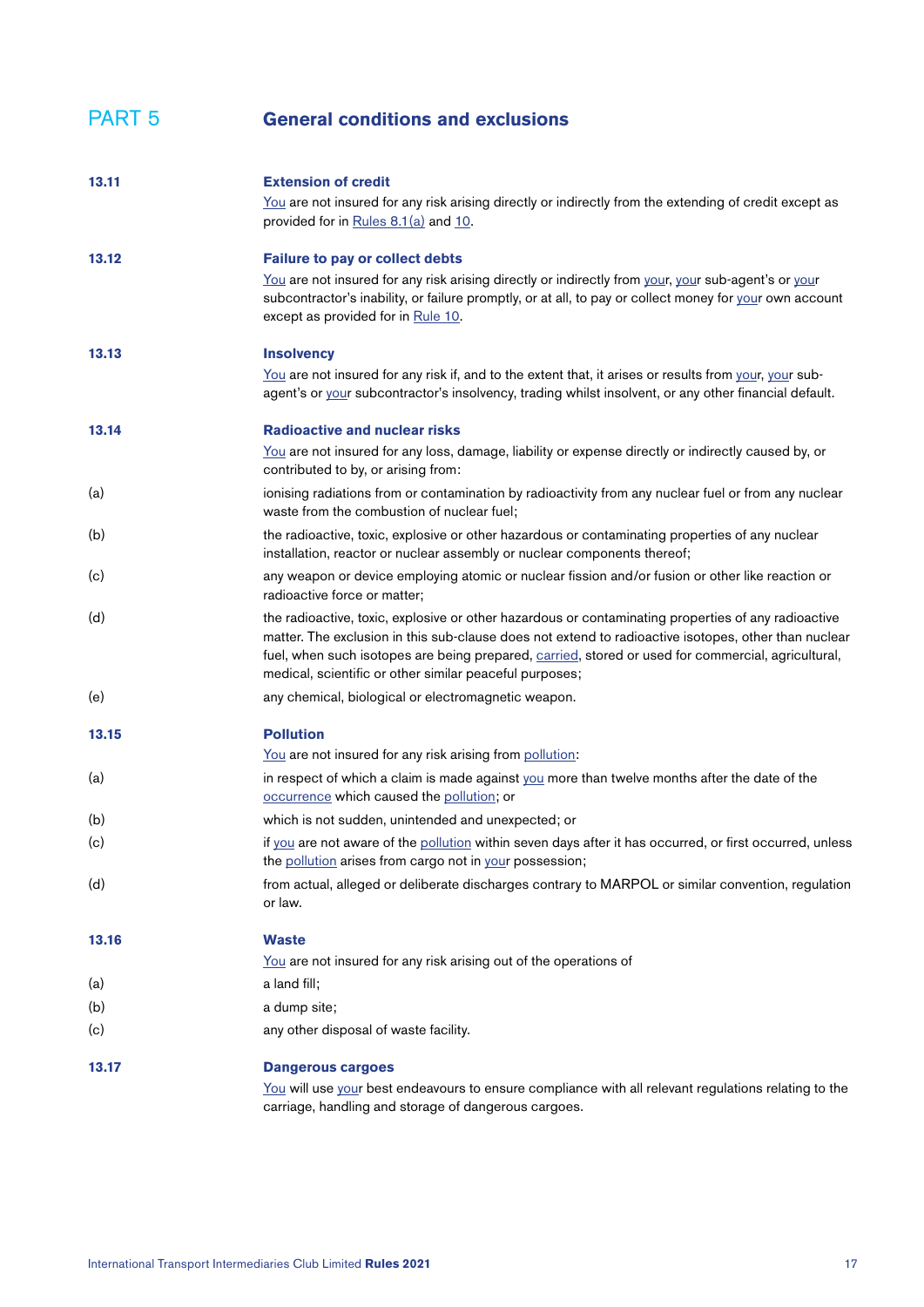<span id="page-17-0"></span>

| 13.18 | <b>Dredging operations</b>                                                                                                                                                                                                                                                                                                                                                                                                       |
|-------|----------------------------------------------------------------------------------------------------------------------------------------------------------------------------------------------------------------------------------------------------------------------------------------------------------------------------------------------------------------------------------------------------------------------------------|
|       | You are not insured for any risk arising out of:                                                                                                                                                                                                                                                                                                                                                                                 |
| (a)   | dredging operations, whilst such operations are being performed;                                                                                                                                                                                                                                                                                                                                                                 |
| (b)   | the dumping of spoil.                                                                                                                                                                                                                                                                                                                                                                                                            |
| 13.19 | <b>Illegal trading</b>                                                                                                                                                                                                                                                                                                                                                                                                           |
|       | You are not insured for any risk arising from the handling, storage or carriage of cargo in an illegal<br>trade, except as provided for in Rule 2.1 (h) $(v)$ (2).                                                                                                                                                                                                                                                               |
| 13.20 | Punitive or exemplary damages and liquidated damages or contractual penalties                                                                                                                                                                                                                                                                                                                                                    |
|       | You are not insured for:                                                                                                                                                                                                                                                                                                                                                                                                         |
| (a)   | punitive, exemplary or multiple damages;                                                                                                                                                                                                                                                                                                                                                                                         |
| (b)   | any contractual penalty                                                                                                                                                                                                                                                                                                                                                                                                          |
| (c)   | liquidated damages which exceed the liability you would otherwise have.                                                                                                                                                                                                                                                                                                                                                          |
| 13.21 | <b>Indemnities and obligations</b>                                                                                                                                                                                                                                                                                                                                                                                               |
|       | You are insured for the type and amount of damages normally payable for the liability in question.                                                                                                                                                                                                                                                                                                                               |
|       | You are not insured for the amount of any increase in the damages payable due to:                                                                                                                                                                                                                                                                                                                                                |
| (a)   | any indemnity given by you;                                                                                                                                                                                                                                                                                                                                                                                                      |
| (b)   | any agreement not to rely on any defence or limitation of liability;                                                                                                                                                                                                                                                                                                                                                             |
| (c)   | any contractual obligation to perform to a higher standard than the duty of care imposed by law.                                                                                                                                                                                                                                                                                                                                 |
|       | Unless the Directors determine that such indemnity, agreement or obligation is on terms and<br>conditions usually applicable for the performance of your insured services (see Rule 1.3) in which<br>case such additional damages are insured.                                                                                                                                                                                   |
| 13.22 | <b>Fines and penalties</b>                                                                                                                                                                                                                                                                                                                                                                                                       |
|       | Except as provided for in Rules $2(h)(v)$ and $7$ , you are not insured for any risk which arises, either<br>directly or indirectly, from the imposition upon your principal, you, your employee or any person<br>acting on your behalf by any authority, of any fines, penalties, customs duties, sales or excise tax or<br>similar fiscal charges in respect of any breach or contravention of any laws, rules or regulations. |
| 13.23 | Cash                                                                                                                                                                                                                                                                                                                                                                                                                             |
|       | You are not insured for any risk you incur in respect of the loss of cash<br>(see Definition under Rule 34).                                                                                                                                                                                                                                                                                                                     |
| 13.24 | War and civil war, etc.                                                                                                                                                                                                                                                                                                                                                                                                          |
|       | You are not insured for any risk directly or indirectly caused or contributed to by war, invasion,<br>acts of foreign enemies, hostilities (whether war be declared or not), civil war, acts of terrorism<br>or sabotage, rebellion, revolution, insurrection, military or usurped power or confiscation,<br>nationalisation or requisition or destruction of or damage to property by or under the order<br>of any authority.   |
| 13.25 | <b>Strikes</b>                                                                                                                                                                                                                                                                                                                                                                                                                   |
|       | You are not insured for any risk arising from strikes, riots, civil commotions, lockouts, stoppages<br>and/or restraints of labour of whatsoever nature or kind, whether partial or general and whether or<br>not involving your employees.                                                                                                                                                                                      |
| 13.26 | <b>Rights of recourse</b>                                                                                                                                                                                                                                                                                                                                                                                                        |
|       | It is a condition of this insurance that, unless the managers otherwise agree in writing, you will<br>preserve all rights of recourse.                                                                                                                                                                                                                                                                                           |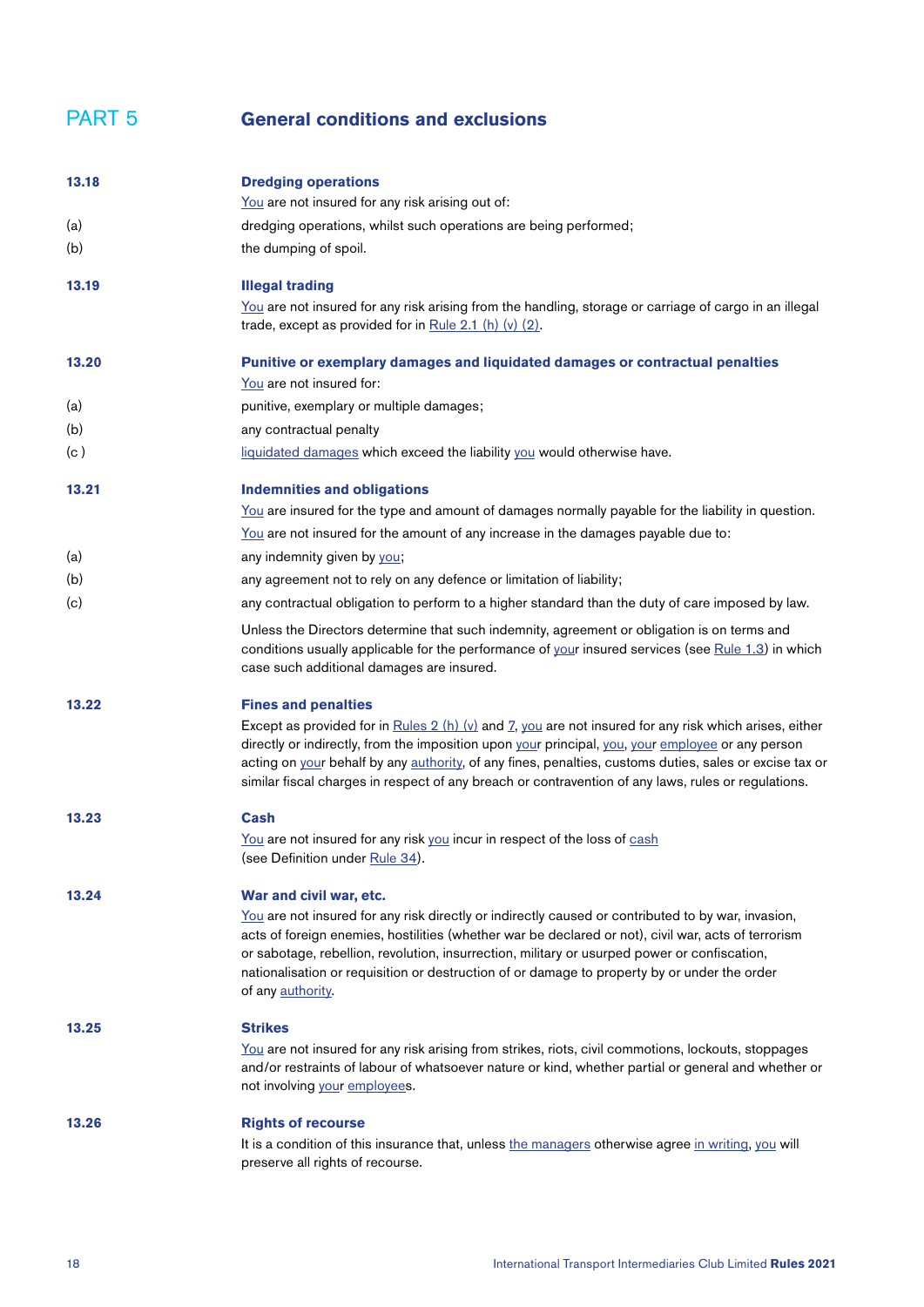| 13.27 | <b>Distribution of Third Party Recoveries</b><br>It is a condition of this insurance that amounts recovered from third parties in respect of a claim will<br>be credited to the Club to the full extent of its liability in respect of such claim (including the costs<br>of making the recovery); any balance will be credited to you to the extent of any amount borne by<br>you in respect of such claim; any excess will be distributed equitably between the Club and you,<br>taking into account amounts paid/incurred and the relevant dates. |
|-------|------------------------------------------------------------------------------------------------------------------------------------------------------------------------------------------------------------------------------------------------------------------------------------------------------------------------------------------------------------------------------------------------------------------------------------------------------------------------------------------------------------------------------------------------------|
| 13.28 | <b>Paperless trading</b><br>You are not insured for risks arising from your participation in any system of paperless trading<br>documentation except those approved by the International Group of P& I Clubs or approved by the<br>managers and entered in your Certificate of Entry.                                                                                                                                                                                                                                                                |
| 13.29 | <b>Occupiers liability</b><br>You are not insured for any risk arising directly or indirectly from the occupation, condition or<br>maintenance of any land, building or structure for which you are responsible, including any stand or<br>conveyance at a trade show or other event.                                                                                                                                                                                                                                                                |
| 13.30 | Loss of or damage to property<br>You are not insured in respect of any risk arising from the loss of or damage to any property<br>which is:                                                                                                                                                                                                                                                                                                                                                                                                          |
| (a)   | owned, leased, operated or used by you or on your behalf;                                                                                                                                                                                                                                                                                                                                                                                                                                                                                            |
| (b)   | in your care, custody or control other than expressly provided for under Rule 2.                                                                                                                                                                                                                                                                                                                                                                                                                                                                     |
| 13.31 | <b>Supervision and control</b>                                                                                                                                                                                                                                                                                                                                                                                                                                                                                                                       |
|       | Unless the Directors otherwise decide, your insurance is subject to your satisfying the Directors<br>that the liability did not arise from a failure by you to take reasonable steps to establish proper<br>systems and controls or to exercise proper supervision.                                                                                                                                                                                                                                                                                  |
| 13.32 | <b>Sanctions clause</b>                                                                                                                                                                                                                                                                                                                                                                                                                                                                                                                              |
|       | You are not insured to the extent that the provision of such cover would expose the Club to any<br>sanction, prohibition or restriction under United Nations resolutions or the trade or economic<br>sanctions, laws or regulations of the European Union, United Kingdom or United States of America.                                                                                                                                                                                                                                               |
| 13.33 | <b>Asbestos</b>                                                                                                                                                                                                                                                                                                                                                                                                                                                                                                                                      |
|       | You are not insured for any risk directly or indirectly caused or contributed to by the actual, alleged<br>or threatened presence of or exposure to asbestos in any form whatsoever.                                                                                                                                                                                                                                                                                                                                                                 |
| 13.34 | <b>Unexplained losses</b>                                                                                                                                                                                                                                                                                                                                                                                                                                                                                                                            |
|       | You are not insured for liabilities arising from unexplained losses discovered on inventory/stocktaking.                                                                                                                                                                                                                                                                                                                                                                                                                                             |
| 13.35 | <b>Coronavirus and other pandemics</b>                                                                                                                                                                                                                                                                                                                                                                                                                                                                                                               |
|       | You are not insured for:                                                                                                                                                                                                                                                                                                                                                                                                                                                                                                                             |
| (1)   | Any loss, damage, liability, cost, or expense directly arising from the transmission or alleged<br>transmission of:                                                                                                                                                                                                                                                                                                                                                                                                                                  |
|       | (a) Coronavirus disease (COVID-19) and/or any mutation or variation thereof; or                                                                                                                                                                                                                                                                                                                                                                                                                                                                      |
|       | (b) Severe Acute Respiratory Syndrome Coronavirus 2 (SARS-CoV-2) and/or any mutation or<br>variation thereof; or                                                                                                                                                                                                                                                                                                                                                                                                                                     |
|       | (c) H1N1, H5N1 and/or any other strain of the influenza virus and/or any mutation or variation<br>thereof; or                                                                                                                                                                                                                                                                                                                                                                                                                                        |
|       | (d) Any other infectious illness or disease that the World Health Organisation (WHO) declares a<br>public health emergency and/or pandemic.                                                                                                                                                                                                                                                                                                                                                                                                          |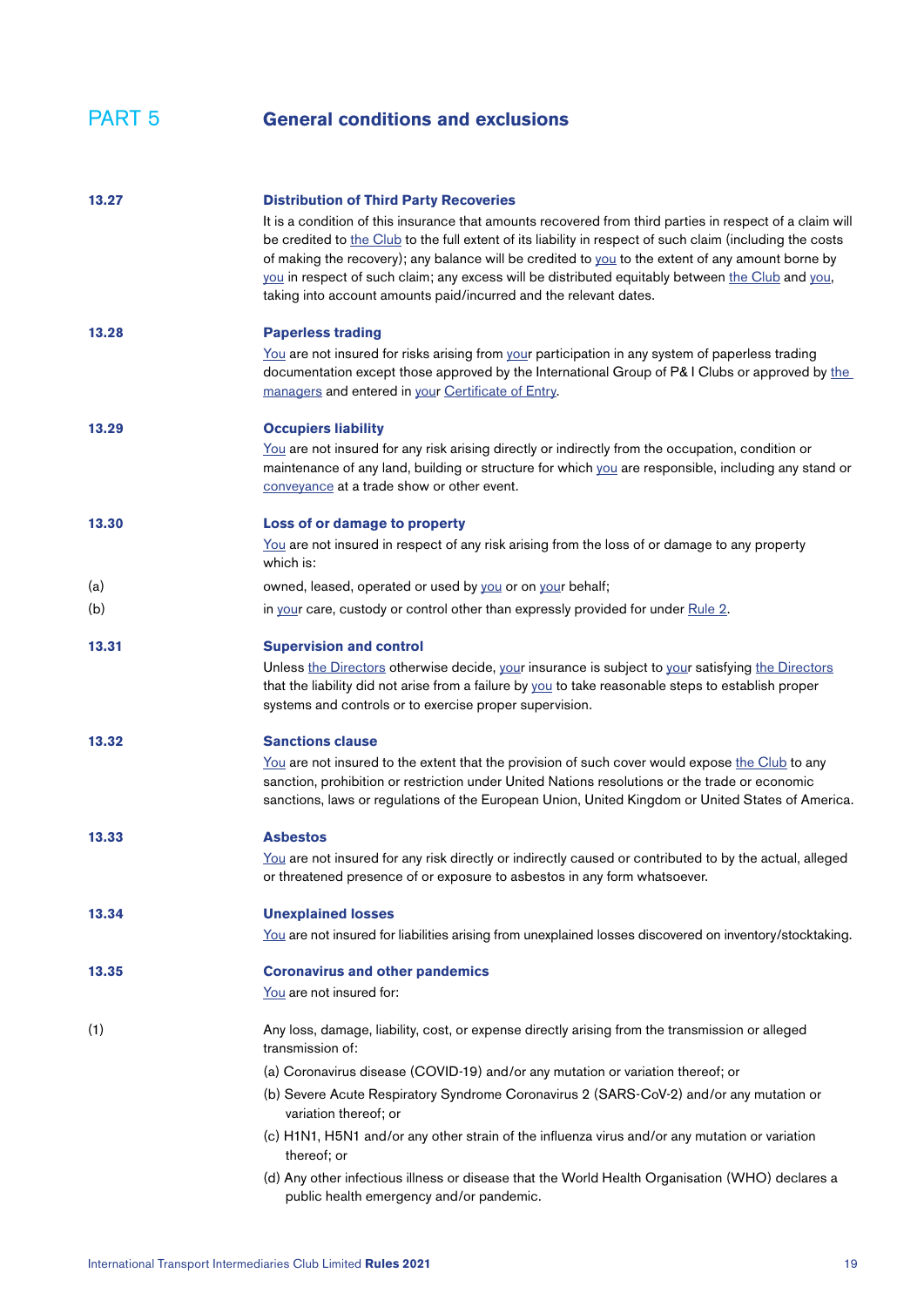<span id="page-19-1"></span><span id="page-19-0"></span>

| (2)     | Any liability, cost or expense to identify, clean up, detoxify, remove, monitor, or test for (a), (b), (c) or<br>(d) above:                                                                                                                                                                                                                          |
|---------|------------------------------------------------------------------------------------------------------------------------------------------------------------------------------------------------------------------------------------------------------------------------------------------------------------------------------------------------------|
| (3)     | Any liability for or loss, cost or expense arising out of any loss of revenue, loss of hire, business<br>interruption, loss of market, delay or any indirect financial loss, howsoever described, as a result of<br>any of 1. (a), (b), (c) or (d) above or the fear or the threat thereof.                                                          |
|         | You are insured under Rule $2.1(a)$ solely for the financial losses of a third party under Rule $2.2$ (i)<br>caused by the negligent performance of your insured services in relation to the breach of laws and<br>regulations aimed at preventing or controlling 1) (a), (b), (c) or d) but not from the actual or alleged<br>transmission thereof. |
| 13.36   | <b>Cyber attack</b>                                                                                                                                                                                                                                                                                                                                  |
| 13.36.1 | You are not insured for any loss, damage, liability, cost, or expense directly or indirectly arising from<br>the use or operation, as a means for inflicting harm, of any computer, computer system, computer<br>software programme, malicious code, computer virus, computer process or any other electronic<br>system.                             |
| 13.36.2 | Your insurance shall not be prejudiced by the use or operation of any computer, computer system,<br>computer software programme, computer process or any other electronic system, if such use or<br>operation is not as a means for inflicting harm.                                                                                                 |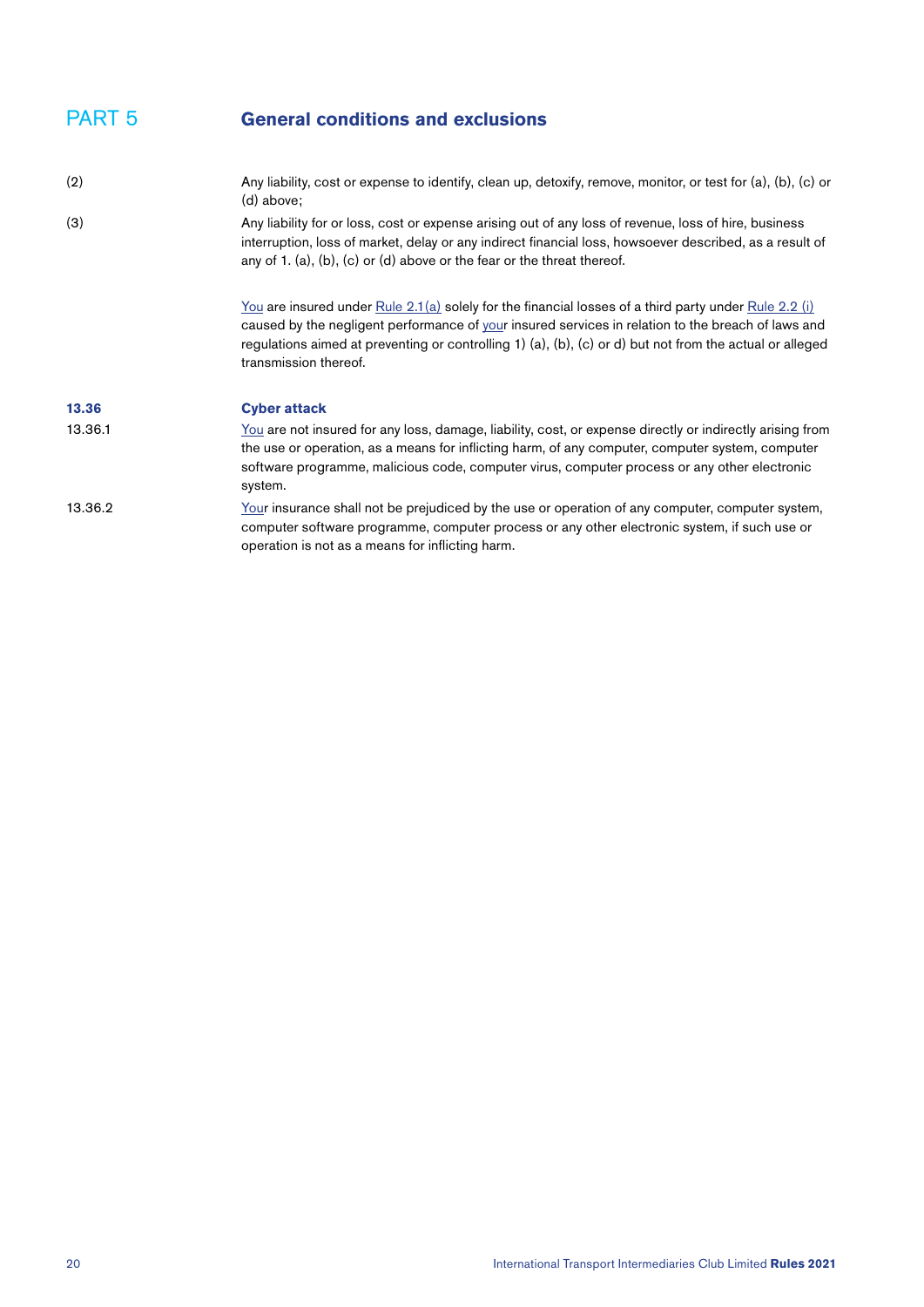# PART 6 **Claims**

<span id="page-20-3"></span><span id="page-20-2"></span><span id="page-20-1"></span><span id="page-20-0"></span>

| Rule 14 | <b>Obligations in respect of claims</b>                                                                                                                                                                                                                                                                                                                                                                                                                                                                  |
|---------|----------------------------------------------------------------------------------------------------------------------------------------------------------------------------------------------------------------------------------------------------------------------------------------------------------------------------------------------------------------------------------------------------------------------------------------------------------------------------------------------------------|
| 14.1    | <b>Notification of claims</b>                                                                                                                                                                                                                                                                                                                                                                                                                                                                            |
| (a)     | You shall give the Club notice in writing promptly of:                                                                                                                                                                                                                                                                                                                                                                                                                                                   |
|         | (i) any claim made against you during the period of insurance;<br>(ii) any notice of any intention to make a claim or complaint against you which may lead to such a claim;                                                                                                                                                                                                                                                                                                                              |
| (b)     | You shall give the Club notice in writing immediately on becoming aware of any circumstances<br>which are likely to give rise to a claim under your insurance.                                                                                                                                                                                                                                                                                                                                           |
| 14.2    | <b>Late notification</b>                                                                                                                                                                                                                                                                                                                                                                                                                                                                                 |
|         | If you fail to notify the claim in accordance with Rule 14, the Directors may in their discretion:                                                                                                                                                                                                                                                                                                                                                                                                       |
| (a)     | accept the claim; or                                                                                                                                                                                                                                                                                                                                                                                                                                                                                     |
| (b)     | reject the claim or reduce the sum which might otherwise be recovered by you from the Club; or                                                                                                                                                                                                                                                                                                                                                                                                           |
| (c)     | accept the claim, but subject to terms and conditions which would have applied had the claim been<br>notified to the Club in accordance with Rule 14.1.                                                                                                                                                                                                                                                                                                                                                  |
| 14.3    | <b>Mitigation of loss</b>                                                                                                                                                                                                                                                                                                                                                                                                                                                                                |
|         | When circumstances arise which give rise or are likely to give rise to a claim, you shall take all<br>reasonable measures to avoid or minimise any liability, loss, costs, damages or expenses in respect<br>of the claim.                                                                                                                                                                                                                                                                               |
| 14.4    | <b>Information and cooperation</b>                                                                                                                                                                                                                                                                                                                                                                                                                                                                       |
|         | You will cooperate at your own expense in the handling of the claim. You must promptly give the<br>managers any information, accounts, or documents relevant to any claim and assist in the availability<br>of any property for survey or inspection of or of any witnesses for interview. Information, accounts<br>or documents must be provided tothe managers in good order, properly explained and in a form<br>appropriate for the efficient conduct of such a claim.                               |
| 14.5    | <b>Members not to admit liability</b>                                                                                                                                                                                                                                                                                                                                                                                                                                                                    |
|         | You shall not admit liability, pay or settle any claim without the prior written consent of the managers<br>and you shall undertake that none of your employees or former employees admits any such liability.                                                                                                                                                                                                                                                                                           |
| 14.6    | <b>Salvage and residual value</b>                                                                                                                                                                                                                                                                                                                                                                                                                                                                        |
|         | The amount of any claim will be reduced by:                                                                                                                                                                                                                                                                                                                                                                                                                                                              |
| (a)     | the proceeds of any salvage that you receive or to which you are entitled;                                                                                                                                                                                                                                                                                                                                                                                                                               |
| (b)     | your interest in the residual value (if any) of the subject matter of the claim.                                                                                                                                                                                                                                                                                                                                                                                                                         |
| 14.7    | <b>Fraudulent claims</b>                                                                                                                                                                                                                                                                                                                                                                                                                                                                                 |
|         | If you make any claim against the Club knowing the same to be false or fraudulent the insurance will<br>be void as at the date of the fraudulent act. The Club' rights against you and your obligations to the<br>Club remain unchanged.                                                                                                                                                                                                                                                                 |
| 14.8    | <b>Conduct of claims</b>                                                                                                                                                                                                                                                                                                                                                                                                                                                                                 |
| 14.8.1  | Managers' power to conduct proceedings<br>The managers have the right, to control or direct the conduct of any claim, in respect of which you<br>are or may be insured and to require you to settle, compromise or otherwise dispose of such claim<br>in such manner and upon such terms as the managers see fit.                                                                                                                                                                                        |
| 14.8.2  | Appointment of experts<br>The managers may at any time appoint on your behalf, on such terms as the managers think fit,<br>experts, lawyers, surveyors or other persons with a view to advising upon investigating or dealing<br>with any matter which may result in liability, in respect of which you are or may be insured, including<br>taking or defending legal or other proceedings in connection therewith. The managers may also at<br>any time discontinue such appointment if they think fit. |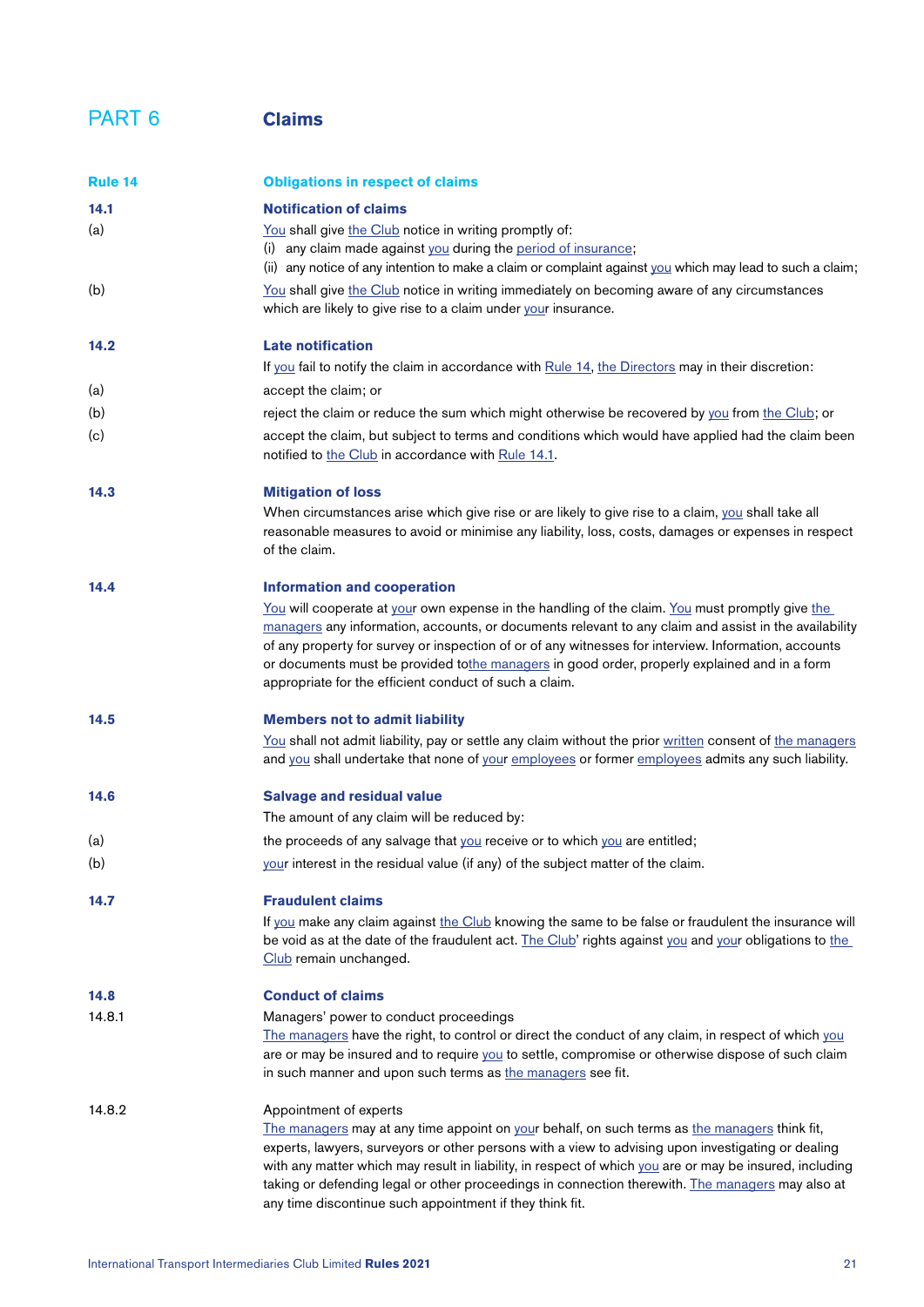#### <span id="page-21-0"></span>PART 6 **Claims**

<span id="page-21-1"></span>

| 14.8.2.1 | All experts, lawyers, surveyors or other persons appointed by the managers on your behalf, or<br>appointed by you with the prior consent of the managers, shall at all times be and be deemed to be<br>appointed on the terms:                                                  |
|----------|---------------------------------------------------------------------------------------------------------------------------------------------------------------------------------------------------------------------------------------------------------------------------------|
| (a)      | that they are authorised to report and give advice to and to take instructions from the managers                                                                                                                                                                                |
| (b)      | that any advice given by them is that of an independent contractor appointed by you and shall in no<br>way bind the Club.                                                                                                                                                       |
| 14.9     | <b>Payment of claims</b>                                                                                                                                                                                                                                                        |
| 14.9.1   | No claim shall be paid without the approval of the Directors or the managers.                                                                                                                                                                                                   |
| 14.9.2   | The Directors have the power in their discretion to reject a claim or reduce the sum payable by the<br>Club in respect thereof, if:                                                                                                                                             |
| (a)      | in the opinion of the Directors you have not taken such steps before, at the time of, or after you<br>had knowledge of the circumstances likely to give rise to the claim, to protect your interests as you<br>should have done or would have as a prudent uninsured;           |
| (b)      | you have settled a claim against you or have admitted any liability without the prior consent in writing<br>of the managers;                                                                                                                                                    |
| (c)      | you have failed to comply with a recommendation or direction in respect of the handling of the claim<br>made by the Directors or the managers.                                                                                                                                  |
| 14.9.3   | Interest<br>You are not entitled to be paid interest on your claim against the Club.                                                                                                                                                                                            |
| 14.9.4   | Currency<br>If claims are paid in currencies other than the currency in which your Certificate of Entry is<br>underwritten, the exchange rates for determining the applicable limits of liabilities and/or applicable<br>deductibles will be applied as at the date of payment. |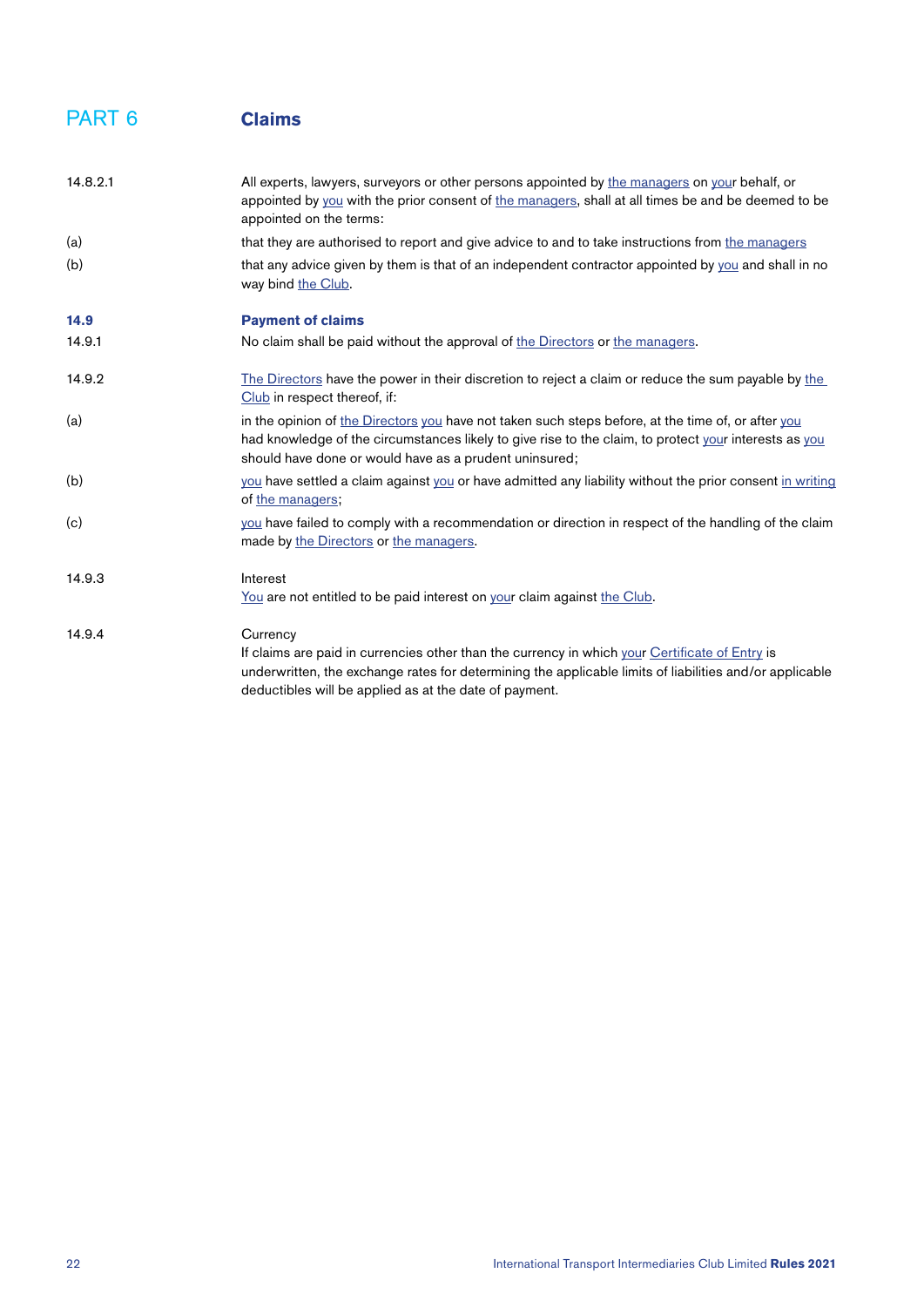### PART 7 **Entry, joint membership and period of insurance**

<span id="page-22-2"></span><span id="page-22-1"></span><span id="page-22-0"></span>

| Rule 15 | <b>Entry and Joint membership</b>                                                                                                                                                                                                                                                                                          |
|---------|----------------------------------------------------------------------------------------------------------------------------------------------------------------------------------------------------------------------------------------------------------------------------------------------------------------------------|
| 15.1    | <b>Applications</b><br>If you wish to apply for insurance, you have to provide information as may be required by the<br>managers and all other information necessary to make a fair presentation of the risk.                                                                                                              |
|         | For the material information to be within the member's or joint member's knowledge the provisions<br>of the Insurance Act 2015 apply.                                                                                                                                                                                      |
| 15.2    | <b>Certificate of Entry</b>                                                                                                                                                                                                                                                                                                |
|         | Upon acceptance of your application for the insurance, you become a member of the Club and the<br>managers will issue you with a Certificate of Entry recording the agreed terms.                                                                                                                                          |
| 15.3    | Joint members - disclosure                                                                                                                                                                                                                                                                                                 |
|         | Failure by the senior member or any other joint member to disclose material information within his<br>knowledge shall be deemed to be failure of the senior member and all the joint members.                                                                                                                              |
| 15.4    | <b>Variation of cover</b>                                                                                                                                                                                                                                                                                                  |
|         | If at any time the managers agree to vary the terms and conditions upon which you are insured,<br>the managers, as soon as reasonably practicable thereafter, shall issue an endorsement to the<br>Certificate of Entry stating the nature of such variation and the date from which such variation<br>is to be effective. |
| 15.5    | <b>Becoming a member</b>                                                                                                                                                                                                                                                                                                   |
|         | Membership can be as a single member where that member is entered as a senior member or<br>jointly, naming the senior member together with the joint member(s).                                                                                                                                                            |
| 15.6    | <b>Liability for premium</b>                                                                                                                                                                                                                                                                                               |
|         | Where two or more firms or individuals are the subject of the joint entry the senior member and<br>each joint member shall be jointly and severally liable to pay all premium and other sums due to the<br>Club in respect of such entry.                                                                                  |
|         | Payment by the Club to the senior member or any other joint members shall be deemed to be the<br>receipt by the senior member and all joint members jointly and shall fully discharge the obligations<br>of the Club in respect of such payment.                                                                           |
| 15.7    | Joint members - conduct                                                                                                                                                                                                                                                                                                    |
|         | Conduct of the senior member or any other joint member which would have entitled the Club<br>to decline to indemnify him shall be deemed to be the conduct of the senior member and all the<br>joint members.                                                                                                              |
| 15.8    | Joint members - termination of membership                                                                                                                                                                                                                                                                                  |
|         | Where two or more firms are the subject of a joint entry, termination of the insurance of the senior<br>member or of any other joint member will automatically terminate the insurance of the senior<br>member and all of the joint members, unless otherwise agreed by the managers.                                      |
| 15.9    | <b>Communications</b>                                                                                                                                                                                                                                                                                                      |
|         | All communication from the Club will be sent to the senior member and shall be deemed to be<br>made to and within the knowledge of all the other joint members.                                                                                                                                                            |
|         | All communication between the senior member and the Club or the managers shall be deemed to<br>have been made or given with the full approval and authority of all the joint members.                                                                                                                                      |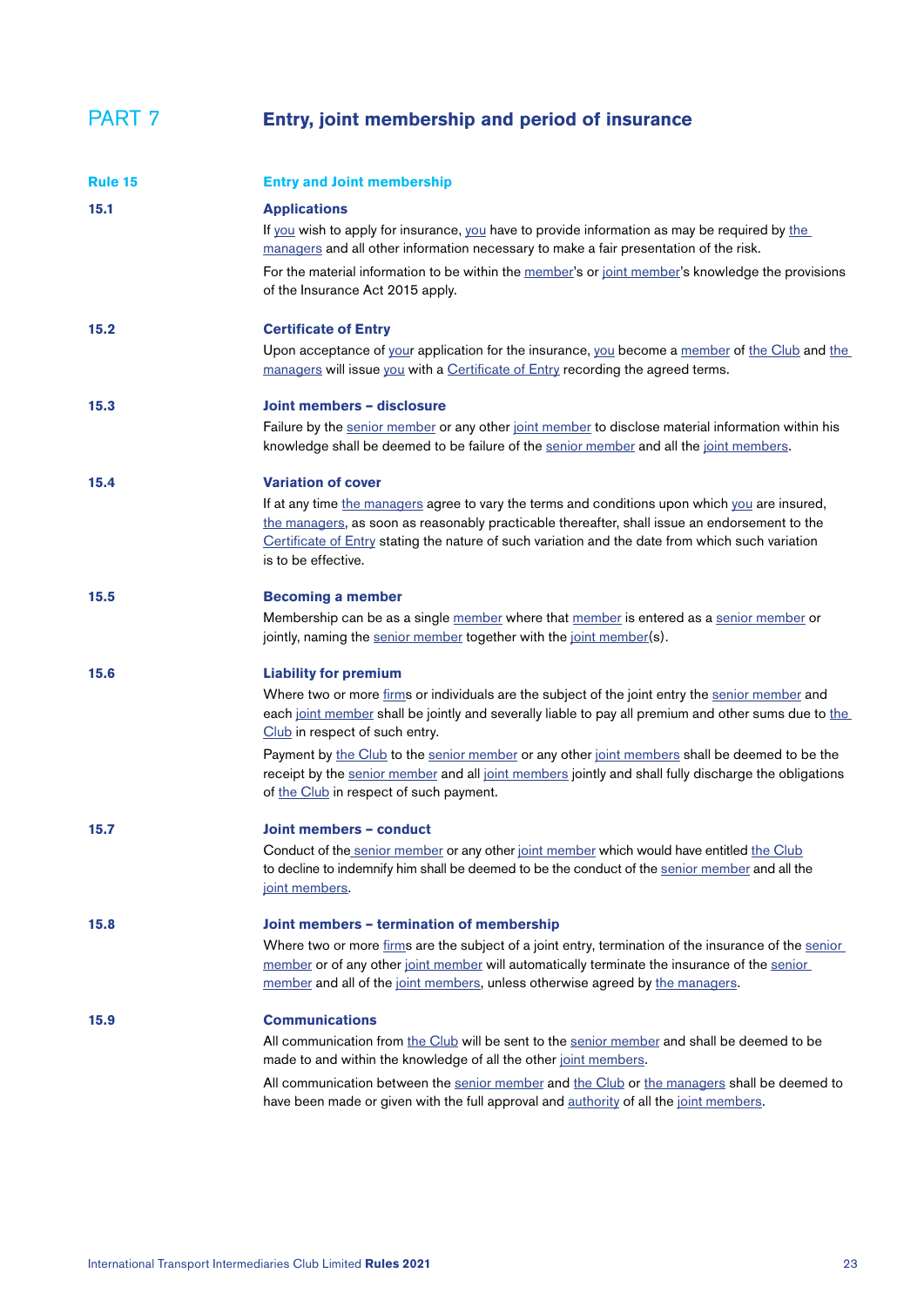### PART 7 **Entry, joint membership and period of insurance**

<span id="page-23-0"></span>

| Rule 16 | <b>Period of insurance and notice of termination</b>                                                                                                                                                                                                                                                                           |
|---------|--------------------------------------------------------------------------------------------------------------------------------------------------------------------------------------------------------------------------------------------------------------------------------------------------------------------------------|
| 16.1    | <b>Period of insurance</b><br>Your period of insurance is as stated in your Certificate of Entry or subsequent endorsements.<br>The Club's underwriting is based on annual Club policy years.                                                                                                                                  |
| 16.2    | Where the managers agree that your period of insurance commences part way through a Club<br>policy year and continuing into the next Club policy year, you are insured subject to the Rules<br>applicable during the first such Club policy year.                                                                              |
| 16.3    | <b>Renewal</b>                                                                                                                                                                                                                                                                                                                 |
| 16.3.1  | Prior to the expiry of your period of insurance the managers may request information concerning<br>your business or offer renewal terms on the basis that there have been no material changes since<br>the commencement of the last period of insurance.                                                                       |
| 16.3.2  | After receiving such information or confirmation that there have been no material changes the<br>managers may offer terms to renew your insurance.                                                                                                                                                                             |
| 16.3.3  | If the offer is on the basis that there have been no material changes your agreement to such terms is<br>expressly on that basis.                                                                                                                                                                                              |
| 16.3.4  | The managers are under no obligation to provide reasons for their renewal terms offered.                                                                                                                                                                                                                                       |
| 16.3.5  | If no agreement on the renewal of your insurance has been reached prior to the expiry of your<br>period of insurance, your insurance will cease with effect from the expiry of that period of insurance.                                                                                                                       |
| 16.3.6  | However, the managers may agree in writing to continue to hold you covered on expiring terms as<br>stated in your Certificate of Entry for such period and subject to the payment of any amounts, which<br>the managers may in their discretion require.                                                                       |
| 16.3.7  | Once renewal terms have been agreed the managers will issue you with a new Certificate of Entry<br>reflecting the agreed terms which will replace the terms on which you were held covered.                                                                                                                                    |
| 16.4    | <b>Non-renewal</b><br>The Directors may decide in their discretion not to offer renewal terms. The managers will<br>endeavour to give you written notice of 21 days of their intention not to renew your insurance.<br>The Directors are under no obligation to give any reasons for the decision not to renew your insurance. |
| 16.5    | This Rule 16 is without prejudice to the provisions of Rules 17, 18 and 19.                                                                                                                                                                                                                                                    |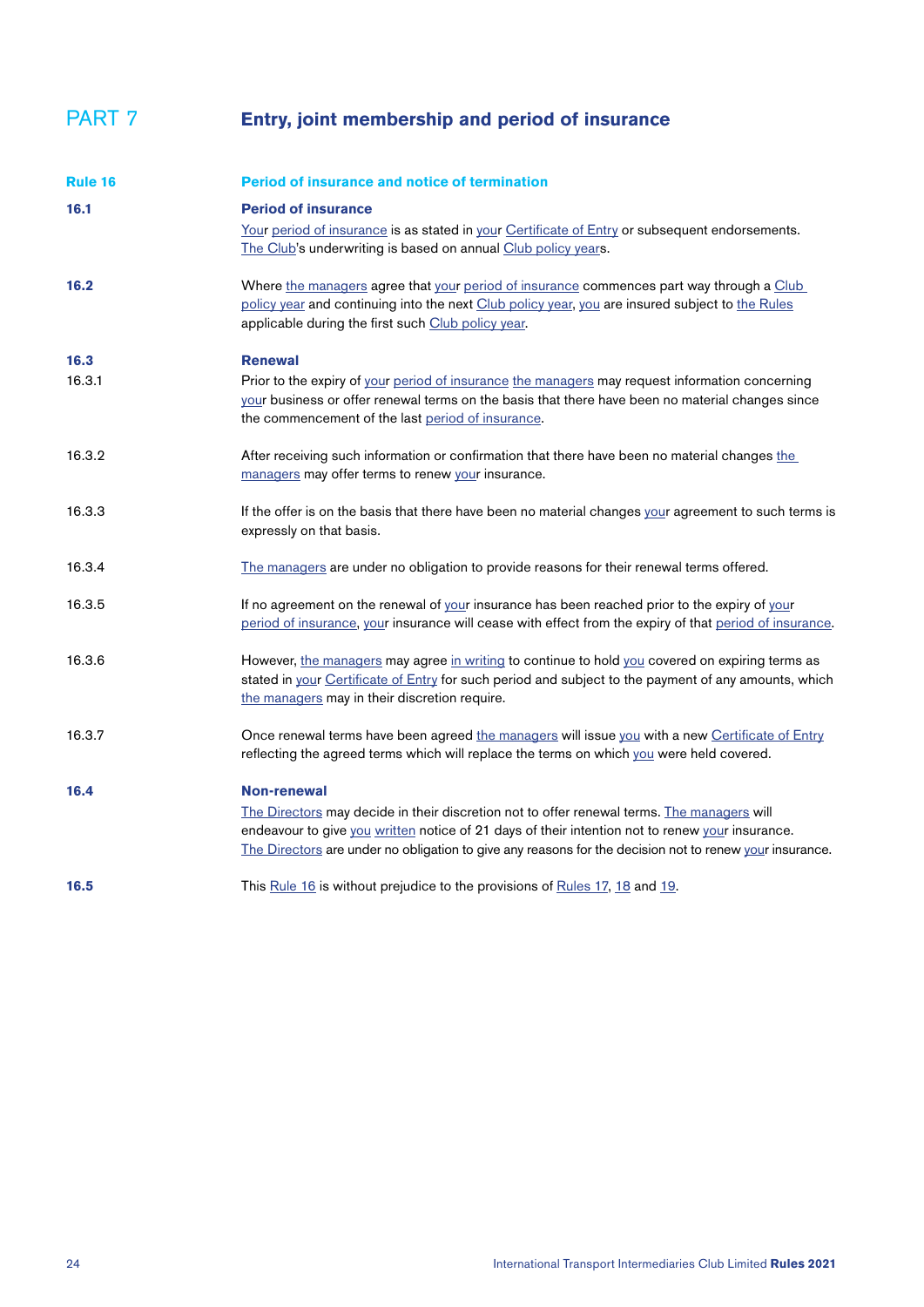#### <span id="page-24-1"></span>PART 8 **Entry, joint membership and period of insurance**

<span id="page-24-4"></span><span id="page-24-3"></span><span id="page-24-2"></span><span id="page-24-0"></span>

| Rule 17 | <b>Disclosure obligations</b>                                                                                                                                                                                                                                                                                                                                               |
|---------|-----------------------------------------------------------------------------------------------------------------------------------------------------------------------------------------------------------------------------------------------------------------------------------------------------------------------------------------------------------------------------|
| 17.1    | <b>Disclosure of material information</b><br>You are under a duty to ensure that any information given to the Club leading to the issue of<br>any Certificate of Entry is in all material respects complete and accurate and represents a fair<br>presentation of the risk.                                                                                                 |
| 17.2    | <b>Continuing obligations</b><br>During your period of insurance, you have a continuing duty to report any material circumstances or<br>material changes in the risk. This includes but is not limited to:                                                                                                                                                                  |
| (a)     | any material change in, or addition to, the information given to the Club pursuant to Rule 17.1;                                                                                                                                                                                                                                                                            |
| (b)     | any merger, amalgamation or division affecting the insured firm or firms or the insured services;                                                                                                                                                                                                                                                                           |
| (c)     | the opening or closing of any office premises of the insured firm or firms from which the insured<br>services have been or will be carried on;                                                                                                                                                                                                                              |
| (d)     | the occurrence of any of the matters listed in Rule 18.1;                                                                                                                                                                                                                                                                                                                   |
| (e)     | any information which could influence the Club's assessment of the risk.                                                                                                                                                                                                                                                                                                    |
| 17.3    | <b>Effect of non-disclosure of material information</b>                                                                                                                                                                                                                                                                                                                     |
|         | In the event of a breach of your disclosure obligations, without prejudice to the provisions of Rules<br>18 and 19, the Directors may:                                                                                                                                                                                                                                      |
|         | Terminate your insurance and treat it as void and unenforceable from the commencement of the<br>period of insurance. This would include (but is not limited to) circumstances where the failure to<br>disclose was deliberate, reckless or otherwise so serious as to make such termination appropriate.<br>In such incidences the Club has the right to reject all claims. |
|         | Give notice to you terminating the insurance with effect from the specified date. This would include<br>(but is not limited to) circumstances where the breach was of the continuing obligations under<br>Rule 17.2.                                                                                                                                                        |
|         | Reject or reduce the amount payable in respect of any individual claim. This would include<br>(but is not limited to) circumstances where the breach was relevant to that specific claim, but<br>not other claims.                                                                                                                                                          |
|         | Impose other conditions on the continuation of your insurance. This would include (but not be<br>limited to) circumstances where the breach would have had a material effect on the terms on which                                                                                                                                                                          |

In the event of any of the above, [the Club](#page-32-2) is under no obligation to return any premium.

T[he Directors](#page-33-3) are under no obligation to provide any reasons for their decisions.

the risk was underwritten or the premium charged.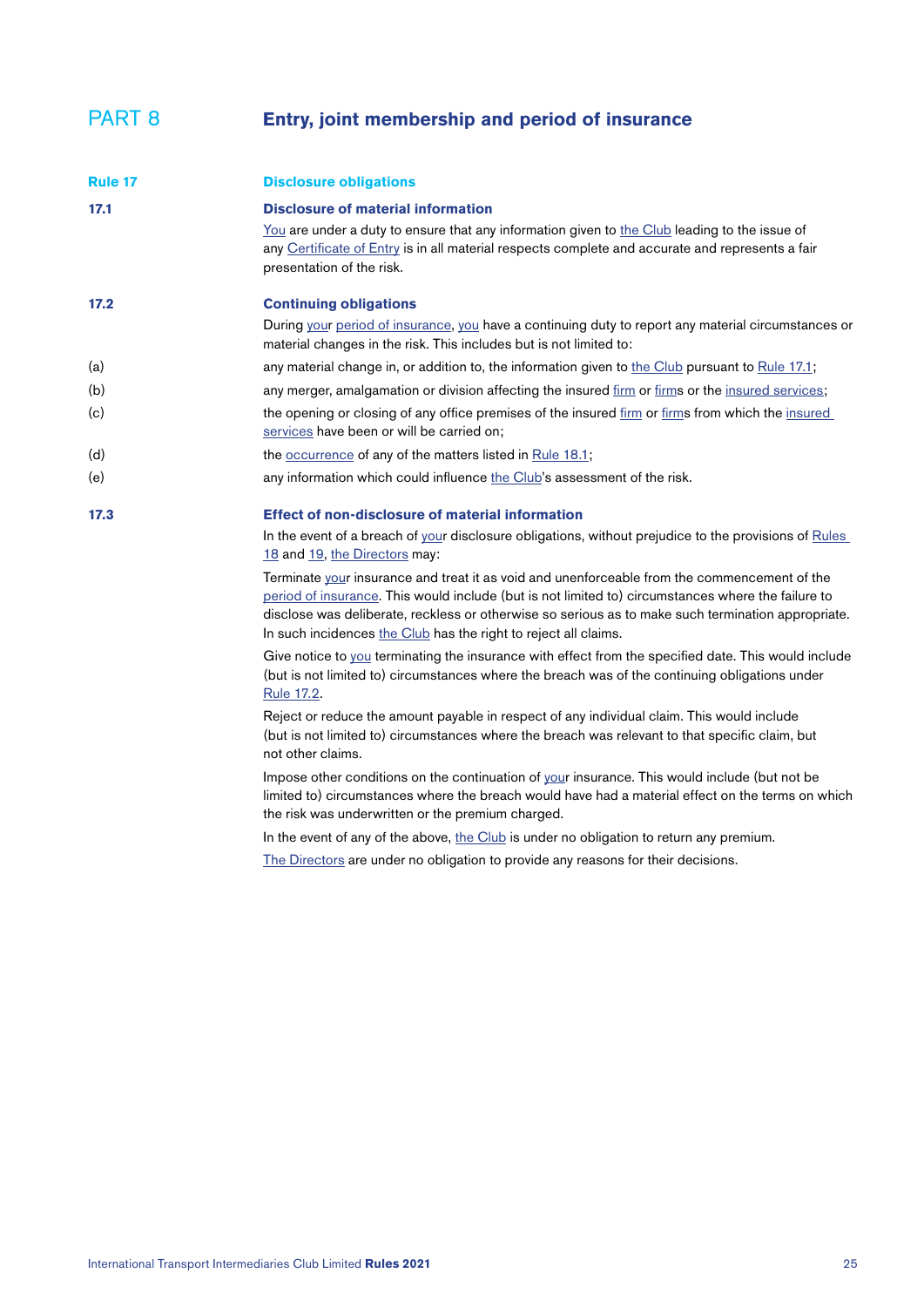#### <span id="page-25-1"></span>PART 8 **Cesser of insurance**

<span id="page-25-3"></span><span id="page-25-2"></span><span id="page-25-0"></span>

| <b>Rule 18</b> | <b>Cesser of insurance and membership of the Club</b>                                                                                                                                                                                                                                                                                                                                                  |
|----------------|--------------------------------------------------------------------------------------------------------------------------------------------------------------------------------------------------------------------------------------------------------------------------------------------------------------------------------------------------------------------------------------------------------|
| 18.1           | The following events will result in the automatic cesser of your insurance and membership<br>of the Club.                                                                                                                                                                                                                                                                                              |
| (a)            | The commencement of proceedings under any bankruptcy or insolvency law applicable to you,<br>including but not limited to:<br>(i) entering into an arrangement with creditors;<br>(ii) seeking protection against creditors;<br>(iii) the appointment of any liquidator, administrator, receiver, administrative receiver or insolvency<br>practitioner of any kind in relation to you or your assets. |
| (b)            | you cease the performance of all insured services.                                                                                                                                                                                                                                                                                                                                                     |
| (c)            | if being a natural person you die or are declared mentally unsound                                                                                                                                                                                                                                                                                                                                     |
| (d)            | if being a legal person you are dissolved.                                                                                                                                                                                                                                                                                                                                                             |
| 18.2           | <b>Cesser of insurance at option of the Club</b>                                                                                                                                                                                                                                                                                                                                                       |
|                | If the Club is notified under Rule 17.2 of any matter which the Directors consider in their discretion,<br>alters the nature of the risk insured, the Directors may give you 14 days' notice in writing:                                                                                                                                                                                               |
|                | of such terms and conditions (including if appropriate such revised premium) that are required to<br>continue to insure you for the remainder of the period of insurance. This includes (but is not limited<br>to) circumstances in which you advise the addition of new offices or changes to your insured<br>services; or                                                                            |
|                | that your insurance will be terminated from such date. This includes (but not limited to)<br>circumstances where the Directors consider that the risk is fundamentally different from that<br>originally disclosed.                                                                                                                                                                                    |
| 18.3           | <b>Cesser of insurance for failure to pay</b>                                                                                                                                                                                                                                                                                                                                                          |
|                | Where you fail to pay any amount due to the Club, the managers may give notice in writing requiring<br>payment by the date specified in such notice, this date not being less than fourteen days from the<br>date of the notice.                                                                                                                                                                       |
|                | Any failure to comply with this notice may result in your insurance being cancelled as of the<br>commencement date without further notice. Such cancellation is without prejudice to any other<br>remedies available to the Club by virtue of these Rules or by law.                                                                                                                                   |
|                | The Club is not liable for any claims notified to the Club within a period of insurance for which the<br>advance and or supplementary premium is due and has not been received in full.                                                                                                                                                                                                                |
| 18.4           | <b>Cesser for any other reason</b>                                                                                                                                                                                                                                                                                                                                                                     |
|                | If the cesser of insurance occurs for any of the reasons set out above other than cesser for<br>failure to pay, the Club remains liable for all claims under these Rules arising out of any claim or<br>circumstances validly notified under these Rules before the date of cesser.                                                                                                                    |
|                | Under all circumstances, you are and remain liable for all amounts due to the Club in respect of<br>the period of insurance in which the date of cessation occurs, pro rata for the period up to the<br>date of cessation, and in respect of any previous period of insurance including any supplementary<br>premium levied.                                                                           |
| 18.5           | <b>Director's discretion to cover claims</b>                                                                                                                                                                                                                                                                                                                                                           |
|                | The Directors may, in their discretion, accept any claim for which the Club is under no liability<br>under this Rule whether the notification giving rise to such claim was made before or after the<br>cesser of insurance.                                                                                                                                                                           |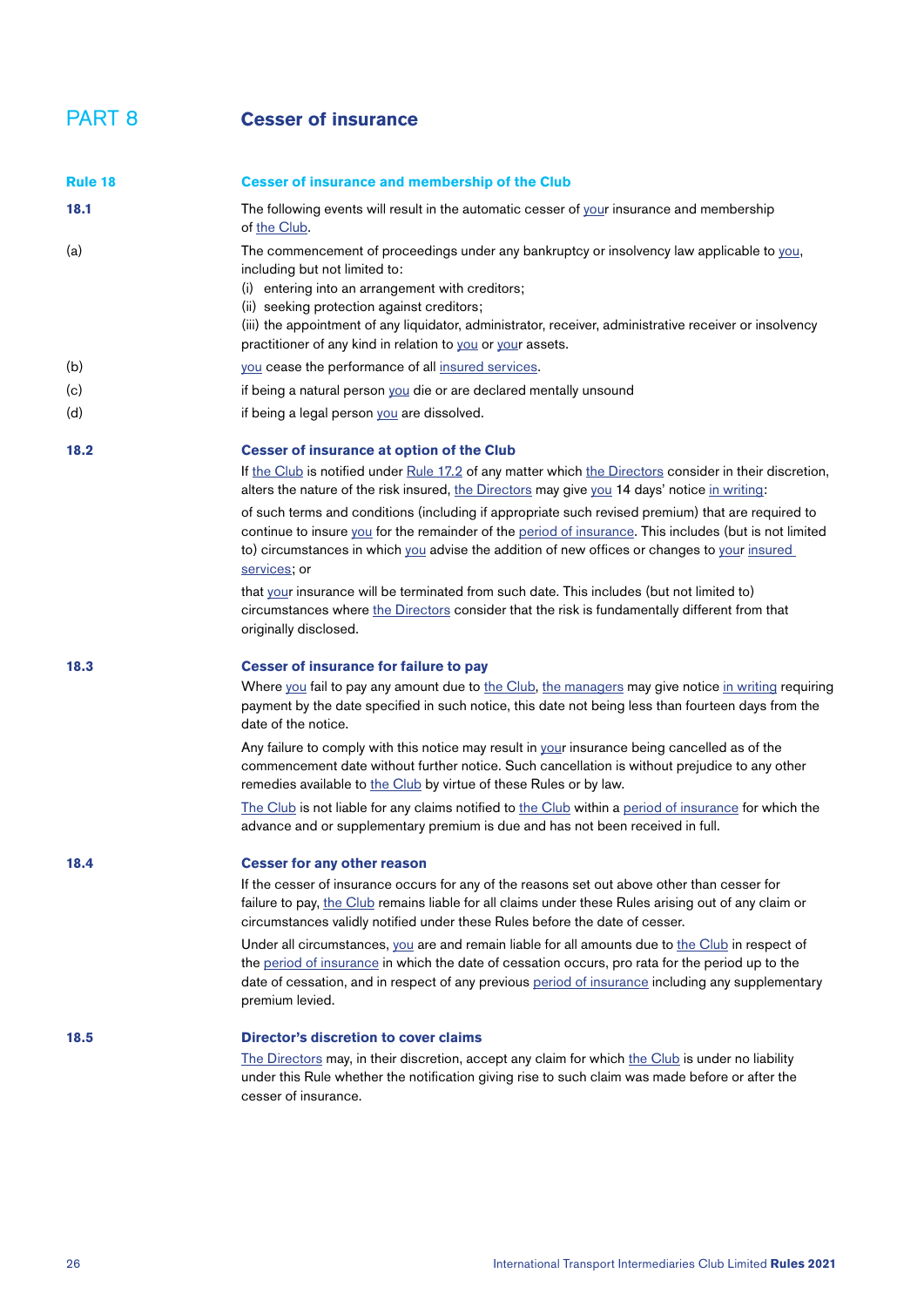#### PART 9 **Funds of the club**

<span id="page-26-2"></span><span id="page-26-1"></span><span id="page-26-0"></span>

| Rule 19        | <b>Contribution by way of premium</b>                                                                                                                                                                                                                                                                                                                                                                                                                                                                                                           |
|----------------|-------------------------------------------------------------------------------------------------------------------------------------------------------------------------------------------------------------------------------------------------------------------------------------------------------------------------------------------------------------------------------------------------------------------------------------------------------------------------------------------------------------------------------------------------|
| 19.1           | Insurance all of same class                                                                                                                                                                                                                                                                                                                                                                                                                                                                                                                     |
|                | All members pay into a common fund regardless of any difference in the services or insured interest<br>as between you and another Member or between one group of Members and another.                                                                                                                                                                                                                                                                                                                                                           |
| 19.2           | <b>Premium</b>                                                                                                                                                                                                                                                                                                                                                                                                                                                                                                                                  |
| 19.2.1         | ITIC is a mutual. Members insure each other through the Club against liabilities and costs insured<br>under these Rules which any of them may become liable to pay.                                                                                                                                                                                                                                                                                                                                                                             |
| 19.2.2         | The Members contribute, in accordance with Rule 20 by means of advance premium and, if<br>required, through supplementary premium, in order to meet:                                                                                                                                                                                                                                                                                                                                                                                            |
| (a)            | the liabilities, expenses and other outgoings of the Club (whether incurred, accrued or anticipated),<br>which in the opinion of the Directors necessarily and properly fall upon the Club in respect of such<br>Club policy year;                                                                                                                                                                                                                                                                                                              |
| (b)            | such transfer to reserves or provisions as the Directors may deem is expedient to make, including<br>transfers to reserves and provisions in respect of any deficiency which has occurred or which may<br>be thought likely to occur in respect of any closed Club policy year as the Directors think fit;                                                                                                                                                                                                                                      |
| (c)            | such sums as the Club may by any legislation or regulation be required to set aside in order<br>to establish and/or maintain an adequate solvency margin and/or fund in respect of any Club policy<br>year.                                                                                                                                                                                                                                                                                                                                     |
| <b>Rule 20</b> | <b>Premium</b>                                                                                                                                                                                                                                                                                                                                                                                                                                                                                                                                  |
| 20.1           | <b>Advance premium</b>                                                                                                                                                                                                                                                                                                                                                                                                                                                                                                                          |
| (a)            | Your advance premium is set by the Directors and is stated in your Certificate of Entry. The total<br>amount of all advance premium levied on all Members is calculated with the intention that the funds<br>will be adequate to meet the foreseeable liabilities, expenses and outgoings of the Club for that<br>Club policy year.                                                                                                                                                                                                             |
| (b)            | Where an advance premium is levied in respect of a period of insurance which covers more than<br>one Club policy year, the advance premium is treated as being payable in relation to the earlier of<br>those Club policy years.                                                                                                                                                                                                                                                                                                                |
| (c)            | If the period of insurance is for more than one account year the advance premium for the first<br>account year will be treated as being payable in respect of the Club policy year current at the<br>commencement of that first account year. Premium for further account years will be treated as<br>being payable in respect of the Club policy year in force as at the date of the commencement of<br>that account year.                                                                                                                     |
| 20.2           | <b>Supplementary premium</b><br>At any time prior to closing a Club policy year, the Directors may decide to require in respect of<br>that year supplementary premium of such amount(s) as they may determine, if they consider that<br>the advance premium paid in respect of such Club policy year are (notwithstanding the original<br>intention) insufficient to meet the liabilities, expenses and outgoings of the Club for such Club<br>policy year. The supplementary premium will be calculated pro rata to all advance premium levied |
| 20.3           | for such Club policy year.<br><b>Premium payable as Directors determine</b><br>All or any part of any premium is payable at such rates, in such instalments, in such currencies and<br>on such dates as the Directors may specify.                                                                                                                                                                                                                                                                                                              |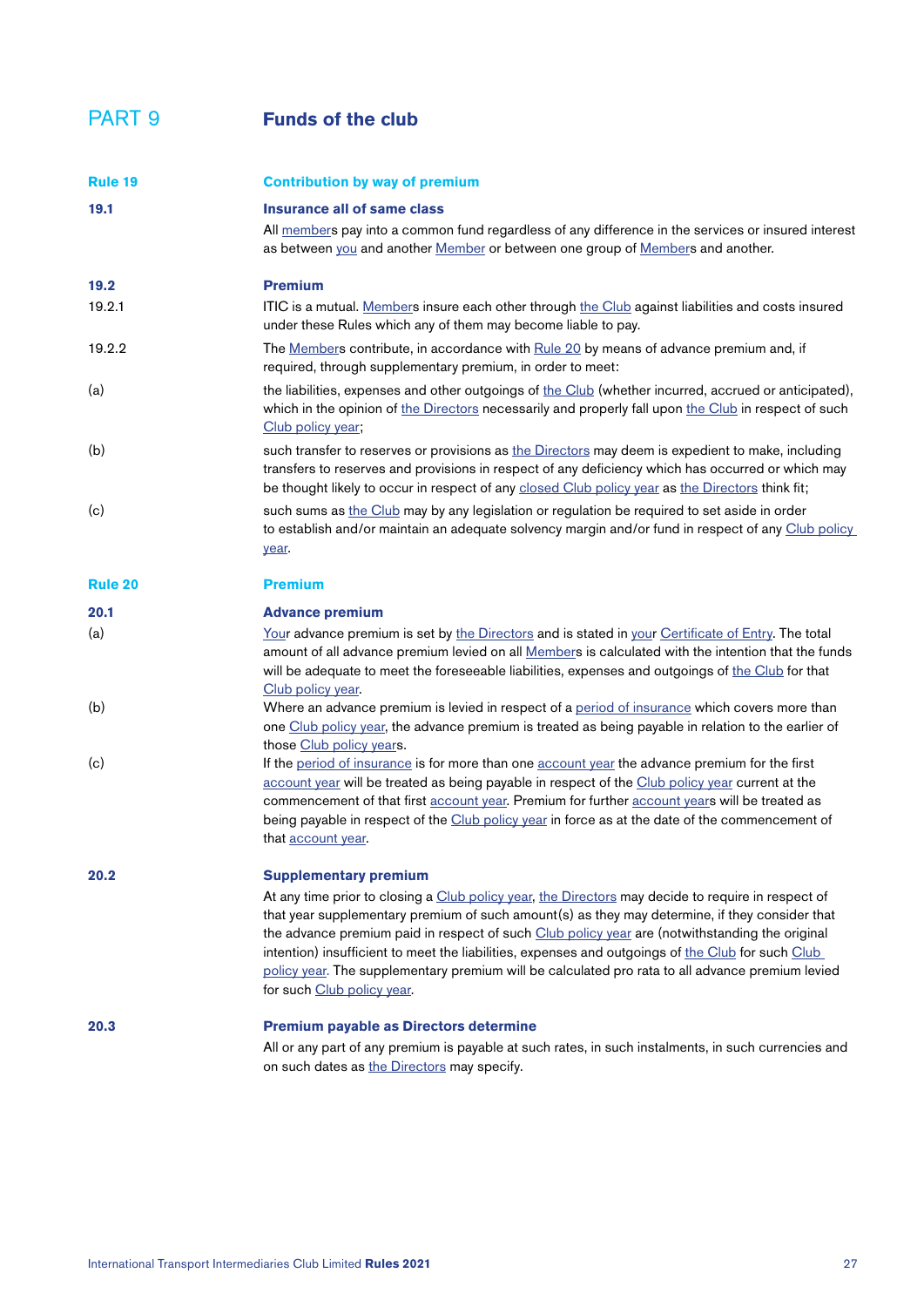#### PART 9 **Funds of the club**

<span id="page-27-1"></span><span id="page-27-0"></span>

| 20.4           | <b>Notification</b>                                                                                                                                                                                                                                                                                                                                                                                                                                                                     |
|----------------|-----------------------------------------------------------------------------------------------------------------------------------------------------------------------------------------------------------------------------------------------------------------------------------------------------------------------------------------------------------------------------------------------------------------------------------------------------------------------------------------|
|                | As soon as reasonably practical after the premium has been set the managers will notify you:                                                                                                                                                                                                                                                                                                                                                                                            |
| (a)            | of the amount of such premium; and                                                                                                                                                                                                                                                                                                                                                                                                                                                      |
| (b)            | of the date the premium is payable; and                                                                                                                                                                                                                                                                                                                                                                                                                                                 |
| (c)            | currency in which the premium is payable.                                                                                                                                                                                                                                                                                                                                                                                                                                               |
| 20.5           | No set-off                                                                                                                                                                                                                                                                                                                                                                                                                                                                              |
|                | You shall not be entitled to set-off the whole or any part of any claim on the Club against the<br>premiums or other sums of whatsoever nature due to the Club nor shall you be entitled to withhold<br>or delay payment of any such premiums or other sums.                                                                                                                                                                                                                            |
| 20.6           | <b>Interest on late payment</b>                                                                                                                                                                                                                                                                                                                                                                                                                                                         |
|                | Without prejudice to the rights and remedies of the Club under any of these Rules or otherwise, if<br>any premium or instalment or part thereof or any other sum of whatsoever nature due from you is not<br>paid on or before the date specified for payment thereof the Directors may order you to pay interest<br>on the amount not so paid, from and including the date so specified down to the date of payment,<br>at such rate as the Directors may from time to time determine. |
| 20.7           | <b>Non-payment</b>                                                                                                                                                                                                                                                                                                                                                                                                                                                                      |
|                | If the Directors decide that any amount due to the Club cannot be obtained, the Club may<br>levy supplementary premiums in accordance with this Rule or the reserves may be applied in<br>accordance with Rule 21.5 in order to rectify any deficiency of the Club's funds.                                                                                                                                                                                                             |
| 20.8           | <b>Forecasts of premiums</b>                                                                                                                                                                                                                                                                                                                                                                                                                                                            |
|                | Any forecast given is indicative only and is without prejudice to the right of the Directors to levy<br>supplementary premiums for that Club policy year at a higher or lower level than that forecast, or not<br>to levy such premiums at all.                                                                                                                                                                                                                                         |
|                | The Club, its Directors, managers and their servants and agents do not have any liability whatsoever<br>in respect of any inaccuracy of any premium forecast.                                                                                                                                                                                                                                                                                                                           |
| 20.9           | <b>Fixed premium</b>                                                                                                                                                                                                                                                                                                                                                                                                                                                                    |
|                | If the managers so agree, and it is noted in your Certificate of Entry, your insurance may be provided<br>for a fixed premium, in which case the provisions of Rule 20.2 do not apply.                                                                                                                                                                                                                                                                                                  |
| 20.10          | <b>Recovery of premium</b>                                                                                                                                                                                                                                                                                                                                                                                                                                                              |
|                | All monies due and payable by you to the Club may be recovered by action commenced on the<br>instructions of the managers in the name of the Club.                                                                                                                                                                                                                                                                                                                                      |
| <b>Rule 21</b> | <b>Closing of policy years</b>                                                                                                                                                                                                                                                                                                                                                                                                                                                          |
| 21.1           | The Directors can declare a Club policy year to be closed, as of any date after the end of that Club<br>policy year.                                                                                                                                                                                                                                                                                                                                                                    |
| 21.2           | After a Club policy year has been closed, no further supplementary premiums can be levied in<br>respect of that Club policy year.                                                                                                                                                                                                                                                                                                                                                       |
| 21.3           | The Directors may declare a Club policy year is closed, although there may be claims or expenses<br>which have not been established as at the closing date.                                                                                                                                                                                                                                                                                                                             |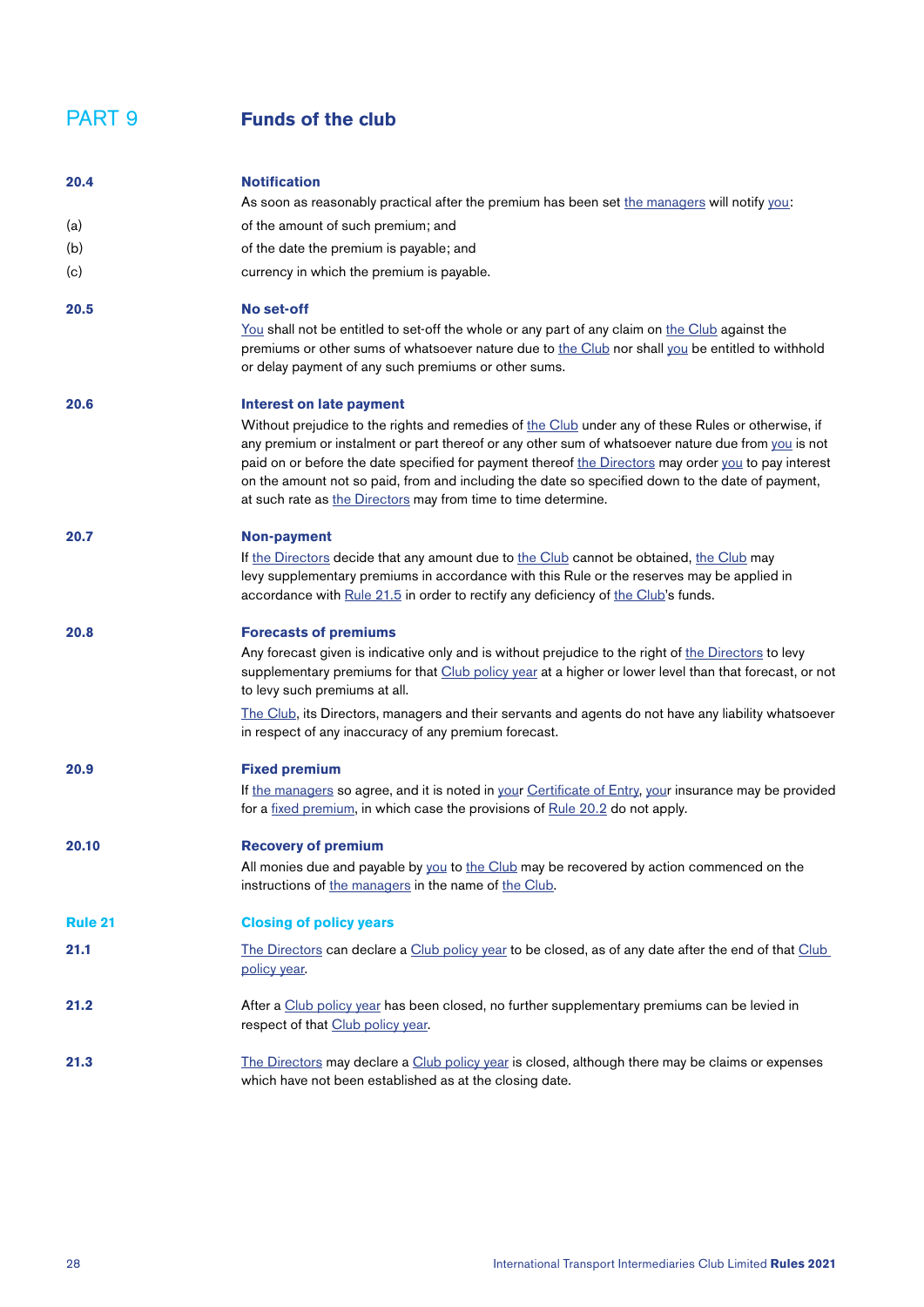<span id="page-28-2"></span><span id="page-28-1"></span><span id="page-28-0"></span>

| 21.4           | <b>Disposal of excess funds</b>                                                                                                                                                                                                                                                                                                                                                                                                     |
|----------------|-------------------------------------------------------------------------------------------------------------------------------------------------------------------------------------------------------------------------------------------------------------------------------------------------------------------------------------------------------------------------------------------------------------------------------------|
|                | If it appears to the Directors that the entire Club funds in respect of a Club policy year are unlikely<br>to be required to meet all the liabilities arising in respect of that Club policy year, the Directors may                                                                                                                                                                                                                |
| (a)            | decide to:<br>transfer any excess or any part thereof to the reserves of the Club in accordance with Rule 23;<br>to return any excess or any part thereof to the Members.                                                                                                                                                                                                                                                           |
| (b)            | No return shall be made in respect of any Member who has been insured in accordance with Rule<br>20.9 or the insurance of whom ceased by reason of the application of Rule 18.3.                                                                                                                                                                                                                                                    |
| 21.5           | <b>Shortfall of funds</b>                                                                                                                                                                                                                                                                                                                                                                                                           |
|                | If at any time after a Club policy year has been closed, it appears to the Directors that the liabilities<br>arising in respect of that Club policy year exceed or are likely to exceed the totality of the premiums<br>and other receipts in respect of such Club policy year (and of all transfers from reserves and<br>provisions made for the credit of or in respect of such Club policy year) the Directors may decide<br>to: |
| (a)            | transfer funds from the reserves of the Club;                                                                                                                                                                                                                                                                                                                                                                                       |
| (b)            | levy an advance premium or supplementary premium in respect of any open Club policy year with<br>the intention of applying a part thereof to meet any such deficiency.                                                                                                                                                                                                                                                              |
| 21.6           | <b>Amalgamation of policy years</b>                                                                                                                                                                                                                                                                                                                                                                                                 |
|                | The Directors may resolve to amalgamate the accounts of any two or more closed Club policy years<br>into a single closed Club policy year and to pool the amounts standing to the credit of the same.<br>The Club policy years concerned shall be treated as a single closed Club policy year.                                                                                                                                      |
| <b>Rule 22</b> | <b>Reinsurance</b>                                                                                                                                                                                                                                                                                                                                                                                                                  |
| 22.1           | The Directors may reinsure or cede on behalf of the Club the whole or any part of the risks of the<br>Club with such reinsurers and on such terms as the Directors shall consider appropriate.                                                                                                                                                                                                                                      |
| 22.2           | In addition, the Directors may reinsure on behalf of the Club the whole or any part of the risks<br>arising in connection with any Member upon such terms and with such reinsurers as the Directors<br>shall consider appropriate.                                                                                                                                                                                                  |
| 22.3           | The Club may also accept reinsurance from other insurers on such terms as the managers<br>may determine.                                                                                                                                                                                                                                                                                                                            |
| <b>Rule 23</b> | <b>Reserves</b>                                                                                                                                                                                                                                                                                                                                                                                                                     |
| 23.1           | <b>General Reserves</b>                                                                                                                                                                                                                                                                                                                                                                                                             |
|                | The Directors may establish and maintain reserve funds or other accounts for such contingencies<br>or purposes as they in their discretion think fit, including but not limited to:                                                                                                                                                                                                                                                 |
| (a)            | stabilising the level of supplementary premiums and eliminating or reducing the need to levy a<br>supplementary premium in respect of any Club policy year, past, present or future;                                                                                                                                                                                                                                                |
| (b)            | eliminating or reducing a deficiency which has occurred or may be likely to occur in respect of any<br>closed Club policy year;                                                                                                                                                                                                                                                                                                     |
| (c)            | protecting the Club against any actual or potential losses whether realised or unrealised in<br>connection with its investments.                                                                                                                                                                                                                                                                                                    |
| 23.2           | The Directors may, at their discretion, use reserves set aside for one purpose for any other purpose.<br>The Directors may also at any time transfer sums from one fund or account to another fund or account.                                                                                                                                                                                                                      |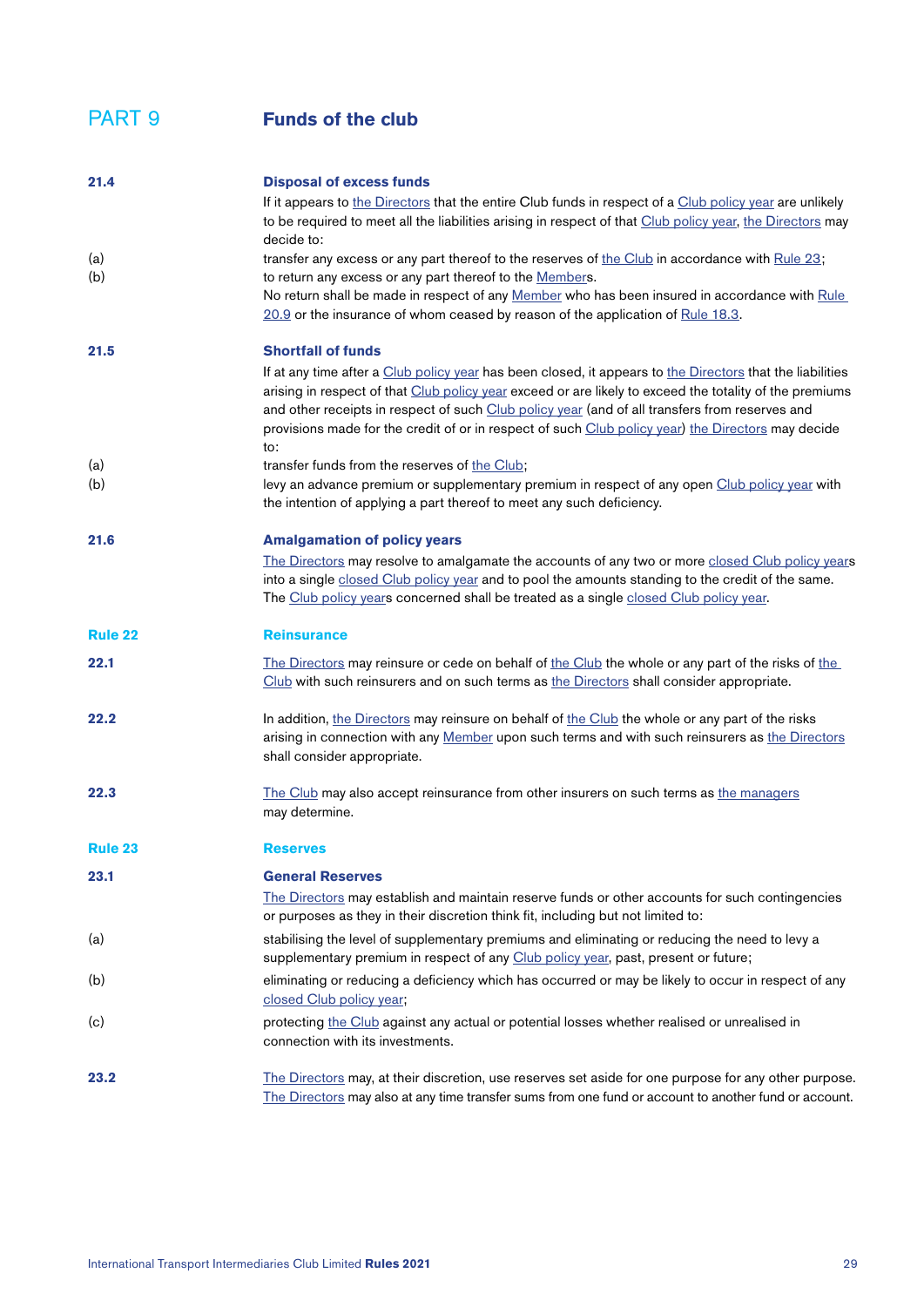<span id="page-29-0"></span>

| <b>Rule 24</b> | <b>Investments</b>                                                                                                                                                                                                                                                                                                                                                                                                                                                                                                                                                                         |
|----------------|--------------------------------------------------------------------------------------------------------------------------------------------------------------------------------------------------------------------------------------------------------------------------------------------------------------------------------------------------------------------------------------------------------------------------------------------------------------------------------------------------------------------------------------------------------------------------------------------|
| 24.1           | <b>Investment management</b><br>Subject to the general supervision of the Directors the funds of the Club may be invested by the<br>managers or by any investment manager or agent appointed by the managers. The Directors may<br>from time to time and at any time lay down such guidelines for the investment of the funds of the<br>Club as they shall think fit.                                                                                                                                                                                                                      |
| 24.2           | <b>Investment media</b><br>Such investments may be made by means of the purchase of such stocks, shares, bonds,<br>debentures or other securities or the purchase of such currencies, commodities or other real or<br>personal property, or by means of being deposited in such accounts as the managers may think fit,<br>or by such other method, whether producing income or not, as the Directors may approve.                                                                                                                                                                         |
| 24.3           | <b>Pooling of funds</b><br>Unless the Directors otherwise decide the funds standing to the credit of all Club policy years and<br>of any reserve or account, shall be pooled and invested as one fund.                                                                                                                                                                                                                                                                                                                                                                                     |
| 24.4           | <b>Gains and losses</b><br>Unless otherwise determined by the Directors when funds are so pooled any dividends, interest or<br>accruals of interest and any realised investment gains (including dividends or accruals of interest)<br>or losses, arising on the pooled funds shall be credited or debited, as the case may be, to such<br>Club policy year or years as the Directors may decide.                                                                                                                                                                                          |
| (a)            | Any such gains may be used to meet:<br>(i) the liabilities, expenses, losses and other outgoings (whether incurred, accrued or anticipated)<br>which, in the opinion of the Directors, necessarily and properly fall on the Club in respect of<br>such Club policy year; or<br>(ii) such transfers to reserves or provisions as the Directors may deem it expedient to make,<br>including transfers to reserves and provisions in respect of any deficiency which has occurred<br>or which may be likely to occur in respect of any closed Club policy year as the Directors think<br>fit. |
| (b)            | Any such losses shall be treated as an expense of the Club and may be made up either by a transfer<br>from the general reserve of the Club or by premiums.                                                                                                                                                                                                                                                                                                                                                                                                                                 |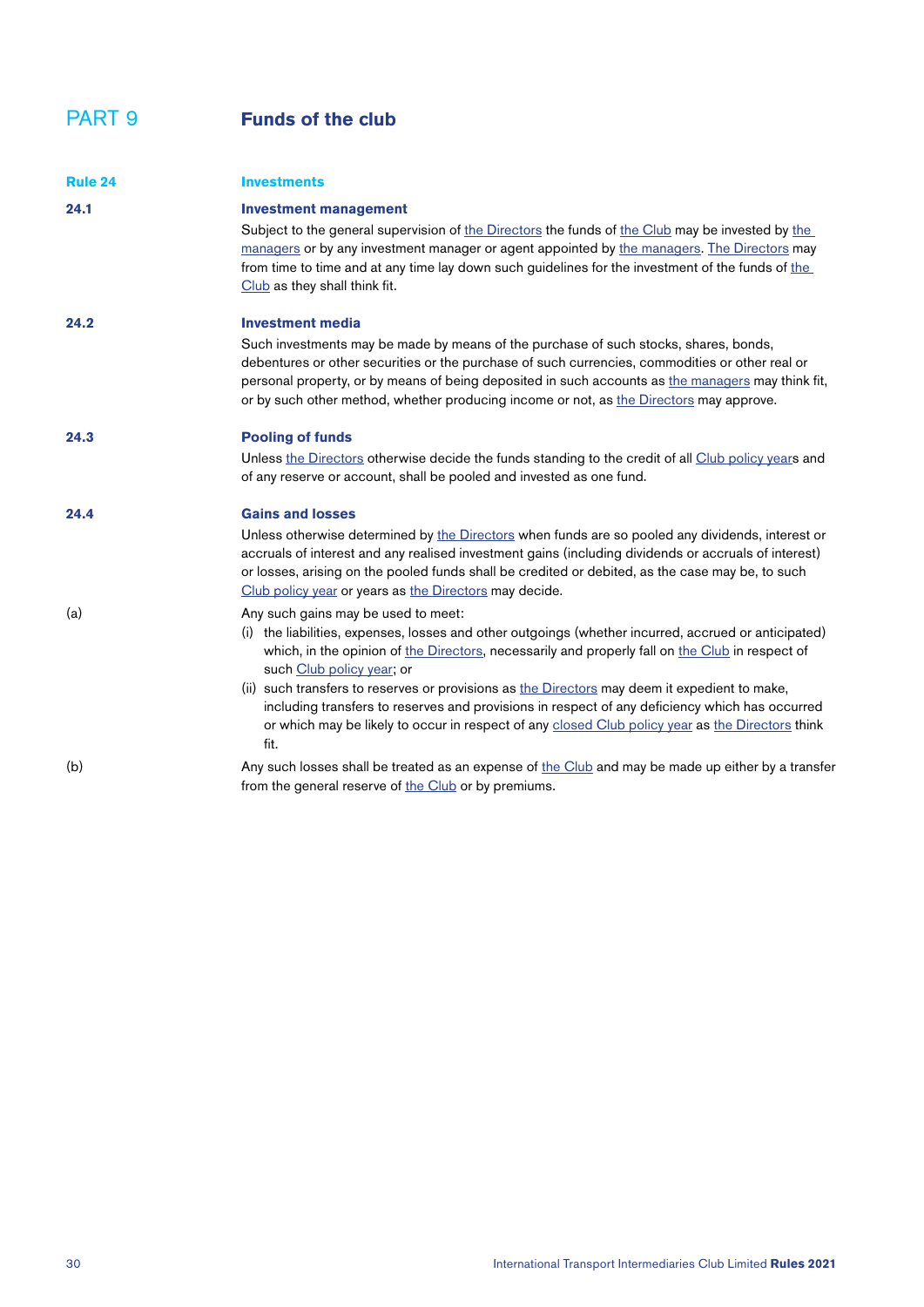## <span id="page-30-0"></span>PART 10 **General**

<span id="page-30-5"></span><span id="page-30-4"></span><span id="page-30-3"></span><span id="page-30-2"></span><span id="page-30-1"></span>

| <b>Rule 25</b> | <b>Forbearance and waiver</b>                                                                                                                                                                                                                                                                                                                                                                                                                                                                                                                                                                                                                                                                                                                                  |
|----------------|----------------------------------------------------------------------------------------------------------------------------------------------------------------------------------------------------------------------------------------------------------------------------------------------------------------------------------------------------------------------------------------------------------------------------------------------------------------------------------------------------------------------------------------------------------------------------------------------------------------------------------------------------------------------------------------------------------------------------------------------------------------|
| 25.1           | No act, omission, forbearance or conduct of the Club whatsoever and whensoever occurring,<br>whether by or through its officers, servants or agents or otherwise, shall constitute any admission or<br>promise that the Club will forego any of its rights.                                                                                                                                                                                                                                                                                                                                                                                                                                                                                                    |
| 25.2           | Notwithstanding any neglect or non-compliance with, or breach of, any of these Rules by you, the<br>Directors may in their sole discretion waive any of the Club's rights arising therefrom and may pay in<br>full or in part any claim which it thinks fit. The Club shall nevertheless at all times and without notice<br>be entitled to insist on the strict application of these Rules.                                                                                                                                                                                                                                                                                                                                                                    |
| 25.3           | <b>Subrogation</b><br>If any payment is made by the Club to you in respect of your insurance the Club shall be subrogated to<br>all your rights of recovery against any person in relation to the relevant matter provided always that the<br>Club shall not exercise any rights of subrogation against any of your employees save in cases where<br>there is an allegation of a dishonest, fraudulent, criminal or malicious act or omission by the employee.                                                                                                                                                                                                                                                                                                 |
|                | You have the obligations set out in Rule 14.4 in relation to such claim.                                                                                                                                                                                                                                                                                                                                                                                                                                                                                                                                                                                                                                                                                       |
| <b>Rule 26</b> | <b>Assignment</b>                                                                                                                                                                                                                                                                                                                                                                                                                                                                                                                                                                                                                                                                                                                                              |
| 26.1           | No insurance by the Club, and no interest under these Rules or under any contract between you<br>and the Club, may be assigned without the written consent of the managers who shall have the<br>right in their discretion to give or refuse such consent without stating any reason therefore or to give<br>such consent upon any such terms or conditions as they may think fit.                                                                                                                                                                                                                                                                                                                                                                             |
| 26.2           | The Club shall be entitled, before making any payment to an assignee, to deduct or retain such<br>amount as the managers may then estimate to be sufficient to discharge your liabilities or potential<br>liabilities, to the Club.                                                                                                                                                                                                                                                                                                                                                                                                                                                                                                                            |
| <b>Rule 27</b> | <b>Delegation</b>                                                                                                                                                                                                                                                                                                                                                                                                                                                                                                                                                                                                                                                                                                                                              |
| 27.1           | <b>Delegation by Directors</b><br>Whenever any power, duty or discretion is stated in these Rules to be vested in the Club or the<br>Directors, such power, duty or discretion may be delegated to any sub-committee of the Directors,<br>or to the managers.                                                                                                                                                                                                                                                                                                                                                                                                                                                                                                  |
| <b>Rule 28</b> | <b>Disputes and differences</b>                                                                                                                                                                                                                                                                                                                                                                                                                                                                                                                                                                                                                                                                                                                                |
| 28.1           | <b>Adjudication</b>                                                                                                                                                                                                                                                                                                                                                                                                                                                                                                                                                                                                                                                                                                                                            |
|                | In the event any dispute or difference cannot be resolved with the managers in accordance with the<br>complaints procedure as set out in your Certificate of Entry, then any difference or dispute between<br>you and the Club out of or in connection with these Rules or your Certificate of Entry, shall in the<br>first instance be referred to and adjudicated by the Directors notwithstanding that the Directors may<br>have already considered the matter previously. Such reference and adjudication shall be on written<br>submissions only. The Directors shall not be obliged to give reasons for their decisions.<br>No manager or Director may consider or approve the settlement of any claim in which he has a<br>direct or indirect interest. |
|                |                                                                                                                                                                                                                                                                                                                                                                                                                                                                                                                                                                                                                                                                                                                                                                |
| 28.2           | <b>Arbitration</b><br>Subject thereto any such dispute or difference shall be determined by arbitration in London in<br>accordance with the Arbitration Act 1996 as amended. For the avoidance of doubt, the arbitrators<br>shall not have the power to reopen any decision of the Directors which is final and binding,<br>including a decision under Rule 1.3.2.                                                                                                                                                                                                                                                                                                                                                                                             |
| 28.3           | <b>Sole remedy</b><br>You shall not be entitled to maintain any action or other legal proceedings against the Club.<br>You may only commence proceedings, other than arbitration under Rule 28.2, to enforce any<br>such arbitration award for such sum as the award may direct to be paid by the Club. The Club's<br>obligations to you in respect of such difference or dispute shall cease with payment of the award.                                                                                                                                                                                                                                                                                                                                       |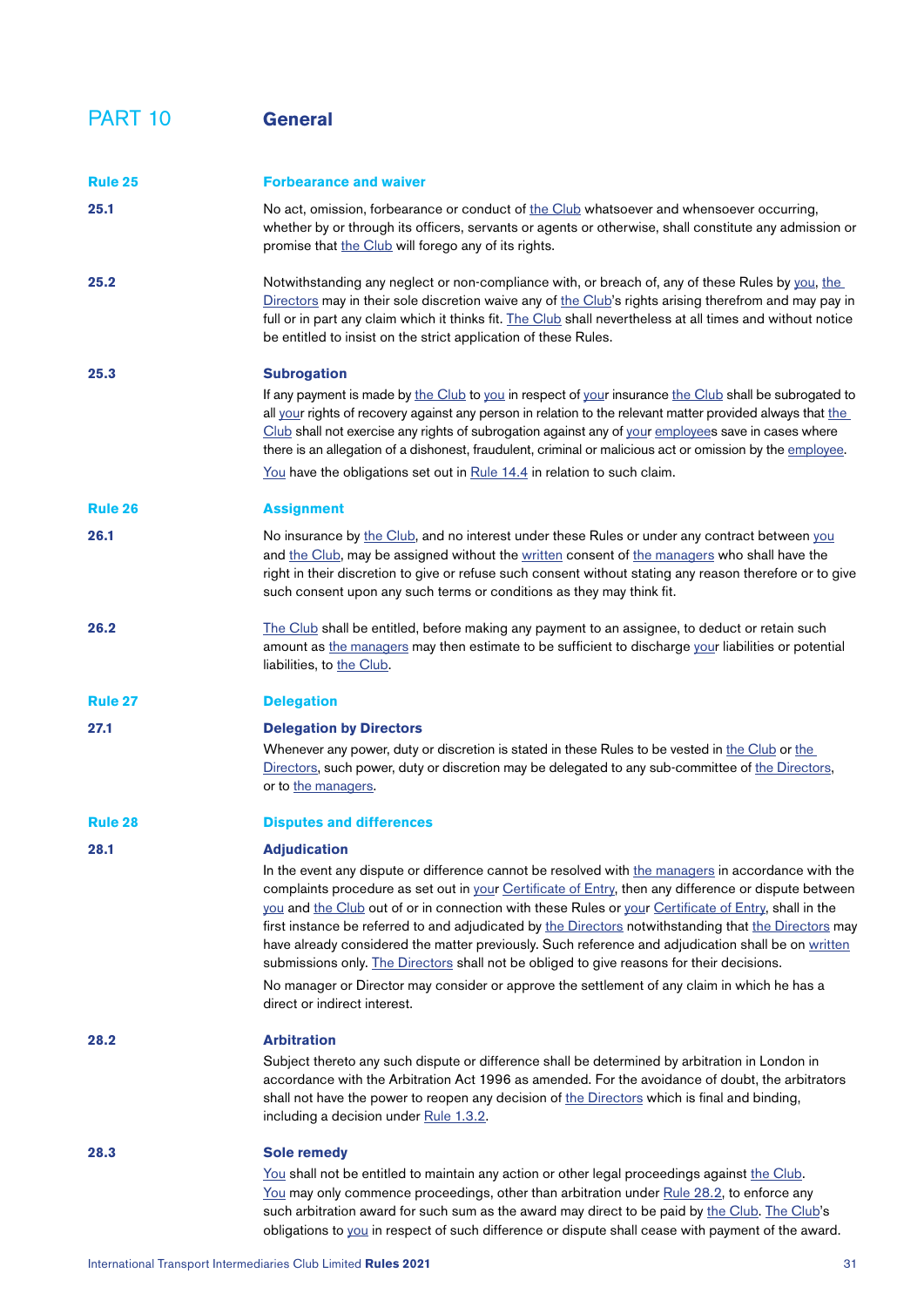#### <span id="page-31-5"></span>PART 10 **General**

<span id="page-31-6"></span><span id="page-31-4"></span><span id="page-31-3"></span><span id="page-31-2"></span><span id="page-31-1"></span><span id="page-31-0"></span>

| Rule 29        | Set-off                                                                                                                                                                                                                                                                                                                                                                                                                |
|----------------|------------------------------------------------------------------------------------------------------------------------------------------------------------------------------------------------------------------------------------------------------------------------------------------------------------------------------------------------------------------------------------------------------------------------|
|                | Without prejudice to any other provisions of these Rules the Club shall be entitled to set-off any<br>amount due from you against any amount due to you from the Club.                                                                                                                                                                                                                                                 |
| <b>Rule 30</b> | <b>Notices</b>                                                                                                                                                                                                                                                                                                                                                                                                         |
| 30.1           | <b>To the Club</b>                                                                                                                                                                                                                                                                                                                                                                                                     |
| (i)            | A notice to be served on the Club may be served by:                                                                                                                                                                                                                                                                                                                                                                    |
| (ii)           | sending it through the post in a pre-paid letter; or<br>by facsimile message to the Club; or                                                                                                                                                                                                                                                                                                                           |
| (iii)          | by email to itic@thomasmiller.com.                                                                                                                                                                                                                                                                                                                                                                                     |
| 30.2           | To you                                                                                                                                                                                                                                                                                                                                                                                                                 |
|                | Any notice required to be served on you may be served by:                                                                                                                                                                                                                                                                                                                                                              |
| (i)            | sending it through the post in a pre-paid letter addressed to you at your address as appearing on<br>your last Certificate of Entry; or                                                                                                                                                                                                                                                                                |
| (ii)           | by sending it by facsimile message; or                                                                                                                                                                                                                                                                                                                                                                                 |
| (iii)          | to your email address.                                                                                                                                                                                                                                                                                                                                                                                                 |
|                | Rule 15.9 applies to such notice.                                                                                                                                                                                                                                                                                                                                                                                      |
| 30.3           | Date of service                                                                                                                                                                                                                                                                                                                                                                                                        |
|                | Any document if served by post shall be deemed to have been served on the second day following<br>the day on which the letter was posted, if sent to an address in the United Kingdom and otherwise<br>on the seventh day following the day on which the said letter was posted.                                                                                                                                       |
|                | Evidence that the letter was properly addressed and put into the post in a pre-paid envelope serves<br>as proof that the letter was properly served. Any notice served by facsimile shall be deemed to have<br>been served on the day it was sent. A positive remittance receipt serves as proof that the facsimile<br>message was served. Any notice served by email will be considered served on the day it is sent. |
| 30.4           | <b>Successors</b>                                                                                                                                                                                                                                                                                                                                                                                                      |
|                | Your successor shall be bound by a notice or other document served in accordance with Rule 30.2<br>notwithstanding that the Club may have notice of your death, disability, bankruptcy or liquidation.                                                                                                                                                                                                                 |
| <b>Rule 31</b> | <b>Insurance brokers</b>                                                                                                                                                                                                                                                                                                                                                                                               |
| 31.1           | Any insurance broker, consultant or advisor appointed by you acts as your agent and not as the<br>agent of the Club.                                                                                                                                                                                                                                                                                                   |
| 31.2           | Any payment due from you to the Club is deemed to have been made once received by the Club.<br>Payment by you to your broker or agent does not discharge your liability for payment.<br>However, payments made by the Club to your insurance broker or agent discharges the Club's<br>liability to you in respect of such payments.                                                                                    |
| 31.3           | No insurance broker has any authority to issue Certificates of Entry to any person on behalf of the Club.                                                                                                                                                                                                                                                                                                              |
| <b>Rule 32</b> | <b>Governing law</b>                                                                                                                                                                                                                                                                                                                                                                                                   |
|                | These Rules, and any indication of insurance, Certificate of Entry and contract of insurance<br>between you and the Club shall be governed by and construed in accordance with English law.                                                                                                                                                                                                                            |
| <b>Rule 33</b> | <b>Rights of third parties under this insurance</b>                                                                                                                                                                                                                                                                                                                                                                    |
|                | The insurance provided by the Club to you shall not confer any right or benefit to any party who is<br>not a member or a joint member on your Certificate of Entry under the Contracts (Rights of Third<br>Parties) Act 1999 or any other similar provision or enactment contained in the laws of any state.                                                                                                           |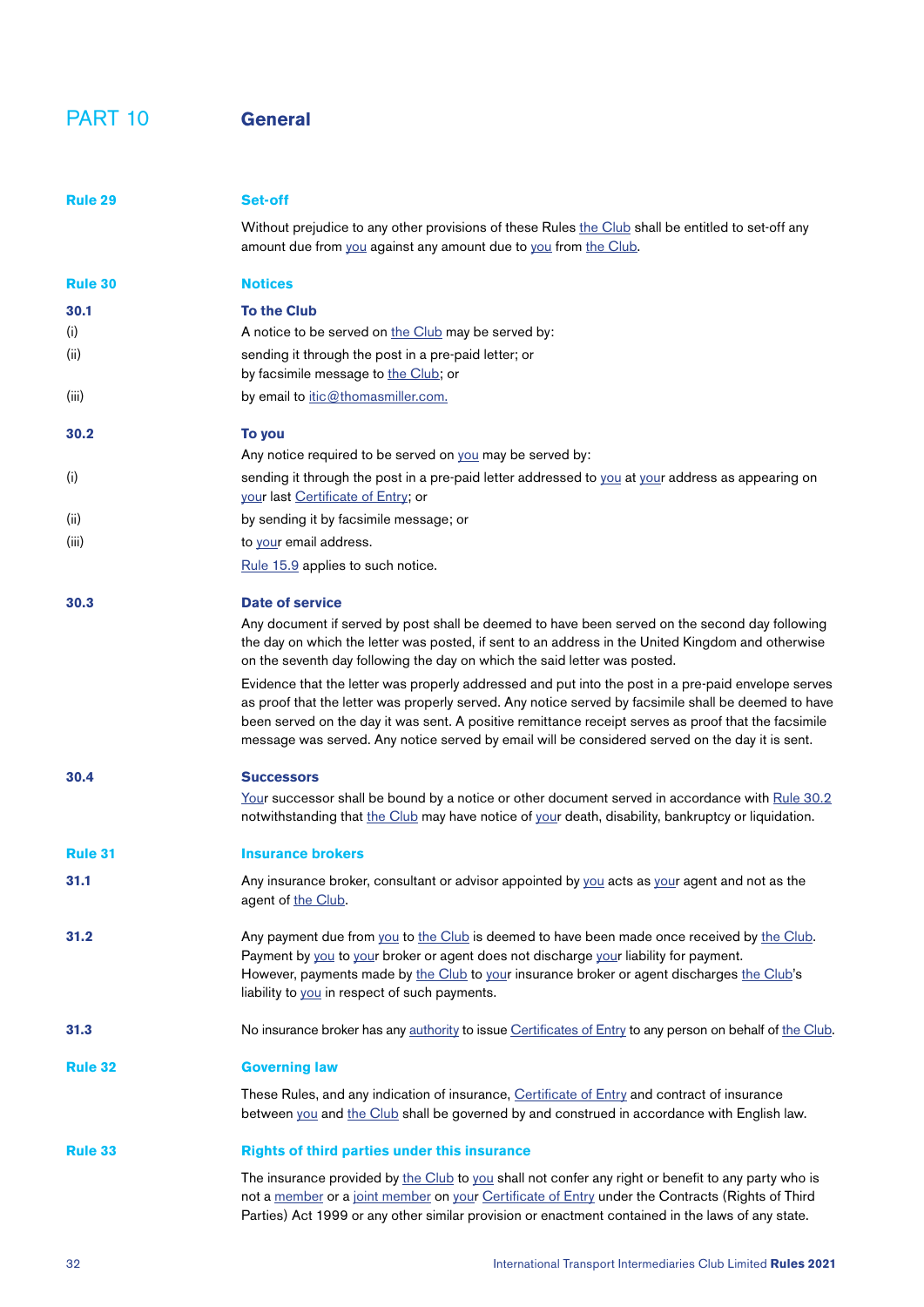# PART 11 **Interpretations**

<span id="page-32-13"></span><span id="page-32-12"></span><span id="page-32-11"></span><span id="page-32-10"></span><span id="page-32-9"></span><span id="page-32-8"></span><span id="page-32-7"></span><span id="page-32-6"></span><span id="page-32-5"></span><span id="page-32-4"></span><span id="page-32-3"></span><span id="page-32-2"></span><span id="page-32-1"></span><span id="page-32-0"></span>

| <b>Rule 34</b>                 | <b>Interpretations</b>                                                                                                                                                                                                                                                                                                                                                                                                                                   |
|--------------------------------|----------------------------------------------------------------------------------------------------------------------------------------------------------------------------------------------------------------------------------------------------------------------------------------------------------------------------------------------------------------------------------------------------------------------------------------------------------|
|                                | Words used in any indication for insurance by the Club or in any Certificate of Entry are also<br>subject to the interpretations set out in Part 11 of these Rules if not inconsistent with the subject<br>or context:                                                                                                                                                                                                                                   |
| account year                   | The annual period of your insurance commencing each year on the date shown in the<br>certificate of entry.                                                                                                                                                                                                                                                                                                                                               |
| aircraft                       | includes aeroplane, airship, helicopter, drone and balloon.                                                                                                                                                                                                                                                                                                                                                                                              |
| <b>Articles of Association</b> | The Articles of Association of the Club.                                                                                                                                                                                                                                                                                                                                                                                                                 |
| authority                      | (1)<br>any central or local government or agency of such government;<br>(2)<br>any body or person empowered to make regulations or issue directions in relation to:<br>the administration of any seaport, airport or railway<br>(i)<br>the import, export or transport of any cargo<br>(ii)<br>safety of working conditions<br>(iii)<br>(iv)<br>immigration<br>(v)<br>the imposition of any tax or duty<br>(v <sub>i</sub> )<br>the control of pollution |
| bullion                        | Gold, silver or platinum in bars or similar bulk form.                                                                                                                                                                                                                                                                                                                                                                                                   |
| carried                        | Includes intended for carriage and having been carried.                                                                                                                                                                                                                                                                                                                                                                                                  |
| cash                           | Bank notes, coins (whether or not currently legal tender), travellers and bank cheques, drafts,<br>credit and charge cards and any cards or documents entitling the holder to receive cash,<br>goods or services.                                                                                                                                                                                                                                        |
| <b>Certificate of Entry</b>    | A certificate and any endorsement thereto issued by the Club evidencing the contract of insurance.                                                                                                                                                                                                                                                                                                                                                       |
| charter                        | Any form of charterparty including, but not limited to, a bareboat, time, voyage, space or slot charter.                                                                                                                                                                                                                                                                                                                                                 |
| chassis                        | (1)<br>a chassis of any description other than a trailer, towed or intended to be towed on private<br>or public roads; or<br>(2)<br>a part, including spares and accessories, of a chassis; and/or<br>(3)<br>plant, tools or materials for the maintenance or repair of a chassis.                                                                                                                                                                       |
| closed Club policy year        | A Club policy year which the Directors shall have declared to be closed in accordance<br>with Rule 21.1.                                                                                                                                                                                                                                                                                                                                                 |
| the Club                       | International Transport Intermediaries Club Limited                                                                                                                                                                                                                                                                                                                                                                                                      |
| Club policy year               | A twelve month period currently from any 1 June to the next following 31 May during which the Club<br>writes insurance business.                                                                                                                                                                                                                                                                                                                         |
| commercial debt                | The sum due for the provision of goods, services or facilities to your principal.<br>This includes but is not limited to charges for the use of port facilities, berths, pilotage, tugs and<br>for the provision of bunkers, stores and repairs.                                                                                                                                                                                                         |
| container                      | (1)<br>an article of transport of permanent character fitted with corner castings specifically<br>designed to facilitate transport by more than one mode of carriage; or<br>a part, including spares and accessories of such article of transport; and/or<br>(2)<br>(3)<br>plant, tools or materials for the maintenance or repair of such article of transport.                                                                                         |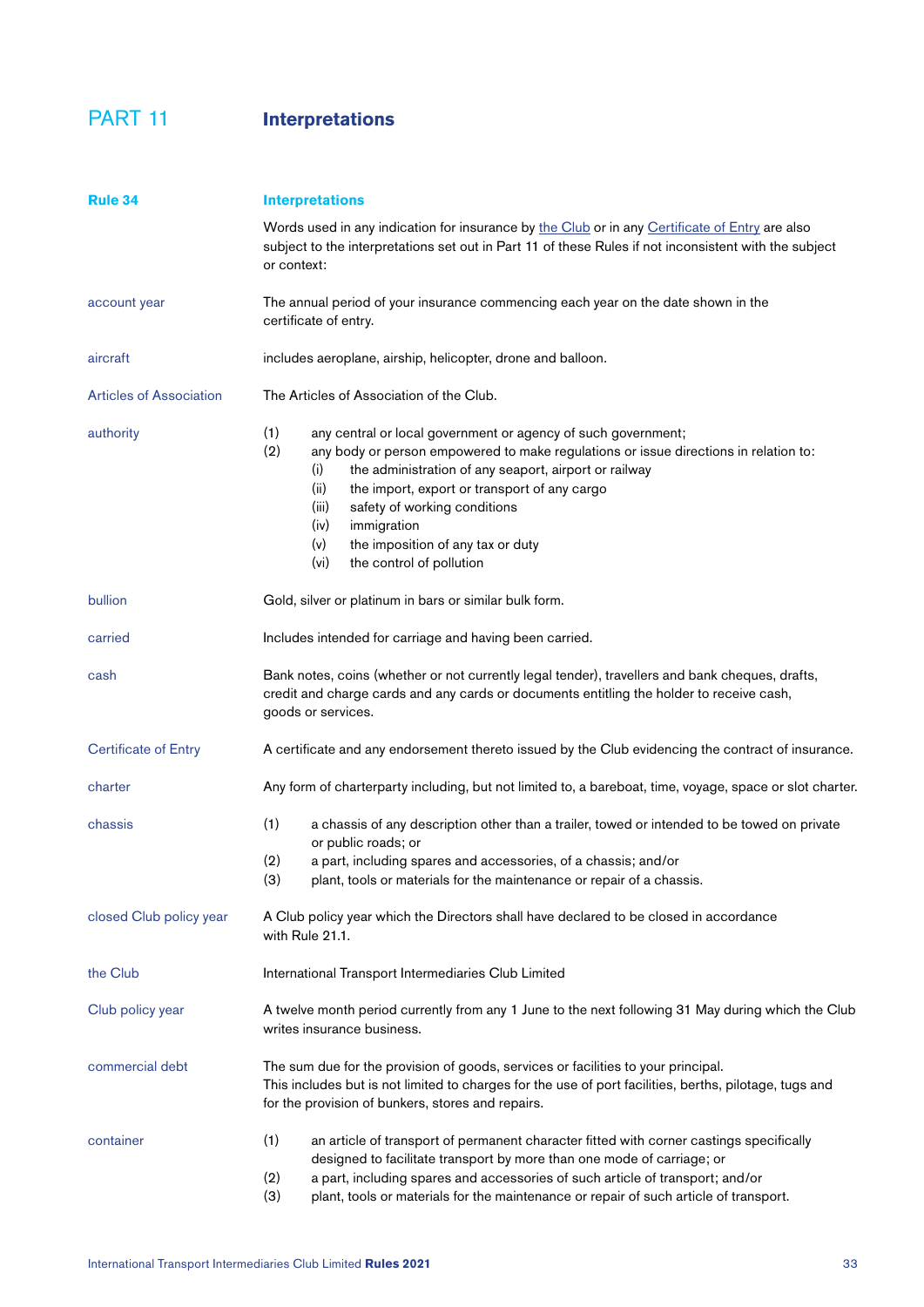#### PART 11 **Interpretations**

<span id="page-33-16"></span><span id="page-33-15"></span><span id="page-33-14"></span><span id="page-33-13"></span><span id="page-33-12"></span><span id="page-33-11"></span><span id="page-33-10"></span><span id="page-33-9"></span><span id="page-33-8"></span><span id="page-33-7"></span><span id="page-33-6"></span><span id="page-33-5"></span><span id="page-33-4"></span><span id="page-33-3"></span><span id="page-33-2"></span><span id="page-33-1"></span><span id="page-33-0"></span>

| controller            | Any director, board member, commissioner, president, vice president, senior managerial employee,<br>partner, including salaried partner, or sole trader.                                                                                        |
|-----------------------|-------------------------------------------------------------------------------------------------------------------------------------------------------------------------------------------------------------------------------------------------|
| conveyance            | Any ship, aircraft, road vehicle, charter or rail wagon.                                                                                                                                                                                        |
| the Directors         | The Directors for the time being of the Club or as the context may require those Directors present<br>at a duly convened meeting of the Directors at which a quorum is present.                                                                 |
| employee              | Any person acting or who has acted as an employee of or consultant to you under a contract<br>of service or employment.                                                                                                                         |
| firm                  | An individual, partnership or company (or any combination thereof) which provides any or all of the<br>services referred to in the Certificate of Entry.                                                                                        |
| fiscal representative | a person acting as representative for tax or duty purposes or as otherwise defined in any applicable<br>national or international law or convention                                                                                             |
| fixed premium         | The price for your insurance calculated on a fixed basis in accordance with the provisions<br>of Rule 20.9.                                                                                                                                     |
| handling equipment    | (1)<br>an item of machinery or other apparatus (not being an aircraft, container, locomotive, ship<br>or trailer) used for the handling, movement or storage of cargo or carrying equipment and<br>operations incidental to such activities; or |
|                       | a part, including spares and accessories, of handling equipment; and/or<br>(2)<br>(3)<br>plant, tools or materials for the maintenance or repair of handling equipment or of any<br>customer's equipment.                                       |
| indirect declarant    | a person making a customs declaration in his/her own name but on behalf of someone else or as<br>otherwise defined in any applicable national or international law.                                                                             |
| in writing/written    | Any permanently readable text, either on paper or in printable format. This does not include<br>electronic text messages in the form of SMS or similar.                                                                                         |
| insured location      | The location at which you provide any insured services and in respect of which the managers may<br>agree in your Certificate of Entry that you are insured.                                                                                     |
| insured services      | The provision of services referred to in the Certificate of Entry which the Club has agreed to insure<br>and is recorded in your Certificate of Entry.                                                                                          |
| joint members         | Where two or more firms are the subject of a joint entry, those firms whose names appear on the<br>Certificate of Entry under the designation "joint members".                                                                                  |
| joint service partner | A ship operator or NVOC with whom you operate a joint service.                                                                                                                                                                                  |
| liquidated damages    | A fixed sum payable in the event of a breach of contract.                                                                                                                                                                                       |
| the managers          | The managers for the time being of the Club                                                                                                                                                                                                     |
| member                | A firm which has been accepted for insurance in the Club, including in the case of a joint entry,<br>the senior member and any joint member.                                                                                                    |
| <b>NVOC</b>           | Non-vessel owning carrier, being a carrier who provides freight forwarding services as a principal,<br>usually under a bill of lading, but is not a ship operator.                                                                              |
| occurrence            | An event or happening or a series of events or happenings attributable to the same cause or<br>resulting from continuous or repeated exposure to the same or similar conditions.                                                                |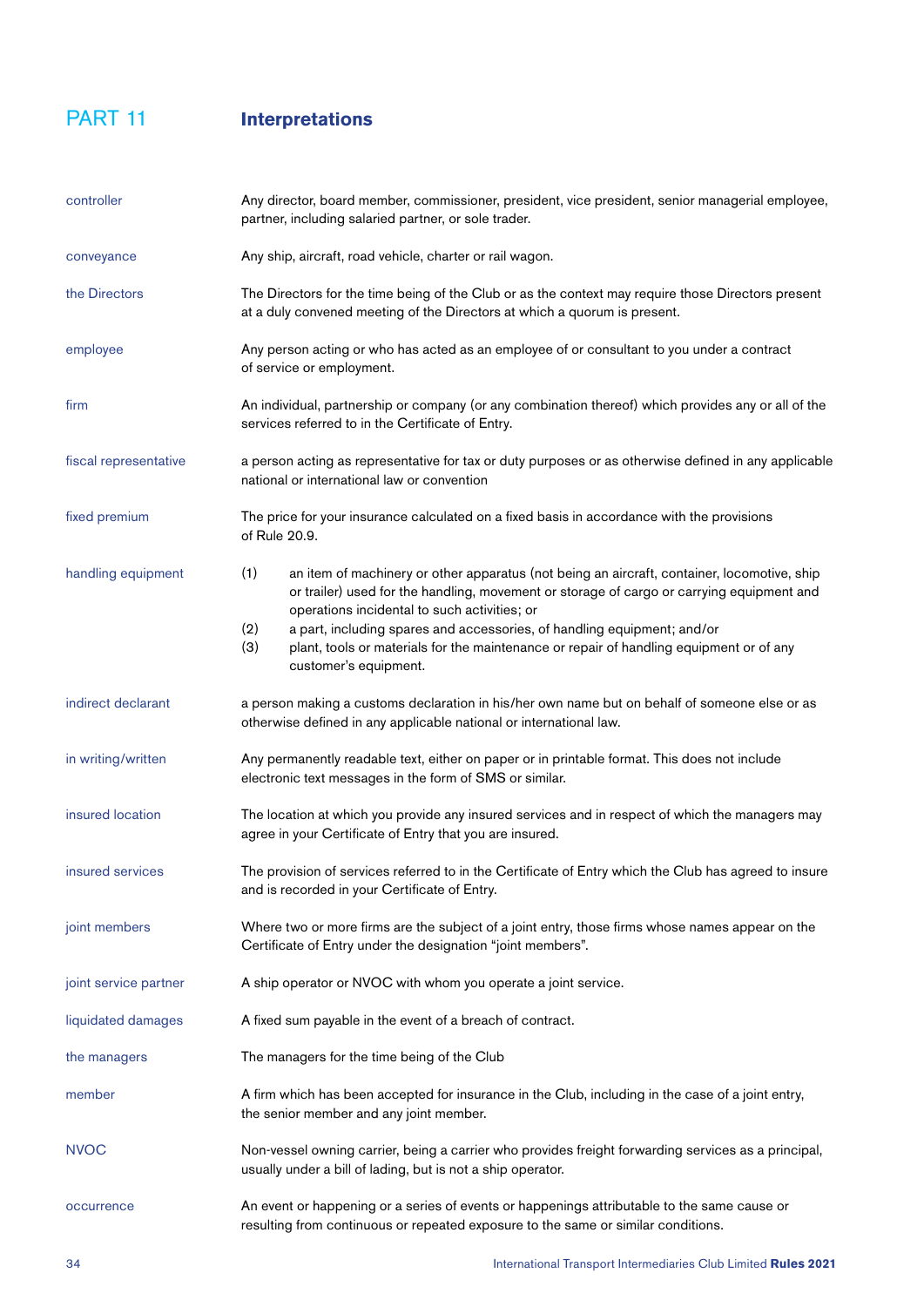PART 11 **Interpretations**

<span id="page-34-13"></span><span id="page-34-12"></span><span id="page-34-11"></span><span id="page-34-10"></span><span id="page-34-9"></span><span id="page-34-8"></span><span id="page-34-7"></span><span id="page-34-6"></span><span id="page-34-5"></span><span id="page-34-4"></span><span id="page-34-3"></span><span id="page-34-2"></span><span id="page-34-1"></span><span id="page-34-0"></span>

| period of insurance      | The period of insurance as stated in your Certificate of Entry.                                                                                                                                                                                                                                                                                      |
|--------------------------|------------------------------------------------------------------------------------------------------------------------------------------------------------------------------------------------------------------------------------------------------------------------------------------------------------------------------------------------------|
| pollution                | The emission, discharge, dispersal, release or escape of smoke, vapour, soot, dust, liquid, gas,<br>oil, petroleum substance or derivative, chemical or waste material into or upon land, sea, the<br>atmosphere, or any watercourse or body of water.                                                                                               |
| precious jewellery       | Jewellery made from precious stones or precious metal.                                                                                                                                                                                                                                                                                               |
| precious metal           | Gold (any carat and any colour), palladium, platinum, silver and objects made of or plated with any<br>of the above.                                                                                                                                                                                                                                 |
| precious stones          | Diamonds, emeralds, sapphires and rubies - except where made up into precious jewellery.                                                                                                                                                                                                                                                             |
| research and development | Any experimental work, directed towards the innovation, introduction or improvement of products<br>and processes.                                                                                                                                                                                                                                    |
| the Rules                | <b>These Rules</b>                                                                                                                                                                                                                                                                                                                                   |
| senior member            | Where two or more firms are the subject of a joint entry, the firm so designated in the<br>Certificate of Entry.                                                                                                                                                                                                                                     |
| ship                     | Includes boat (whether self-propelled or not) hovercraft and any other description of vessel or<br>structure for use on, under, over or in water.                                                                                                                                                                                                    |
| ship operator            | The owner, part owner, operator, charterer or manager of a ship.                                                                                                                                                                                                                                                                                     |
| third party liability    | (1)<br>liability for physical loss of or damage to third party property and for consequential loss<br>resulting from such loss or damage;<br>(2)<br>liability for death, bodily injury or illness (including hospital, medical and funeral expenses)<br>of any third party, and for consequential loss resulting from such death, injury or illness. |
| third party property     | Any property of a third party except:<br>(1)<br>cargo;<br>(2)<br>any property leased to you or a joint member, for example, equipment, land or buildings.                                                                                                                                                                                            |
| trailer                  | (1)<br>a trailer or semi-trailer of any description, towed or intended to be towed on private or public<br>roads excluding any chassis;<br>(2)<br>a part, including spares and accessories, of a trailer; or<br>(3)<br>plant, tools or materials for the maintenance or repair of a trailer.                                                         |
| transport operator       | A person (such as a freight forwarder, haulage operator, NVOC, or rail operator) undertaking<br>transport of cargo, either directly or through a subcontractor, which may include transit storage<br>and incidental handling.                                                                                                                        |
| valuable works of art    | Includes antiques, paintings, furniture, sculptures, tapestries, collectibles or objects for display,<br>if the value exceeds US\$ 20,000 each item or set of items.                                                                                                                                                                                 |
| you                      | The member and, where the context permits, any joint member.                                                                                                                                                                                                                                                                                         |
|                          | Words importing the singular number only shall include the plural number and vice versa.<br>Words importing the masculine gender only shall include the feminine gender.<br>Words importing persons shall include individuals, partnerships, corporations,<br>associations and bodies of persons whether incorporated or not.                        |